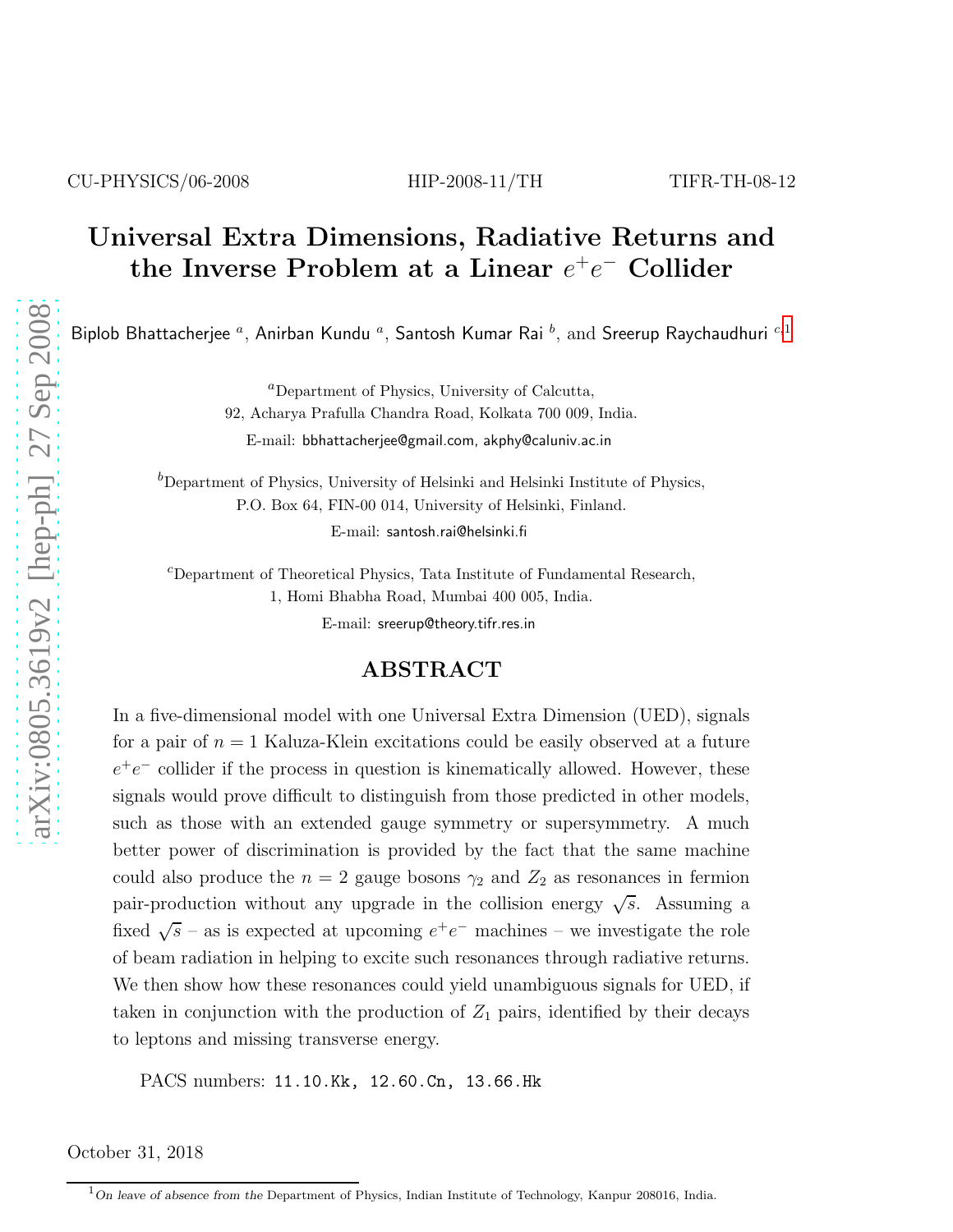#### 1 Introduction

The last decade has seen a remarkable revival of interest in phenomenological theories having extra spacetime dimensions – an idea which goes all the way back  $[1]$  to Nørdstrom  $(1914)$ , Kaluza (1919) and Klein (1926). Today we have a number of such models, which differ on many specific counts, such as the number of extra dimensions, the geometry of spacetime, and the choice of which fields to keep confined within the four canonical Minkowski dimensions while others are permitted to go into the extra dimensions or 'bulk'. A generic feature of all these extra dimensional models is the fact that many of these detailed features are decided *ad hoc* rather than derived from some underlying principle – the hope being that a more fundamental theory, when revealed, would provide the necessary dynamics. In this work, we focus on the Universal Extra Dimension (UED) model proposed by Appelquist, Cheng, and Dobrescu [\[2\]](#page-34-1), which has one extra compact dimension and all the fields of the Standard Model (SM) are defined over the bulk. In such models, the compact extra dimension(s) cannot form a simple manifold like the circle, sphere or torus considered in traditional Kaluza-Klein theories [\[3\]](#page-35-0), because that would not be able to support the chiral fermions known to be present in the SM and hence would not permit parity-violation. A more exotic topology is, therefore, required. In the simplest UED scenario — to which we confine ourselves — there is only one extra dimension, denoted by  $y$ , but this is compactified on a  $\mathbb{S}_1/\mathbb{Z}_2$  orbifold, i.e. a circle of radius R folded about one of its diameters. Mathematically, this means that we simultaneously impose two symmetries, viz.  $y \to y + 2\pi R$  and  $y \to -y$ . This 'orbifolding' is sufficient to provide the necessary distinction between chiral components of fermions.

The particle phenomenology of UED models is based on the following major features [\[2,](#page-34-1) [4\]](#page-35-1):

• When projected in four spacetime dimensions, every bulk field  $\Psi_P(x^{\mu}, y)$  is associated with a tower of Kaluza-Klein (KK) excitations  $P_0, P_1, P_2, \ldots$  The mass of  $P_n$  is given, at the tree-level, by

<span id="page-1-0"></span>
$$
M_n^2 = M_0^2 + \frac{n^2}{R^2} \,,\tag{1}
$$

where  $n = 0, 1, 2, \ldots$  and  $M_0$  is the mass of the SM particle  $P_0$ .

• Since all the fields can access the bulk, momentum is expected to be conserved along the fifth compact direction, and hence the KK number  $n$  is conserved. To get chiral fermions, we need the  $\mathbb{Z}_2$  symmetry  $y \to -y$  which breaks the translational symmetry along y and induces terms located at the orbifold fixed points  $y = 0$  and  $y = \pi R$ . Obviously, such terms will violate KK-number conservation, though we can expect such effects to be suppressed by the boundary-to-bulk ratio. On the other hand, since there is no physical difference between the two fixed points at  $y = 0$  and  $y = \pi R$ ,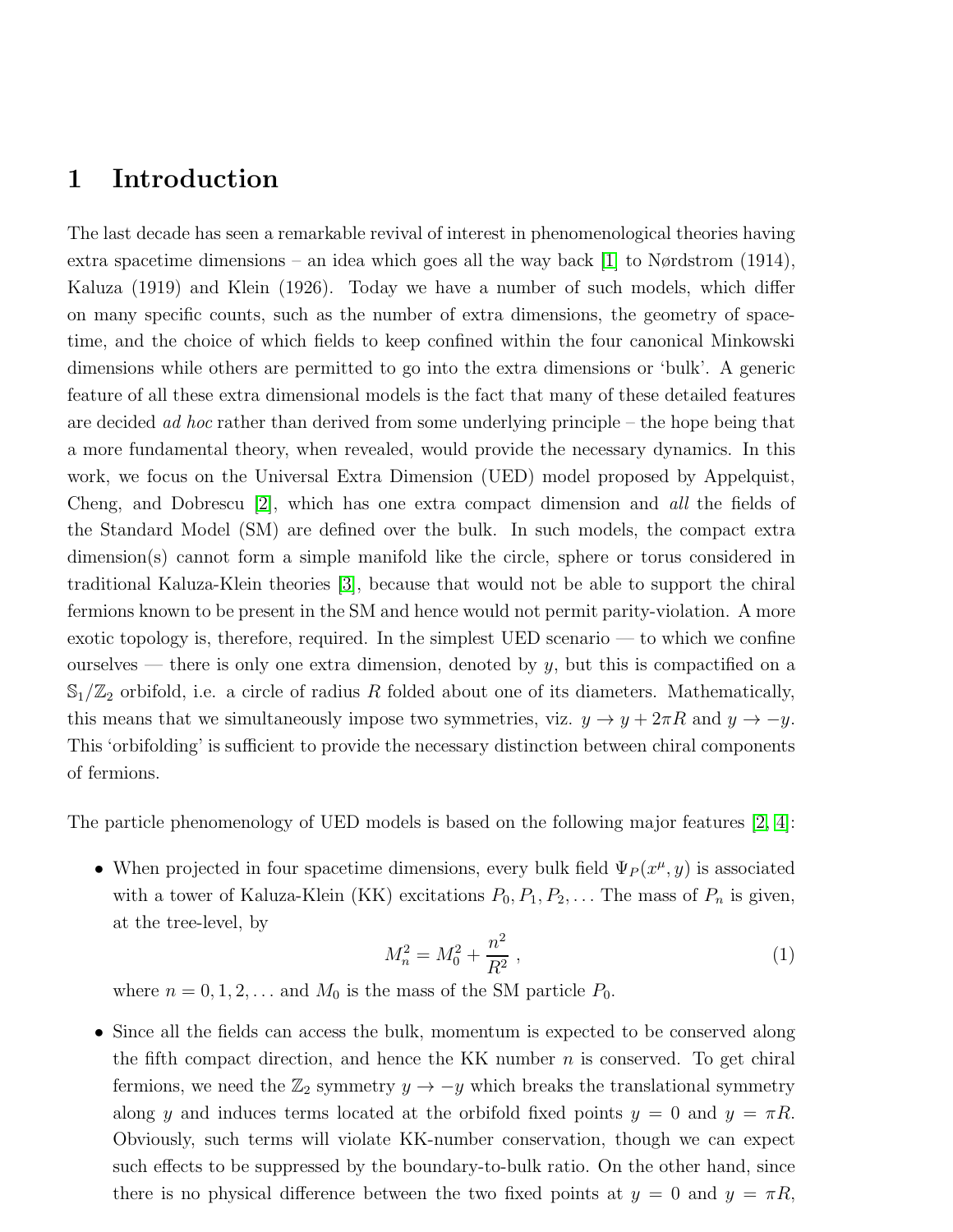we obtain a residual  $\mathbb{Z}_2$  symmetry  $y \to y + \pi R$ . The outcome, so far as the effective interaction Lagrangian after compactification goes, is the conservation of KK-parity – defined as  $(-1)^n$  – at every interaction vertex.

- The terms located at the orbifold fixed points are logarithmically divergent, i.e. they are proportional to  $\log \Lambda^2$  where  $\Lambda \gg R^{-1}$  is the scale up to which the theory is expected to be valid.
- Thus, the minimal UED model has two free parameters:  $R$  and  $\Lambda$ , in addition to the mass  $M_H$  of the SM Higgs boson. It is convenient to carry out phenomenological studies of the UED model with reference to the plane defined by  $R^{-1}$  (dimension of mass) and  $\Lambda R$  (dimensionless) as Cartesian axes. This constitutes the 'theory space' of the UED model.
- While the tree-level masses of the KK excitations follow the formula given in Eq. [\(1\)](#page-1-0), important changes are observed at the one-loop level, where quantum numbers like spin, flavour and colour begin to play a role. In fact, these corrections control the mass-splittings and mixing angles between states (and hence allowed transitions) for any given excitation level with  $n \neq 0$ . Since many of the radiative corrections at the one-loop level are logarithmically divergent, this introduces a critical dependence of the phenomenological effects on  $\Lambda$  at every level except  $n = 0$ .
- Since KK-parity is conserved, the lightest  $n = 1$  particle must be stable. In the minimal UED model, this is almost always the  $\gamma_1$  – the  $n = 1$  analogue of the photon. It turns out that this is more-or-less identical with the  $n = 1$  excitation of the hypercharge gauge boson B, since the 'Weinberg angles' for all  $n \neq 0$  levels turn out to be small. The  $\gamma_1$  is an excellent cold dark matter candidate – in fact, this is one of the most attractive features of the UED model. In a collider experiment, this Lightest KK Particle (LKP) is 'invisible' because of its weak interaction with matter<sup>[2](#page-2-0)</sup>, leading to a characteristic signature with large amounts of missing energy and momentum.
- All  $n = 1$  particles will undergo decays which eventually cascade down to the LKP. However, as the mass splitting among the  $n = 1$  states is generally small (being induced by radiative corrections), these cascade decays will generally yield one (or more) soft lepton(s) or jet(s) associated with a large missing  $p_T$  due to the LKP.

<span id="page-2-0"></span><sup>&</sup>lt;sup>2</sup>Because of conservation of KK parity, the interaction of a  $\gamma_1$  with ordinary matter can only be by exchange of an  $n = 1$  (or higher) particle, and hence the cross-section is suppressed by the large masses of these excitations. This is somewhat similar to the way in which neutrino-matter interactions are suppressed by the large mass of the exchanged Z boson.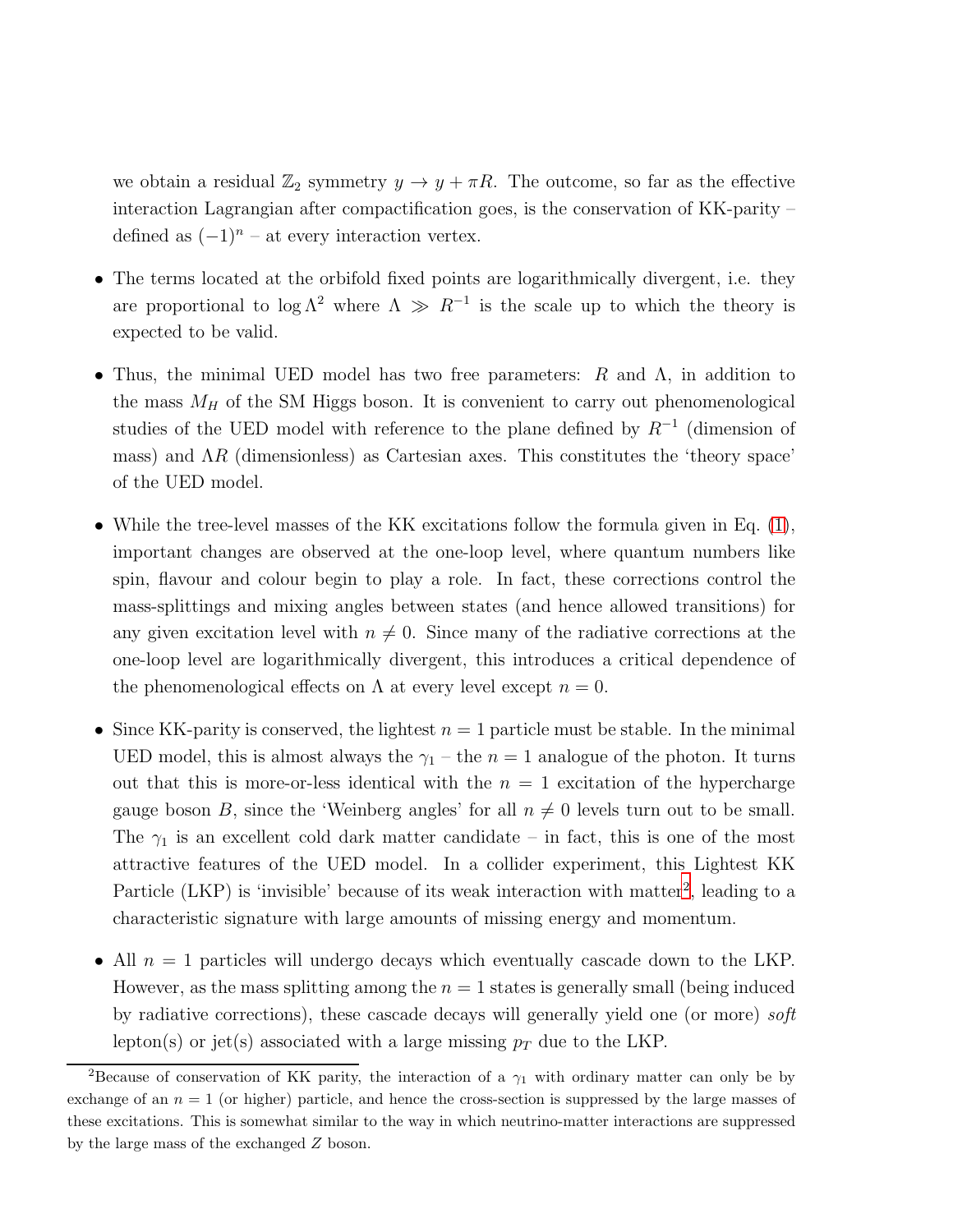The close resemblance of this phenomenology with that of supersymmetry  $(SUSY) - in$ its usual R-parity conserving avatar – is immediately obvious. All  $n = 0$  excitations are identical with the  $R_p = 1$  particles of the SM, while all  $n = 1$  excitations are analogous to the  $R_p = -1$  super-partners. Conservation of KK-parity plays the same role as conservation of R-parity: the stable LKP behaves exactly like the stable LSP (lightest SUSY particle) in leading to missing energy and momentum signals. UED signals could, therefore, easily be mistaken for SUSY signals and vice versa [\[5\]](#page-35-2). It is true that in the case of UEDs, the spin of the  $n > 0$  excitations is the same as that of their  $n = 0$  counterparts, but this is more a matter of detail, where the phenomenological effects are concerned. It is, therefore, a valid – perhaps crucial – question to ask if a new physics signal with the expected features is due to a underlying UED or to a SUSY theory, and to look for ways to confirm this.

One important difference between SUSY and UED models immediately springs to the eye. This is the fact that in UED models, instead of one set of heavy partners of the SM particles, there is a whole tower of such partners for each SM particle. Thus, if we could pair-produce not just the  $n = 1$  KK modes, but also the  $n = 2$  KK modes, and find their masses to be in the expected ratio (approximately 1:2, modulo radiative corrections), that would constitute very strong circumstantial evidence [\[5\]](#page-35-2) for UED. Pair-production of  $n = 2$  resonances would be a simple matter, if we had at our disposal a machine with arbitrarily large energy, but in practice, we only have machines with a limited kinematic access. In fact, the current experimental lower bounds on  $R^{-1}$  of around 300–400 GeV already make it problematic to pair-produce the  $n = 2$  states at existing and planned colliders, including the Large Hadron Collider (LHC). One can still try to differentiate  $n = 1$  UED signals from those of SUSY models by trying to identify the spin of the intermediate states from the angular distribution of the decay products  $[6]$ . This could, however, be a tricky business, requiring the reconstruction of the rest frame of the decaying particles in the presence of large amounts of missing momentum.

There is, however, one saving grace, and this is the fact that the  $n = 2$  modes can couple singly to a pair of the  $n = 0$  modes (i.e. SM particles), since all of them have positive KK-parity. It is thus possible, for example, to have  $\gamma_2$  and  $Z_2$  resonances in a four-fermion process, where both the initial and final di-fermion states are purely  $(n = 0)$  SM particles. Since the masses of these KK modes satisfy  $M_{\gamma_2} \approx 2R^{-1} \approx 2M_{\gamma_1}$  and  $M_{Z_2} \approx 2R^{-1} \approx 2M_{Z_1}$ , the resonance energy is more or less the same as that required to *pair*-produce  $\gamma_1$ 's or  $Z_1$ 's. Thus, if one can reach this energy threshold, one could, in principle, obtain much stronger evidence for UED by demanding the *simultaneous* presence of these resonances with the signals from pair production of the  $n = 1$  KK states. The obvious place to look for such s-channel resonances would be in the LHC data [\[7\]](#page-35-4), which are expected to start coming in soon. Unfortunately, however, the  $\gamma_2$  and  $Z_2$  resonances can be shown to decay almost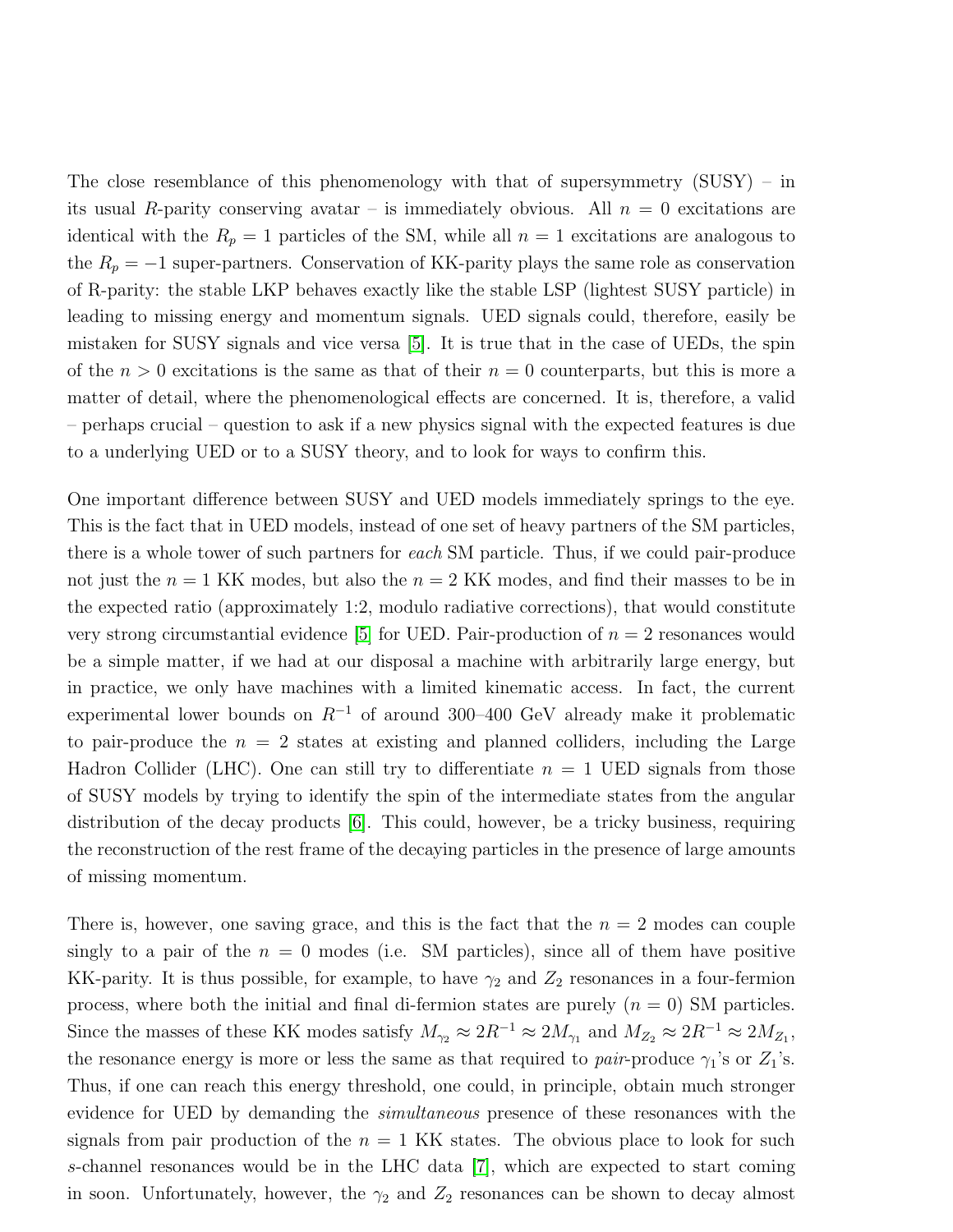exclusively into jets<sup>[3](#page-4-0)</sup> (without any missing energy). Any signal with a pair of jets is sure to be completely lost against the enormous QCD background at the LHC. One must, then, turn to a high-energy  $e^+e^-$  collider, such as the proposed ILC, to observe these resonances in dijet production. Here, the production cross-section would be suppressed by the smallness of the  $\gamma_2 e^+e^-$  or  $Z_2 e^+e^-$  coupling, but this disadvantage can be largely offset by enhancement due to resonant effects and the high luminosity expected at such a machine. Obviously, dijet final states have a much smaller background at an  $e^+e^-$  machine, making them viable for new physics searches.



<span id="page-4-1"></span>Figure 1: Feynman diagrams showing the most important processes involving KK excitations at an  $e^+e^$ collider. The upper graph, marked (a), illustrates s-channel exchange of  $\gamma$ , Z and  $\gamma_2$ , Z<sub>2</sub>, which add coherently. The lower graph, marked (b), illustrates pair production of  $Z_1$  excitations, which also has a crossed diagram (not shown in the figure). Leptonic decays of the  $Z_1$  are also illustrated, with the symbol l generically standing for any charged lepton or neutrino. Dashed (blue) lines indicate SM particles.

In Figure [1,](#page-4-1) we show some of the major Feynman diagrams contributing to UED signals at a high-energy  $e^+e^-$  collider. The upper diagram, marked (a), shows dijet production

<span id="page-4-0"></span><sup>&</sup>lt;sup>3</sup>We note that the leptonic branching ratios of the  $n = 2$  excitations of  $\gamma$  and Z are much smaller than the leptonic branching ratios of an ordinary  $(n = 0)$  Z boson. It may still be interesting to carry out a search for the resonant contributions to Drell-Yan dileptons at the LHC, though the smallness of the excess cross-section could make such delicate searches difficult (and inaccurate) in the messy environment of a hadron collider [\[8\]](#page-35-5).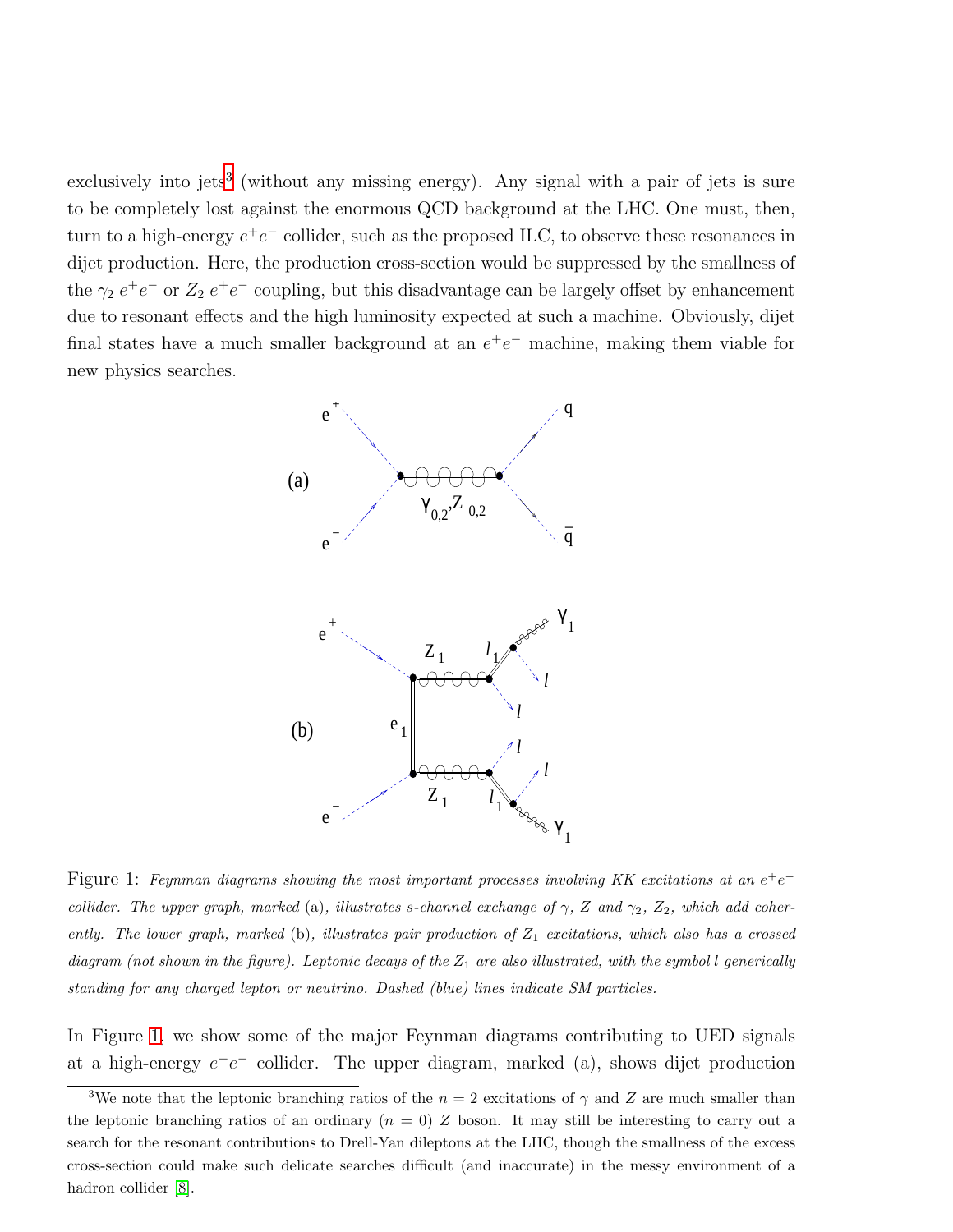with exchange of real or virtual KK excitations (bearing even KK number) of the photon or Z-boson, while the lower one, marked (b), shows pair-production of  $Z_1$  excitations, leading to a final state with  $4\ell + \not{E}_T$ . An earlier study [\[9\]](#page-35-6) has shown that resonant production, as indicated in Figure  $1(a)$  is indeed a viable possibility, with strong resonances being obtained when the machine energy  $\sqrt{s}$  coincides with the poles of the  $\gamma_2$  and/or  $Z_2$  propagators. However, the analysis in Ref. [\[9\]](#page-35-6) makes the assumption that signals for UED would be discovered at the LHC, leading to an approximate knowledge of the masses of  $\gamma_1$  and  $Z_1$  and hence, of the compactification parameter  $R^{-1}$ . Knowing this parameter – and therefore, the masses  $M_{\gamma_2}$  and  $M_{Z_2}$  – it was assumed that the centre-of-mass energy  $\sqrt{s}$  of the  $e^+e^$ collider would be tuned to these resonances, in the same way as LEP-1 had been tuned to the  $Z_0$  resonance after its discovery at the UA1/UA2.

In this context, one of the most often-quoted pieces of folklore in high energy physics is the statement that the next high-energy  $e^+e^-$  collider — presumably the planned International Linear Collider  $(ILC)$  — will bear the same relation to the LHC as the LEP experiment bore to the UA1/UA2, i.e. if a resonant state is found at the LHC, precision measurements of that state would be made at the ILC. This is, in essence, the assumption made in Ref. [\[9\]](#page-35-6). However, there is a crucial difference between the planning of LEP and the ILC, viz. the fact that LEP-1 was tuned to the Z resonance, which had already been discovered at the UA2, whereas the ILC is being planned even before the LHC has commenced its run. According to this plan, the ILC will operate at *fixed* energies of  $\sqrt{s} = 500$  GeV, with a later upgrade to  $\sqrt{s} = 1$  TeV. It would, therefore, be entirely a matter of luck if the pole of a resonant state happens to lie at (or close to) these two values of the collision energy. A much more likely scenario, however, would have the resonance in question lying several decay widths away from the machine energy, in which case it will not show up as a signal of any significance. This is as true of the Kaluza-Klein resonances of the UED model as of other exotic particles like an extra Z' or a massive graviton, and indeed of the SM Z boson itself.

All is not lost, however, for a way to observe these states will be provided by Nature herself. The discovery of resonant states far away from the machine energy  $\sqrt{s}$  still remains possible, because of the well-known phenomenon of 'radiative returns' at an  $e^+e^-$  machine, which was first observed in the LEP-1.5 runs at  $\sqrt{s} = 130$ -136 GeV. There, the occasional emission of a hard collinear photon with energy  $E_{\gamma}$  from the initial electron/positron state had led to a corresponding degradation of the effective centre-of-mass energy to  $\sqrt{\hat{s}} = \sqrt{s} - E_{\gamma}$ . During the LEP-1.5 run, there were a small number of such events where the energy was sufficiently reduced to match the  $Z^0$ -pole around  $\sqrt{\hat{s}} = M_Z \simeq 91$  GeV, and the large resonant crosssection around the pole ensured that this extra contribution to the total  $e^+e^-$  cross-section became quite substantial.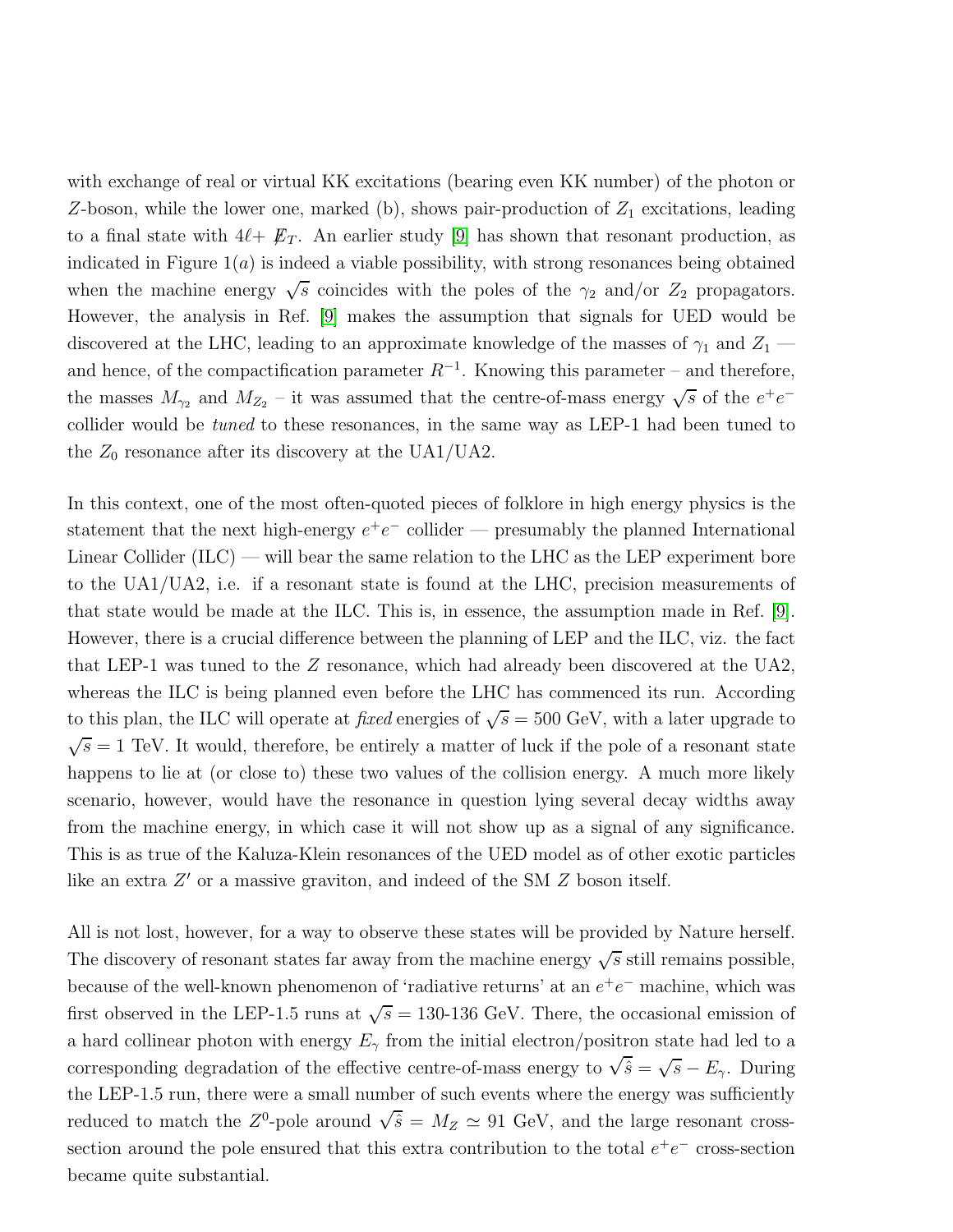In the LEP-1.5 runs, the radiation from the beam constituents, i.e. electron/positron occurred because of the strong electromagnetic fields inside a bunch of electrons as it moved through the beam pipe. This effect, called *initial state radiation*, or ISR, is always present and can be predicted fairly accurately using QED alone. At the ILC, this ISR effect will certainly be present, but it will also be accompanied by another effect, viz. beamstrahlung, which is the emission of photons from the initial state electron/positron just before a collision under the influence of the electromagnetic fields of the other colliding bunch. This second QED effect was very weak at the LEP because the number density of charged particles in a bunch was rather low compared to the projected number density at the ILC. A low bunch density was made possible at the LEP because the design luminosity was easily attainable by multiple collisions (some 2000 per bunch) in the storage ring geometry. At a single-pass linear collider, however, the higher luminosity requirement demands tightly-packed bunches generating strong electromagnetic fields. To cut a long story short, therefore, radiative returns at the ILC will be a combined effect due to both ISR and beamstrahlung, and will create a substantial spread in the energy of the colliding beams<sup>[4](#page-6-0)</sup>. Turning this fact to our advantage, we can claim that even in the case of a fixed-energy ILC (or any other highenergy  $e^+e^-$  machine), such radiative returns could well be the discovery mechanism of such resonances [\[10\]](#page-35-7). The rarity of a radiative return (the probability is suppressed by the QED coupling  $\alpha$ ) would be adequately offset by the large resonant cross-section at the pole of the propagator.

Coming back to the UED model, we have already noted that the energy  $E_{Z_1Z_1}$  required to pair-produce the  $Z_1$  is around  $E_{Z_1Z_1} \approx 2R^{-1}$ , which is the same as the energy required for resonance production of  $\gamma_2$  or  $Z_2$ , both of which have masses close to  $2R^{-1}$ . Thus, if  $R^{-1}$  is small enough for these states to be accessible to an  $e^+e^-$  machine (radiative returns and all), it would be quite feasible to carry out a simultaneous study of the  $4\ell + \not{E}_T$  signal from a  $Z_1Z_1$ pair as well as the dijet signals from resonant  $\gamma_2$  and  $Z_2$  states. If we find a significant effect in both these channels, it can be argued quite convincingly that the circumstantial evidence is strong enough to pin down a unique signal for UED – one which would discriminate it not only from the SM but also from SUSY, massive gravitons, extra gauge bosons, etc. in other rival models going beyond the SM.

At this point, one may pause to reflect on the  $Z_1$  pair production process and note that the dominant decay  $Z_1 \to \ell \bar{\ell} \gamma_1$  includes both charged leptons and neutrinos under the generic symbol  $\ell$ . It is possible, therefore, for a  $Z_1$  to decay into a  $\nu\bar{\nu}\gamma_1$  final state, which would be completely invisible. There are, therefore, three distinct possibilities:

<span id="page-6-0"></span><sup>&</sup>lt;sup>4</sup>This unavoidable energy spread is among the reasons why the ILC design envisages a pre-determined machine energy rather than one tuned to a possible resonance.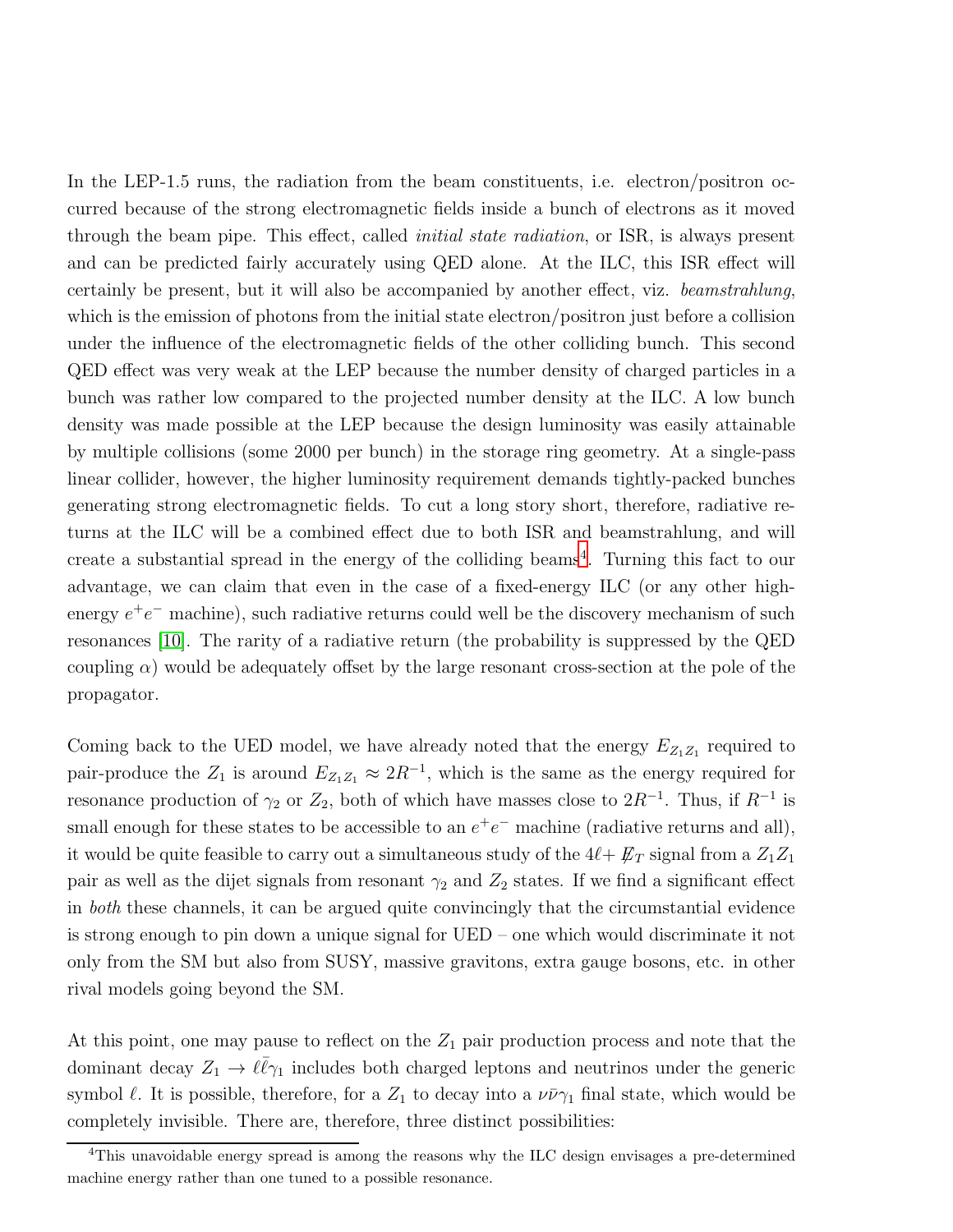- 1. Both  $Z_1$ -s decay to charged lepton pairs and missing energy the signal has four charged lepton tracks with unbalanced (transverse) momentum;
- 2. One  $Z_1$  decays to a pair of charged leptons and missing energy, the other decays invisibly – the signal has two charged lepton tracks with unbalanced (transverse) momentum; and
- 3. Both  $Z_1$ -s decay invisibly.

The last possibility may be immediately discounted, since there would be nothing to trigger on. We shall see, presently, that the leptons coming from the  $Z_1$  decay are relatively soft, with  $p_T < 100$  GeV in general. This means that for the second option, viz. a dilepton with missing energy, there will be a significant background from soft processes tending to produce dileptons, such as two-photon processes, vector boson fusion, etc. There will even be some background from decays of soft hadrons which would normally be dismissed as noise in the hadron calorimeter. It is best, therefore, to focus on the first option, viz.  $e^+e^- \rightarrow \ell^+\ell^+\ell^-\ell^- + \not\!\!E_T$ , which would have relatively little soft background, and can be clearly distinguished from other hard processes by the low  $p_T$  of the detected leptons.

The thrust of this work is, therefore, twofold. The first part is to show that radiative returns caused by ISR and beamstrahlung effects can excite the  $\gamma_2$  and  $Z_2$  resonances in  $e^+e^-$  collisions and provide observable effects, even when their masses are far away from the machine energy. The second part is to show how one can combine these with the signals for  $Z_1$  pair-production at the same machine to identify a potential new physics discovery as specifically due to UED. As both dijets and  $4\ell + \not{E}_T$  will certainly be among the final states which would be studied anyway when the ILC or any other high energy  $e^+e^-$  collider becomes operational, the present study suggests an economical and accurate test for UED at such a machine.

This article is organised in the following manner. In Section 2, we describe some details of the UED model which are relevant to the phenomenological studies which follow. This is followed in Section 3 by a brief introduction to the technique used to estimate the level of ISR and beamstrahlung. Our results on resonance production with radiative returns are presented and analysed in Section 4, while Section 5 describes how this can be used in conjunction with  $Z_1$  pair production to identify UED signals uniquely. Section 6 contains a brief summary and a few further comments of a general nature.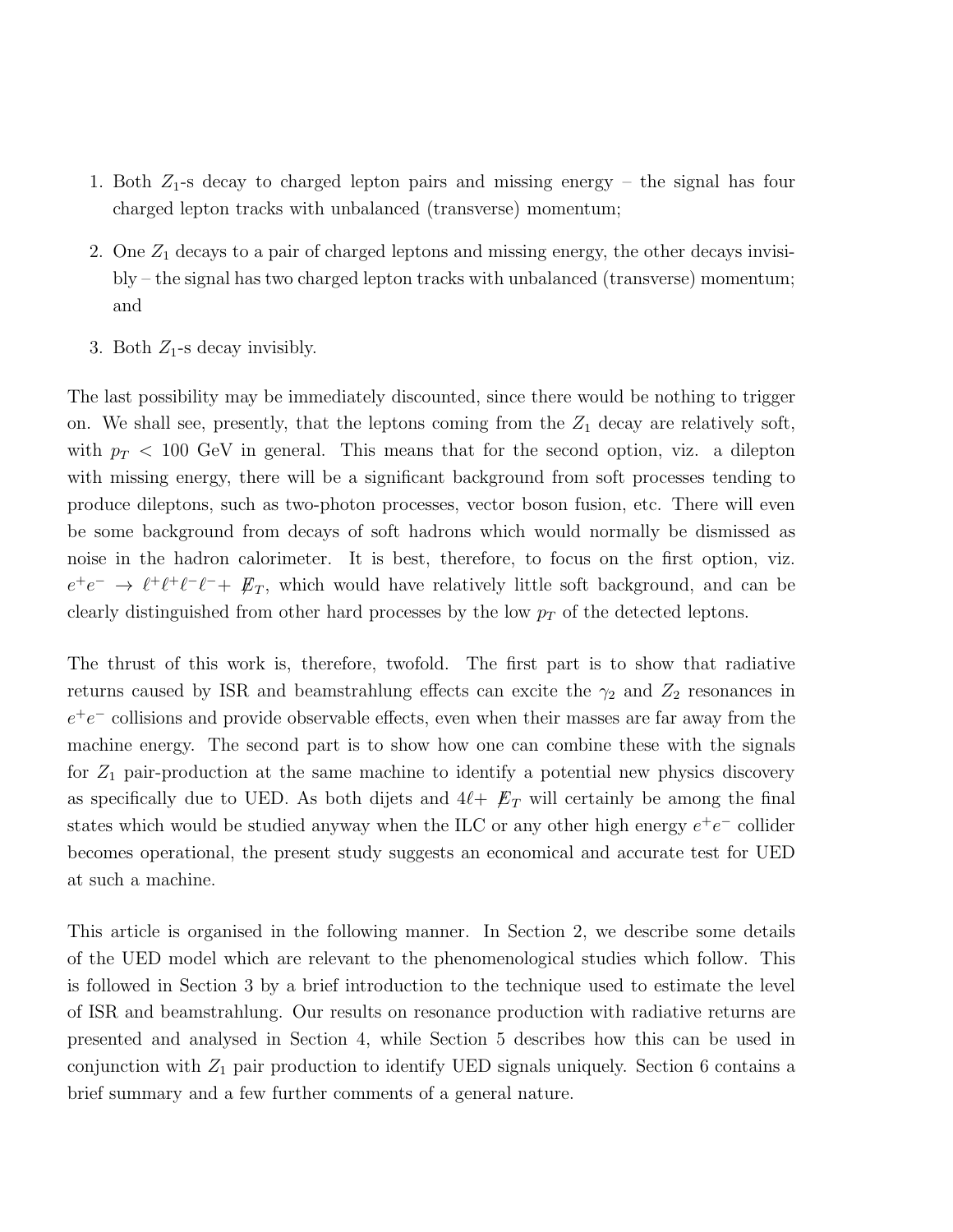#### 2 The UED Model

It has already been mentioned that in UED models, all the SM fields live in a  $\mathbb{R}_4 \times (\mathbb{S}_1/\mathbb{Z}_2)$ spacetime, of which  $\mathbb{R}_4$  is the canonical Minkowski space, and the remaining spatial dimension corresponds to a circle folded about a diameter. Naturally, all the particle momenta in the UED model will have five components, of which the component along the compact fifth spatial dimension has to be discrete, increasing in steps of size  $R^{-1}$ . Compactification to four dimensions then yields a Kaluza-Klein (KK) tower of states for every field, with the discrete fifth component of momentum appearing as an extra contribution to the mass  $M_0$ of the zero mode, as shown in Eq. [\(1\)](#page-1-0). Apart from the zero mode (identified with the SM particle), the other KK excitations are expected to be heavy if the parameter  $R^{-1}$  is chosen large enough.

The value of  $R^{-1}$ , i.e. the size of the extra compact dimension, is of paramount importance in UED phenomenology. Obviously, it cannot be too low, else there would already be experimental evidence for KK excitations. As a matter of fact, current experimental data already seem to prefer  $R^{-1}$  to be in the range of a few hundreds of GeV. On the other hand, if R<sup>−</sup><sup>1</sup> is too high, the KK excitations would be beyond the kinematic reach of upcoming collider experiments, a scenario which, though not impossible, would be very disappointing. Fortunately, however, there is a cosmological argument which militates strongly in favour of a value of  $R^{-1}$  which would keep the lowest KK excitations within the range accessible to terrestrial experiments. We have already explained in the last section that KK-parity  $(-1)^n$ has to be conserved and that this makes the LKP stable and weakly interacting, i.e. an excellent candidate for the cold dark matter (CDM) component of the Universe. Assuming, then, that the CDM is entirely composed of LKP's, we can take  $\Omega_{\rm CDM} = 0.110 \pm 0.006 h^{-2}$ for the density of cold dark matter and obtain [\[11\]](#page-35-8) an upper bound<sup>[5](#page-8-0)</sup> on  $R^{-1}$  of about 900 GeV. This is well within the kinematic reach of planned and upcoming colliders – of which the LHC is the prime example. However, it is only fair to say that this bound depends on two assumptions, viz. that there exists a substantial relic density of LKP-s and that there is no other component of cold dark matter. These assumptions are reasonable, but not, of course, absolutely essential. In this article, we accept them as binding and hence we focus on the ILC, which can explore up to about  $R^{-1} = 450 \text{ GeV}$  and the CLIC, the proposed multi-TeV  $e^+e^-$  machine at CERN, Geneva, which can explore the entire range up to  $R^{-1} = 900 \text{ GeV}$ .

Complementing the cosmological upper bound, a number of low- and intermediate-energy processes constrain the parameter  $R^{-1}$  at the lower end [\[12,](#page-35-9) [13,](#page-35-10) [14\]](#page-35-11). For example, the non-

<span id="page-8-0"></span><sup>&</sup>lt;sup>5</sup>This can go down as far as 600 GeV in the eventuality that all three generations of SU(2) singlet  $n = 1$ leptons are nearly mass-degenerate (within 1%) with the LKP  $\gamma_1$ . However, as this is only true for extreme choices of  $\Lambda R$ , we prefer the more conservative limit of 900 GeV.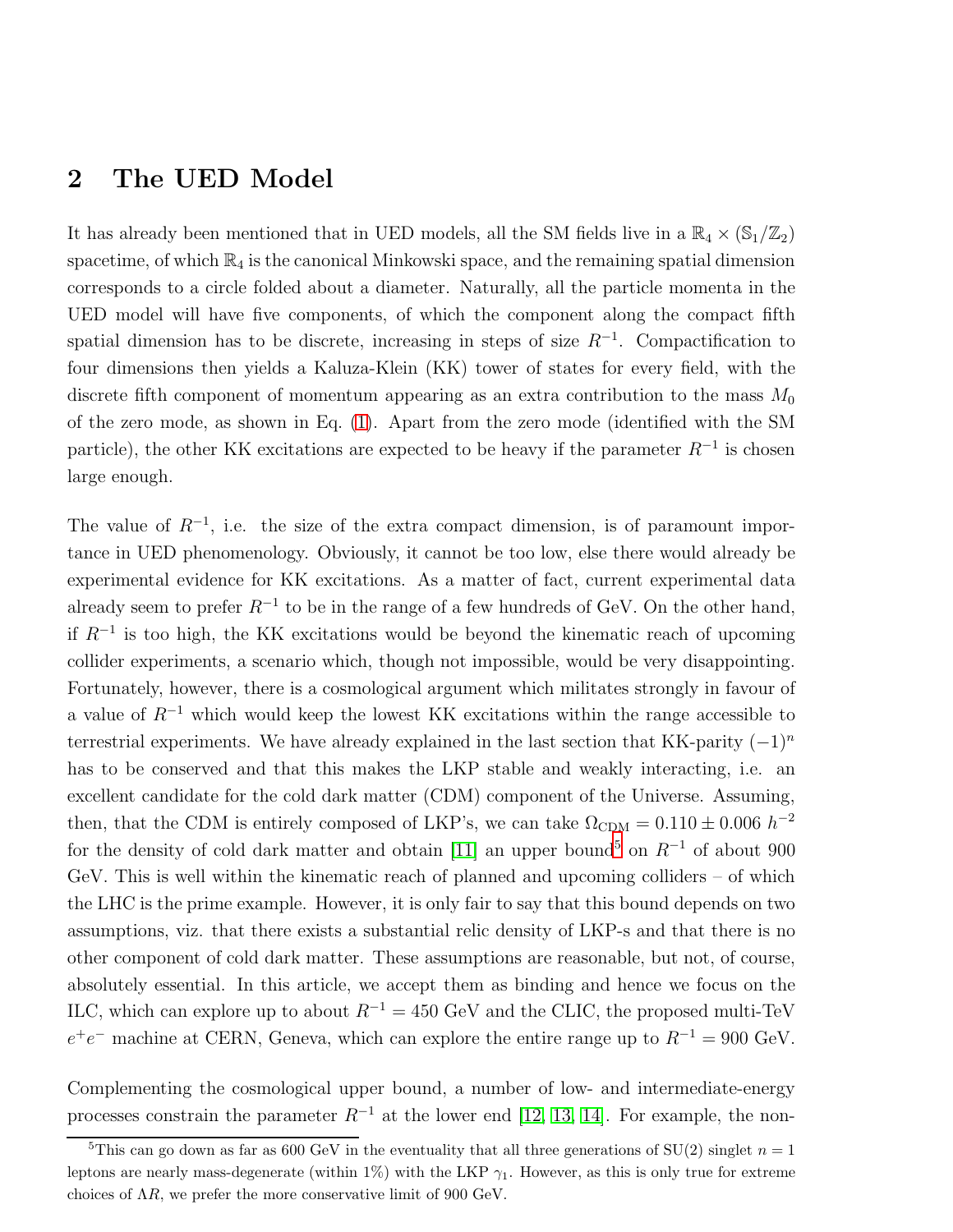observation of KK modes at colliding-beam machines like the LEP, Tevatron and HERA immediately tells us that the  $n \neq 0$  excitations are beyond the kinematic reach of these machines, i.e. the lower bound on  $R^{-1}$  is pushed up to at least 150 GeV. However, a much more stringent bound comes [\[13\]](#page-35-10) from the radiative decay  $B \to X_s \gamma$ . Taking both experimental error and theoretical uncertainties at the  $5\sigma$  level and making allowances for uncertain elements in QCD corrections to the new physics contribution, the current data on  $B \to X_s \gamma$  roughly translates to a firm lower bound  $R^{-1} \gtrsim 300$  GeV. Electroweak precision observables are also quite sensitive to  $R^{-1}$ , but the actual bound obtained is dependent on the mass  $M_H$  of the Higgs boson. If  $M_H$  is low ( $\sim$  115 GeV), then the precision data severely restrict  $R^{-1}$  to  $R^{-1} \geq 600$  GeV at 99% confidence level, but this bound will fall to about 400 GeV if the Higgs boson turns out to be heavy ( $M_H \sim 350$  GeV) and even as low as 300 GeV if  $M_H$  is as large as 500 GeV [\[14\]](#page-35-11). Taking the widest range into account, therefore, our study will consider  $R^{-1}$  varying in the range 300 GeV  $\le R^{-1} \le 900$  GeV.

The formula for the mass of a KK excitation exhibited in Eq. [\(1\)](#page-1-0) gets modified once we take into account the radiative corrections in a quantum field theory. Of course, like all such theories in higher dimensions, the UED model is non-renormalisable and must be treated in the spirit of an effective theory, valid up to a cutoff scale  $\Lambda \gg R^{-1}$  — at which point one must begin to consider an explicitly five-dimensional theory. Radiative corrections to the masses of the KK particles have been computed in Refs. [\[4\]](#page-35-1), [\[15\]](#page-35-12) and [\[16\]](#page-35-13), where it has been shown that for any KK level  $(n > 0)$ , the almost-mass-degenerate spectrum resulting from Eq. [\(1\)](#page-1-0) splits up due to such correction terms. There are, in fact, two classes of corrections, viz.

- The bulk corrections: These correspond to loop diagrams that are sensitive to compactification. The bulk corrections are small – identically zero for fermions – and hardly play an important role in determining the mass spectrum.
- The *boundary corrections*: These terms are related with the interactions that are present only at the orbifold fixed points. They are much larger than the bulk corrections and are divergent, growing as  $log \Lambda$ . It is these boundary corrections which play a major role in determining the exact spectrum (and hence possible decay modes) of the KK excitations for  $n > 0$ .

Once the mass spectrum and the interactions are determined, one can proceed to make a phenomenological study of the UED model. Studies of the low-energy phenomenology of this model may be found in Refs.  $[2]$ ,  $[12]$ ,  $[13]$  and  $[14]$ , while high-energy collider signatures are discussed in Refs. [\[9\]](#page-35-6), [\[17\]](#page-35-14), [\[18\]](#page-36-0) and [\[19\]](#page-36-1). Much of this work may be summed-up and absorbed in the choice of range 300 GeV  $\leq R^{-1} \leq 900$  GeV for the size of the compact dimension. To get concrete predictions we choose two benchmark values  $R^{-1} = 400 \text{ GeV}$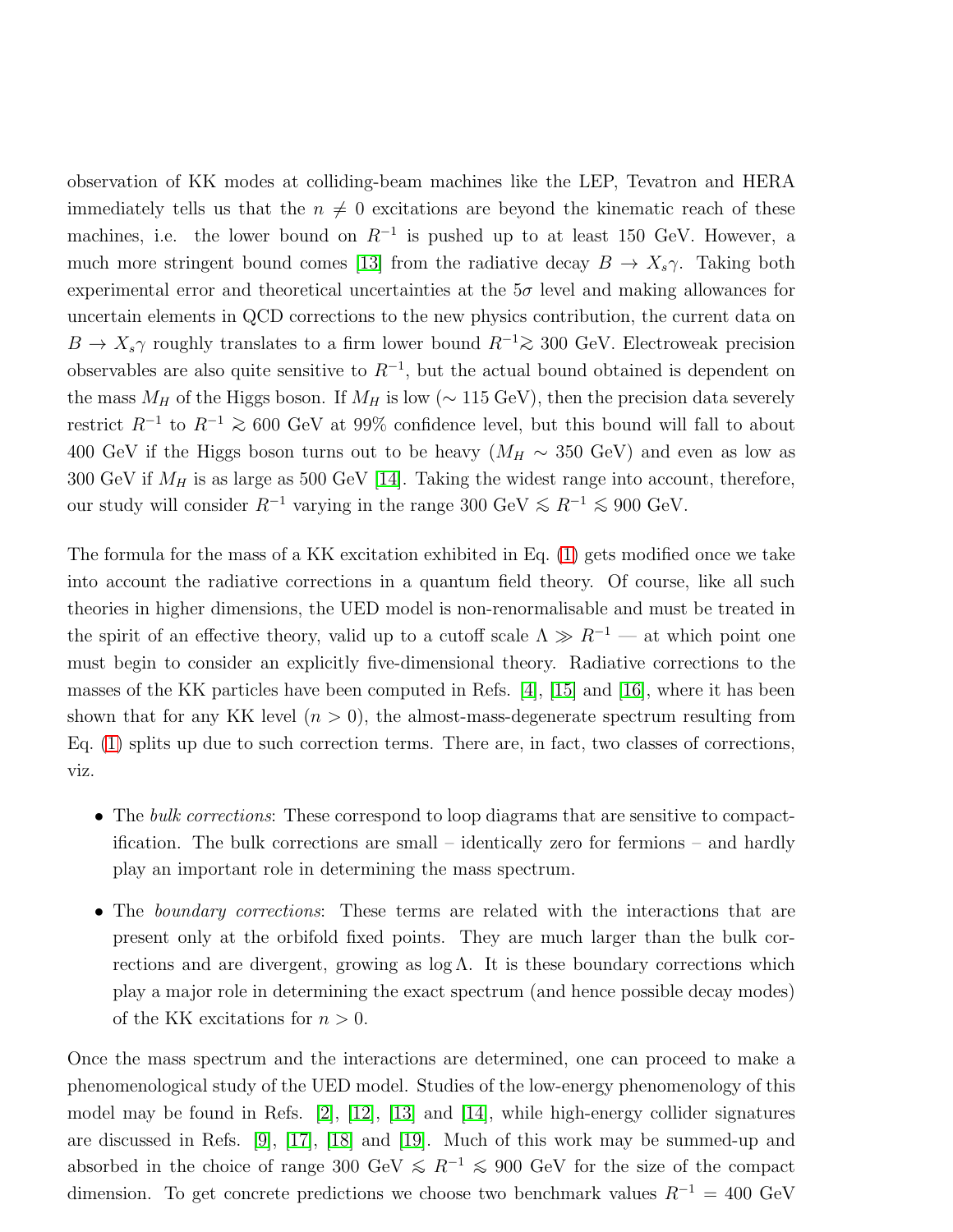and  $R^{-1} = 800 \text{ GeV}$ , close to the upper and lower ends respectively, of this range, noting that both of these choices would predict KK excitations which could be accessible at planned  $e^+e^$ machines. The value of the cutoff scale  $\Lambda$  is a somewhat tricky question, as it corresponds to the breakdown of the compactification limit – which is, after all, a gradual process. Once again, we choose two benchmark values  $\Lambda = 20R^{-1}$  and  $50R^{-1}$  for our analysis, which correspond to an assumption that the low-energy effective theory will remain valid till a scale of some tens of TeV. As with most cutoff scales, the numerical value chosen is only a ballpark value, but this does not really matter as the dependence of the mass spectrum and couplings on  $\Lambda$  is logarithmic, and hence not very sensitive to the precise number chosen. A visual presentation of the parameter space of this UED model may be found in Figure [6.](#page-28-0)

| Benchmark Point:  |             | (I)   | (II)  | (III)  | $\left( \text{IV}\right)$ |
|-------------------|-------------|-------|-------|--------|---------------------------|
| Size Parameter    | $R^{-1}$    | 400   | 400   | 800    | 800                       |
| Cutoff Scale      | $\Lambda R$ | 20    | 50    | 20     | 50                        |
| $n=1$ excitations | $\gamma_1$  | 401.2 | 401.3 | 800.0  | 799.9                     |
|                   | $E_1$       | 404.4 | 405.7 | 808.7  | 811.4                     |
|                   | $L_1$       | 412.0 | 415.6 | 823.9  | 831.3                     |
|                   | $W_1^{\pm}$ | 430.8 | 437.6 | 850.4  | 864.2                     |
|                   | $Z_1$       | 431.4 | 438.1 | 850.5  | 864.3                     |
| $n=2$ excitations | $\gamma_2$  | 800.7 | 800.6 | 1599.7 | 1599.5                    |
|                   | $L_2$       | 818.4 | 825.7 | 1636.8 | 1651.4                    |
|                   | $Z_2$       | 840.2 | 854.1 | 1674.4 | 1702.4                    |

<span id="page-10-0"></span>Table 1: Partial mass spectrum of the UED model at the four chosen benchmark points, showing only the lowest-lying states. All numbers are in GeV, except for ΛR, which is dimensionless.

In Table [1,](#page-10-0) we list the masses of the KK excitations  $(n = 1, 2)$  relevant for the current study, for the four chosen benchmark points:

| (I) $R^{-1} = 400 \text{ GeV},$   | $\Lambda = 20R^{-1} = 8 \text{ TeV};$  |
|-----------------------------------|----------------------------------------|
| (II) $R^{-1} = 400 \text{ GeV},$  | $\Lambda = 50R^{-1} = 20 \text{ TeV};$ |
| (III) $R^{-1} = 800 \text{ GeV},$ | $\Lambda = 20R^{-1} = 16 \text{ TeV};$ |
| (IV) $R^{-1} = 800 \text{ GeV},$  | $\Lambda = 50R^{-1} = 40 \text{ TeV}.$ |

In every case, the  $\gamma_1$  (partnering the massless photon  $\gamma$ ) is the LKP, while the next-tolightest  $n = 1$  excitation is the SU(2) singlet lepton  $E_1$ , followed by the SU(2) doublet leptons  $L_1 = (\nu_1, \ell_1)^T$ . For all practical purposes, the three generations of  $E_1$  are degenerate, and a similar statement can be made about the  $L_1$  as well. These states, together with the  $W_1^{\pm}$  and the  $Z_1$ , all lie in the ballpark (within about 15%) of  $R^{-1}$  – the splitting mostly coming from radiative corrections. In the  $2R^{-1}$  regime, the relevant particles are  $\gamma_2$ ,  $Z_2$ ,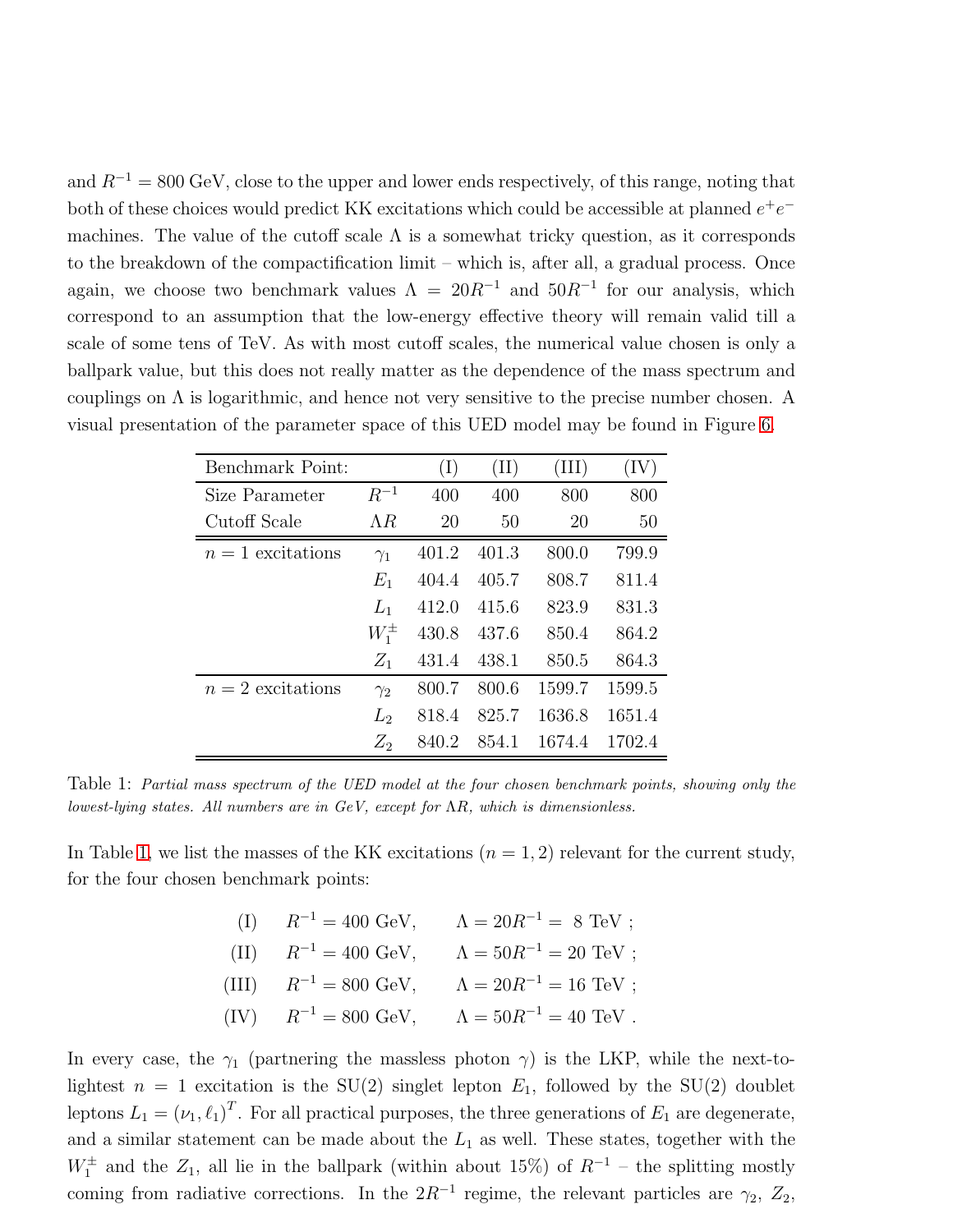and the SU(2) doublet lepton  $L_2 = (\nu_2, \ell_2)^T$ , whose  $\mathbb{Z}_2$ -even components are left-chiral. The singlet  $E_2$ , whose  $\mathbb{Z}_2$ -even component is right-chiral, though having a mass close to  $2R^{-1}$ , hardly couples to the  $Z_2$  because the latter is almost completely dominated by the third component of the  $W_2$  triplet. Other excitations, e.g. of quarks, are generically heavier than the corresponding ones shown in the table, because they have larger radiative corrections (for quarks, this is mainly due to large colour factors). Since this class of KK excitations is not relevant for our analysis, we do not exhibit the corresponding masses in Table [1.](#page-10-0)

At this point it is worth recalling the rule-of-thumb that if there is enough energy to pairproduce  $n = 1$  excitations, then there is also enough energy to excite a single  $n = 2$  resonance. Single production of  $n = 1$  states is, as we have seen, forbidden by the conservation of KK parity. Now, at the ILC-1, running at  $\sqrt{s} = 500$  GeV, no  $n = 1$  KK excitation can be pair-produced, in view of the lower limit  $R^{-1} \ge 300$  GeV, neither can the  $n = 2$  resonances be singly produced. Thus, the first phase of the ILC would be uninteresting for UED searches. At the ILC-2 — the energy upgrade running at  $\sqrt{s} = 1$  TeV — pair production of  $n = 1$  states as well as single production of  $n = 2$  resonances can take place if  $R^{-1} < 500$ GeV. As this certainly holds for our first pair of benchmark points (I) and (II), we focus largely on the ILC-2 for our analysis. To study the heavier states that are predicted for  $500 \text{ GeV} < R^{-1} < 900 \text{ GeV}$  — where our second pair of benchmark points (III) and (IV) lie — we shall need the CLIC, running at  $\sqrt{s} = 3$  TeV and 5 TeV, with a planned [\[20\]](#page-36-2) luminosity of  $10^{35}$  cm<sup>-2</sup> s<sup>-1</sup>. This machine could, in fact, explore the complete  $n = 1$  spectrum as well as the  $n = 2$  resonances all the way up to the cosmological upper limit of  $R^{-1}$  mentioned above.

Since KK-parity is conserved, the possible decay modes for the low-lying KK states listed in Table [1](#page-10-0) are severely restricted. A list of the important decay modes is given below. The decay channels important for this work are marked with a tic  $(\surd)$  sign.

$$
\begin{array}{rcl}\n\gamma_1 & \text{: stable (invisible)} \\
E_1 & \text{: } E_1 \to \ell + \gamma_1 \\
\sqrt{L_1} & \text{: } \nu_1 \to \nu + \gamma_1, \ \ell_1 \to \ell + \gamma_1 \\
W_1 & \text{: } W_1 \to \nu + \bar{\ell}_1, \ \ell + \bar{\nu}_1 \\
\sqrt{Z_1} & \text{: } Z_1 \to \nu + \bar{\nu}_1, \ \ell + \bar{\ell}_1\n\end{array}\n\bigg| \n\begin{array}{rcl}\n\sqrt{\gamma_2} & \text{: } \ \gamma_2 \to f + \bar{f} \\
E_2 & \text{: } E_2 \to \ell + \gamma_2 \\
L_2 & \text{: } E_2 \to \ell + \gamma_1, \ \ell_2 \to \ell_1 + \gamma_1 \\
L_2 & \text{: } \ \nu_2 \to \nu_1 + \gamma_1, \ \ell_2 \to \ell_1 + \gamma_1 \\
\sqrt{Z_2} & \text{: } Z_2 \to f + \bar{f}, \ \ell_1 + \bar{\ell}_1, \ \nu_1 + \bar{\nu}_1\n\end{array}
$$

Here, f stands for any generic  $n = 0$  fermion (leptons as well as quarks) while  $\ell$  and  $\nu$  stand, respectively, for charged and neutral components of the  $SU(2)$  doublet leptons L. The  $SU(2)$ singlet (charged) leptons are denoted E. Generation indices have been suppressed and SM particles are written without the  $n = 0$  subscript. It is important to note that the above list, limited as it is, contains both KK number-conserving as well as KK-number-violating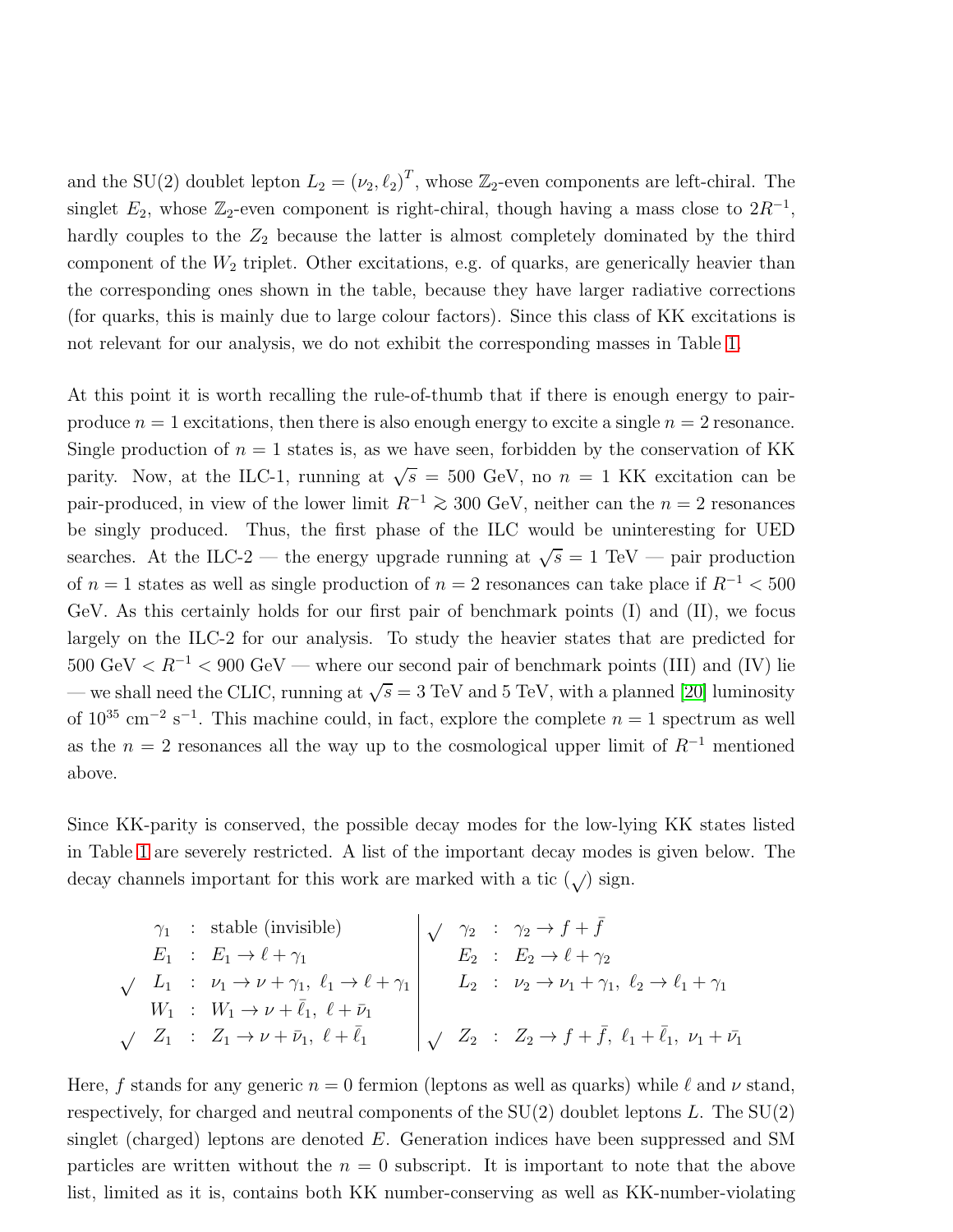processes. A generic feature of the UED model is that the branching ratios for the latter, though nonzero, are suppressed by the boundary-to-bulk ratio. The branching ratios for the KK number-conserving decays are, in turn, suppressed by the limited phase space available, because states with the same KK number have rather small mass-splittings. Eventually, therefore, both types of decay turn out to be of comparable importance. It is important to note that, unlike the  $Z$ -boson in the SM, the  $Z_1$  decays overwhelmingly through the leptonic channels, i.e. either  $Z_1 \to \ell^+ \ell^- \gamma_1$ , through a resonant  $\ell_1^{\pm}$  $_1^{\pm}$  (which decays to  $\ell^{\pm}\gamma_1$  with unit branching ratio), or,  $Z_1 \rightarrow \nu \bar{\nu} \gamma_1$ , through a resonant  $\nu_1$  (which decays to  $\nu \gamma_1$ , again with unit branching ratio). Since  $n = 1$  excitations of quarks are generically heavier than the  $z_1$ , its hadronic decays occur through three-body processes, and have partial widths that are at least three orders of magnitude smaller than their leptonic counterparts. Obviously, out of the 6 lepton flavours  $(e, \mu, \tau \text{ and } \nu_e, \nu_\mu, \nu_\tau)$  available in  $Z_1$  decays, dilepton plus missing  $E_T$ signals can be obtained only by counting the e,  $\mu$ , and  $\tau$  flavours. This means that only 50% of the  $Z_1$ -s produced at an  $e^+e^-$  machine will lead to observable signals.



<span id="page-12-0"></span>Figure 2: Illustrating the variation in coupling of fermion pairs to the  $\gamma_2$  and  $Z_2$  excitations. Each box carries a header explaining the type of coupling, and each curve carries a legend explaining which fermions are involved. In every box,  $l_{L,R}$  stands for any charged lepton e,  $\mu$  or  $\tau$ , and  $t_{L,R}$  stands for the top quark while  $b_L$  indicates the bottom quark. In the boxes marked (a) and (c),  $q_L$  stands for any light quark u, d, s or c. In the box marked (b),  $u_R$  includes  $c_R$ , while  $d_R$  includes both  $s_R$  and  $b_R$ . Note that the  $Z_2 l_L \overline{l}_L$  coupling is positive, while all others are negative.

To study the production and decay modes of the  $\gamma_2$  and  $Z_2$  resonances, we need to know how they couple to the SM  $(n = 0)$  fermions. As the relevant formulae may be obtained from Ref. [\[4\]](#page-35-1) or Ref. [\[9\]](#page-35-6), we have merely illustrated the results here. In Figure [2,](#page-12-0) we show the variation of the couplings of  $n = 0$  fermion-antifermion pairs with the  $n = 2$  electroweak gauge bosons as  $\Lambda R$  varies from 5 to 50. The  $\Lambda R$  dependence originates from the fact that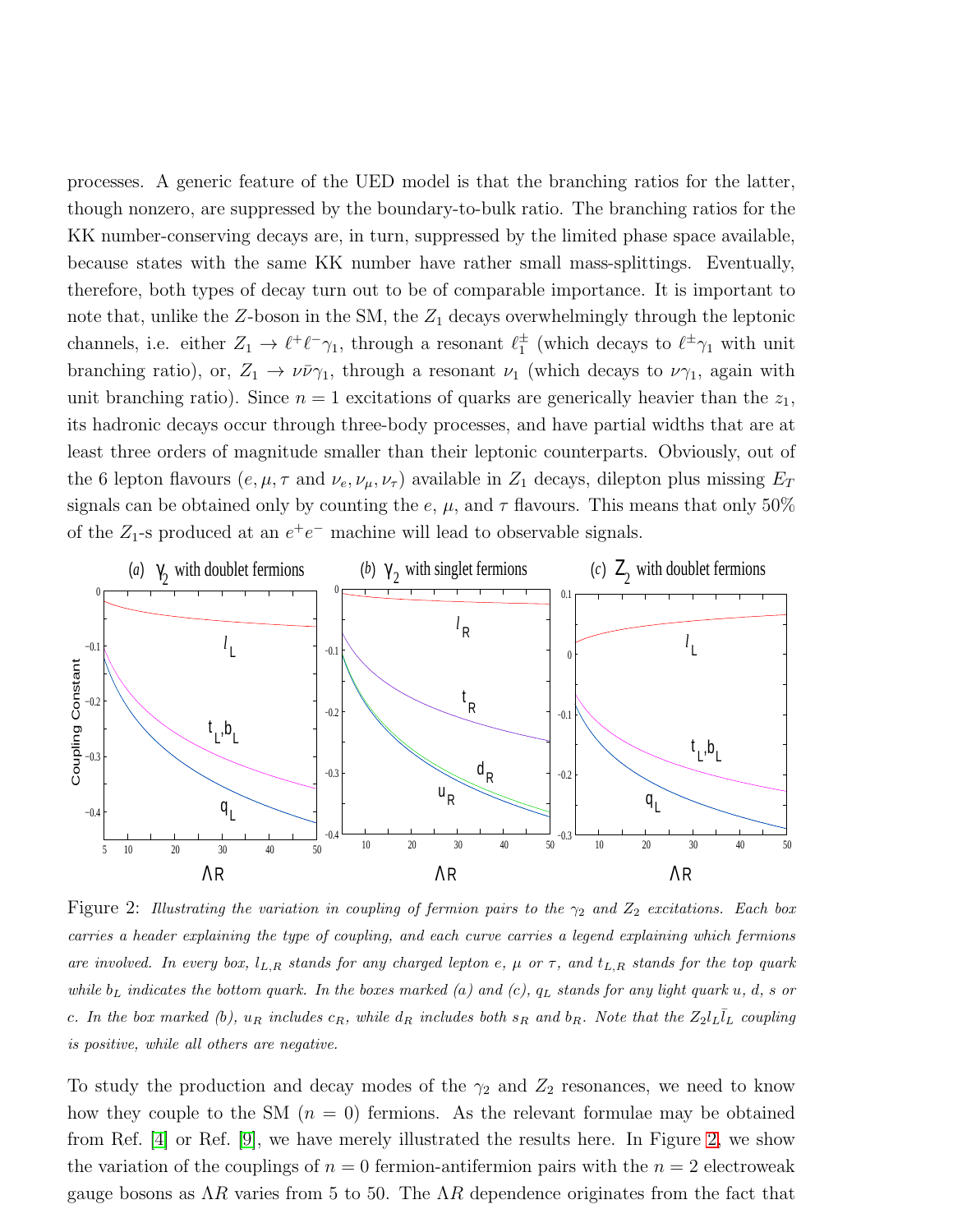these couplings conserve KK-parity, but violate KK-number and hence are very sensitive to radiative corrections. A cursory examination of Figure [2](#page-12-0) is enough to establish that the magnitudes of these couplings increase more or less as  $log \Lambda$ . This is, of course, characteristic of an effective theory and is not incompatible with the Froissart bound. We also note the fact that at the  $n = 2$  level, the 'Weinberg angle' quantifying the mixing between  $W_2^{3\mu}$  and  $B_2^{\mu}$  $\frac{\mu}{2}$  states is so small that it is quite reasonable to take the  $Z_2^{\mu}$  $\frac{\mu}{2}$  as a pure  $W_2^{3\mu}$  $2^{\prime\prime}$ , coupling only with doublet fermions, at least for all practical purposes. In fact, the tiny  $Z_2f_R\bar{f}_R$  couplings hardly play any part in our discussions and hence we do not exhibit them with the others in Figure [2.](#page-12-0)

It is interesting that the production cross-sections of the  $n = 2$  resonances are quite viable even though the coupling strength to an  $e^+e^-$  pair, as exhibited in Figure [2,](#page-12-0) is quite small ( $\sim 10^{-2}$ ). This happens, of course, because of the resonance effect, where the coupling constant cancels out of the final cross-section in the narrow-width approximation. The resonant cross-section remains viable even when convoluted with the electron luminosity function  $f_{e/e}(x)$ . Naturally, this grows stronger as the machine energy and the resonant mass approach each other as  $x \to 1$ . On the other hand, in the same limit, the cross-section for producing a pair of  $n = 1$  excitations gets suppressed since the phase space gets squeezed towards zero volume. The phase space suppression factor, roughly  $(1 - 4/R^2 s)^{3/2}$  is, in fact, enough to neutralise the larger coupling of  $n = 1$  states to SM fermions, so that, eventually, the pair-production cross-section becomes somewhat smaller than the dijet cross-section. In addition, when we trigger only on final states with charged leptons, there is an additional suppression factor of  $\frac{1}{2} \times \frac{1}{2}$  $\frac{1}{2}$ , which reduces the cross-section to a quarter. Kinematic cuts further suppress this cross-section, as explained in Section 4. Despite all these suppression factors, however, the high luminosity expected at the ILC or CLIC serves to keep the  $4\ell + \not{E}_T$ signal viable. Since this is one of the cleanest signals we can have, with a very small SM background, it is well worth including in our study, as we shall see presently.

In this section, then, we have enlisted the details of the UED model that are relevant for our numerical analysis of the problem and for prediction of the relevant signals. In the next section, we describe how to include radiation effects and obtain an effective spectrum which can be convoluted with the formulae in Ref. [\[9\]](#page-35-6) to get realistic predictions, using the choices of free parameters delineated in the present section.

#### 3 ISR and Beamstrahlung

To study the effect of ISR and beamstrahlung in electron (positron) beams, we make use of the so-called structure function formalism [\[21\]](#page-36-3). Assuming that an initial electron (positron)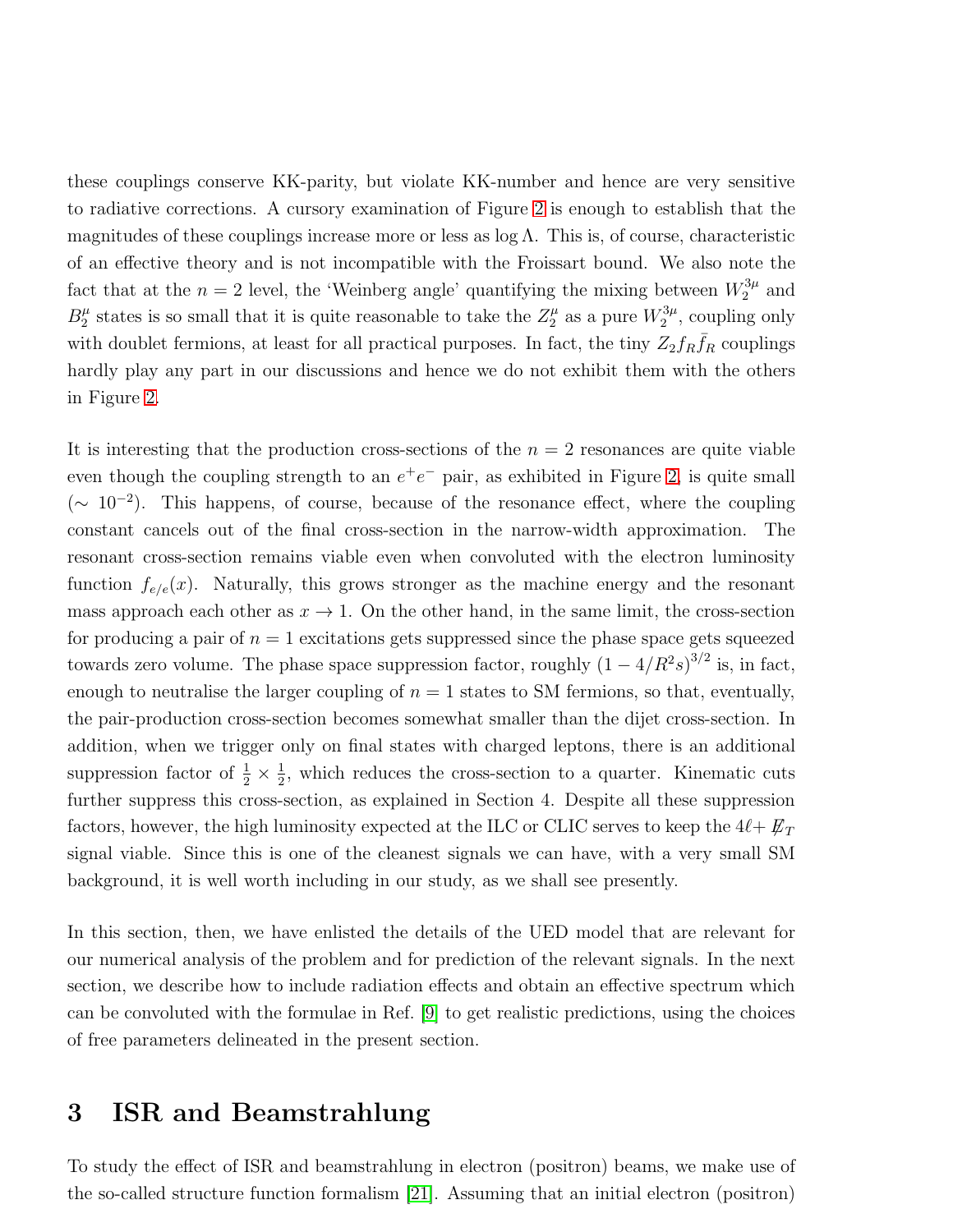of energy  $E_b$  emits a photon of energy  $E_{\gamma}$ , leaving an electron (positron) of energy  $E_e$ , we define the energy fraction  $x = E_e/E_b$  so that  $E_\gamma = (1 - x)E_b$ . We now define a normalised probability distribution  $f_{e/e}(x)$  for the colliding electron (positron) to have energy  $E_e = xE_b$ . This quantity is analogous to the parton density function  $f_{q/p}(x)$  or  $f_{q/p}(x)$  at a hadron collider. Hence, if we consider the process  $e^+(p_1)$   $e^-(p_2) \to q \bar{q}$  ( $\gamma$ ), the cross-section will be

$$
\sigma \left[ e^+(p_1)e^-(p_2) \to q\bar{q}(\gamma) \right] = \int dx_1 \ dx_2 \ f_{e/e}(x_1) \ f_{e/e}(x_2) \ \ \hat{\sigma} \left[ e^+(x_1p_1)e^-(x_2p_2) \to q\bar{q} \right] \tag{2}
$$

where  $\hat{\sigma}$  denotes the cross-section calculated with the (degraded) initial momenta  $x_1p_1$  and  $x_2p_2$ . The effective centre-of-mass energy is  $\sqrt{\hat{s}} \approx \sqrt{x_1x_2s}$ , where  $s = (p_1 + p_2)^2$  and  $\hat{s} =$  $(x_1p_1 + x_2p_2)^2$  in the high energy limit when the electron (positron) mass can be neglected.

The electron 'luminosity' function  $f_{e/e}(x)$  is a combination of the probabilities for both ISR and beamstrahlung effects and it may be calculated [\[21\]](#page-36-3) by convoluting the corresponding (normalised) spectral densities as follows:

<span id="page-14-1"></span>
$$
f_{e/e}(x) = \int_x^1 \frac{dy}{y} f_{e/e}^{\text{ISR}}(y) f_{e/e}^{\text{beam}}\left(\frac{x}{y}\right)
$$
 (3)

For the ISR spectral density  $f_{e/e}^{ISR}(y)$ , we use a one-loop corrected Weizäcker-Williams approximation to write

<span id="page-14-0"></span>
$$
f_{e/e}^{\text{ISR}}(y) = \frac{\omega}{16} \left[ (8 + 3\omega)(1 - y)^{\omega/2 - 1} - 4(1 + y) \right] \tag{4}
$$

where

$$
\omega = \frac{2\alpha}{\pi} \left( \log \frac{s}{m_e^2} - 1 \right) \tag{5}
$$

with  $\alpha$  and  $m_e$  denoting the fine-structure constant and the electron mass respectively, both evaluated at the scale  $E_b$ . Because of its weak logarithmic dependence on s,  $\omega$  stays confined in a small range around  $0.14 \pm 0.02$  for the energies under consideration. As a result the exponent in Eq. [\(4\)](#page-14-0) is always negative, indicating that there will be a steep rise in  $f_{e/e}^{\text{ISR}}(y)$  as  $y \to 1$ . The normalisation condition  $\int_0^1 dy f_{e/e}^{ISR}(y) = 1$  ensures that there is no singularity, but the large values near  $y = 1$  indicate that ISR effects are not very effective in spreading out the energy  $E_e$  much below  $E_b$ .

The formula for the spectral density due to beamstrahlung is much more complicated, as it depends critically on the (dimensionless) beamstrahlung parameter Υ. This is given, for  $e^-(e^+)$  beams with a Gaussian energy profile, by [\[22\]](#page-36-4)

$$
\Upsilon = \frac{5r_e^2}{6\alpha m_e} \frac{E_b N_e}{\sigma_z(\sigma_x + \sigma_y)}
$$
(6)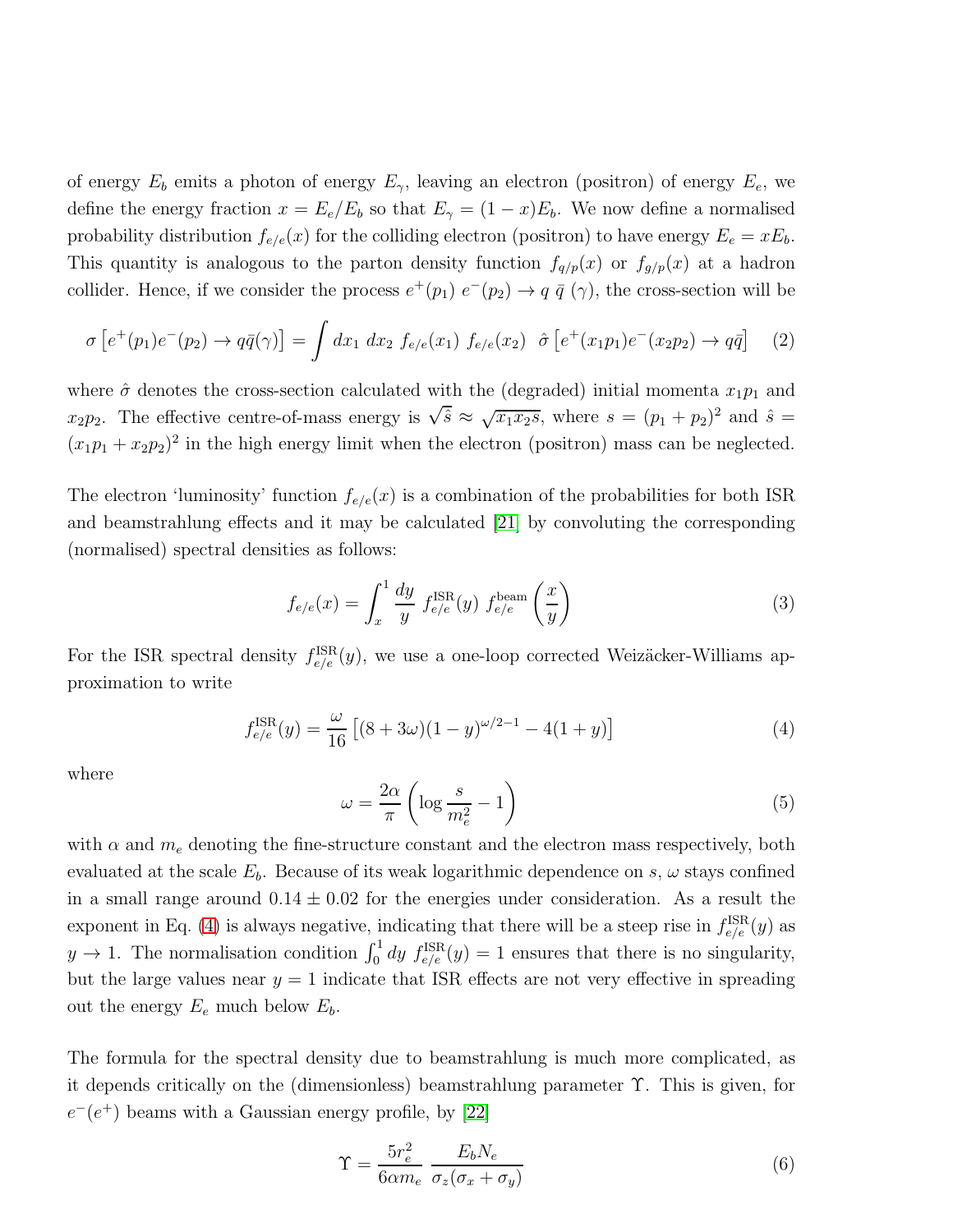where  $r_e \approx 2.8 \times 10^{-15}$  m is the classical electron radius,  $\sigma_{x,y,z}$  are the dimensions of a bunch (assuming an ellipsoidal shape) and  $N_e$  is the number of electrons in a bunch. The spectral density for multiple photon emission can be approximated [\[22\]](#page-36-4), for values of  $\Upsilon$  less than about 10, by the formula

$$
f_{e/e}^{\text{beam}}(\xi) = \frac{1}{N_{\gamma}} \left[ \delta(1-\xi) \left(1 - e^{-N_{\gamma}}\right) + \left(1 - \xi + \xi\sqrt{1+\Upsilon^{2/3}}\right) \frac{e^{-\eta(\xi)}}{1-\xi} \sum_{r=0}^{\infty} \frac{\eta(\xi)^{r/3} \Gamma_{r+1}(N_{\gamma})}{r! \Gamma\left(\frac{r}{3}\right)} \right] \tag{7}
$$

where

$$
N_{\gamma} = \frac{5\alpha^2 m_e \sigma_z}{2r_e E_b} \frac{\Upsilon}{\sqrt{1 + \Upsilon^{2/3}}}
$$

is the number of photons emitted per electron and  $\eta(\xi) = 2(1 - \xi)/2\Upsilon\xi$ . The symbol Γ(x) stands for the usual Euler gamma function while  $\Gamma_s(x)$  denotes the incomplete gamma function defined by

$$
\Gamma_s(x) = \int_0^s dt \ t^{1+x} e^{-t} .
$$

This formula is too complicated to reveal much to an inspection except, clearly, the important role played by the  $\Upsilon$  parameter, but, when plotted as a function of the argument  $\xi$ , it does have a shape rather similar to that of the ISR spectrum – except that the peak around  $\xi = 1$  is not quite so sharp. However, what matters for our analysis is neither the ISR spectrum  $f_{e/e}^{ISR}(y)$  alone, nor the beamstrahlung function  $f_{e/e}^{beam}(\xi)$ , but the convolution of the two shown in Equation [\(3\)](#page-14-1), which will describe the actual energy spread. Some of the important parameters required to generate these spectra are given below, in Table 2.

|         | Machine $\sqrt{s}$ (TeV) $\sigma_z$ (mm) |      | $\omega$             |  |
|---------|------------------------------------------|------|----------------------|--|
| $ILC-1$ | 0.5                                      | 0.30 | $0.1235$ $0.048$     |  |
| $ILC-2$ | 1.0                                      | 0.30 | $0.1300 \quad 0.110$ |  |
| CLIC.   | 30                                       | 0.03 | 0.1402 8.100         |  |

Table 2: Some of the beam parameters for the ILC and CLIC which are crucial to the evaluation of radiation spectra involving ISR and beamstrahlung.

In Figure [3](#page-16-0) we have shown the behaviour of this 'luminosity' function as the momentum fraction x of the colliding electron (positron) varies from 0 to 1. The solid (red, blue) lines show the behaviour at the ILC-1 and ILC-2, running at  $\sqrt{s} = 500$  GeV and  $\sqrt{s} = 1$  TeV respectively, while the dashed (green) line shows the corresponding curve at the CLIC, running at 3 TeV. The dotted (black) line shows the ISR spectrum at the ILC-2 and is given essentially for purposes of comparison.

The above graph allows one to make some quick estimates of the size of the resonance effects that are induced by radiative returns. For example, if the resonance occurs when the energy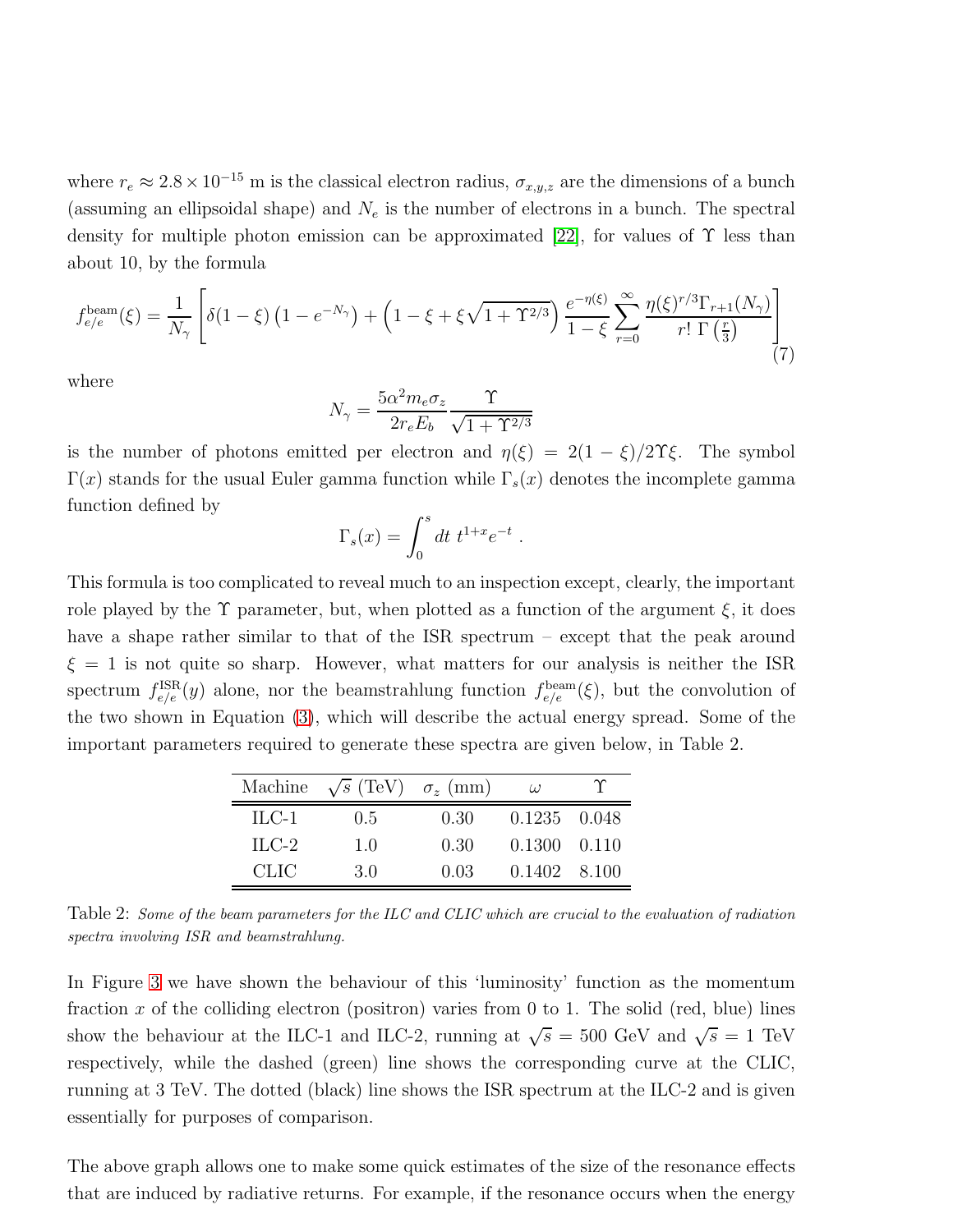

<span id="page-16-0"></span>Figure 3: Effective electron (positron) flux at a high energy collider taking into account both ISR and beamstrahlung effects. Note the steep rise as  $x \to 1$  and also the fact that the spreading effect is much larger at the higher energy of CLIC.

of the colliding particles is around 60% of the machine energy, then we may expect  $x \approx 0.75$ , where the luminosity at the ILC is around 1% of the value expected in the vicinity of  $x \to 1$ . This means that for both  $e^+$  and  $e^-$  combined, we get an effective flux of the order of  $10^{-4}$ . For reasonably sharp resonances, this small flux, compounded with the typical resonant cross-section, which is at least  $10<sup>4</sup>$  times the off-resonance cross-section (as the decay widths of  $\gamma_2$  and  $Z_2$  are in the ballpark of 1 GeV), would predict at least as large a contribution as that which we would predict in the absence of the radiative effects. For relatively lighter resonances, the effect is more pronounced at the CLIC, as Figure [3](#page-16-0) readily shows. Even apart from the contribution to the total cross-section, which is already considerable, we will get a more dramatic effect if we look at the invariant mass distribution of the particles produced through the resonant state. The next section discusses this issue in more detail.

#### 4 Bump Hunting

In order to make a numerical analysis and illustrate the effect of radiative returns, we have incorporated the electron luminosity function of Eq. [\(3\)](#page-14-1) in a simple Monte Carlo event generator where we calculate

- (a) the dijet production process  $e^+ + e^- \rightarrow \gamma^*/Z/\gamma_2/Z_2 \rightarrow q + \bar{q}$ , and
- (b) the pair-production process  $e^+ + e^- \rightarrow Z_1 + Z_1 \rightarrow \gamma_1 \ell^+ \ell^- + \gamma_1 \ell^+ \ell^-,$

which have been illustrated in Figure [1.](#page-4-1) In case  $(a)$ , the final state will be a pair of jets, and we focus on the invariant mass distribution of these jets, where distinct peaks corresponding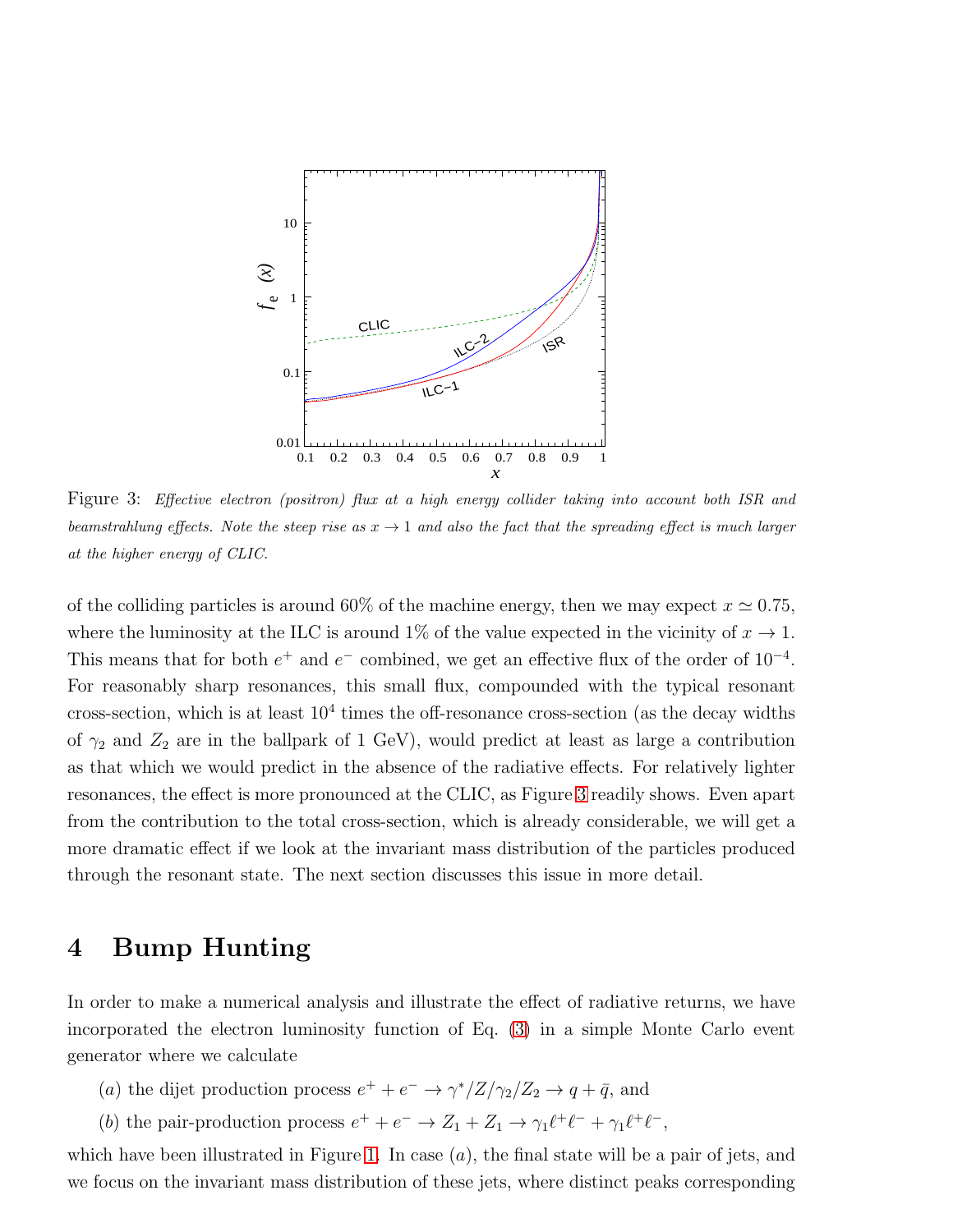to resonant  $\gamma_2$  and  $Z_2$  states should be seen over the SM background arising from  $\gamma^*$  and  $Z^*$ exchanges. In case (b), the final state will be  $\ell^+ \ell^+ \ell^- \ell^-$  and a large missing  $E_T$ , where the four leptons can be either electrons (positrons), muons (anti-muons) or taus (anti-taus). As a check, we have also incorporated the UED fields and couplings as a separate kernel in the software CalcHEP [\[23\]](#page-36-5) and generated the same signals, using the ISR and beamstrahlung generators built into this software. In every case, the numbers obtained from CalcHEP turn out to be in very close agreement with those obtained from our simulation codes.

As discussed before, we do not consider the ILC-1 for this analysis, because mass scales as large as  $2 \times 400$  GeV are not kinematically accessible at a 500 GeV machine. Our results for the distribution in dijet invariant mass at the ILC-2 ( $\sqrt{s} = 1$  TeV) are illustrated in Figure [4.](#page-18-0) For these plots, we have chosen the benchmark points (I) and (II) with  $R^{-1} = 400 \text{ GeV}$ and  $\Lambda R = 20$  and 50 respectively, where the  $\gamma_2$  and  $Z_2$  resonances are light enough to be produced on-shell. We plot the invariant mass distribution as a histogram with bin-size 20 GeV. This bin width is dictated by a simple-minded estimate of the detector-smearing effects on the measurement of the jet momentum. As these measurements will be calorimetric, the error is dominated by the error in the energy measurement, which is estimated [\[24\]](#page-36-6) as  $\delta E_J \approx \pm 0.3 \sqrt{E_J}$ . Considering two jets of the same energy with errors adding in quadrature<sup>[6](#page-17-0)</sup>, the error in dijet invariant mass arising from energy measurements alone can be estimated as  $\delta M_{JJ} \approx \sqrt{2} \times \delta E_J \approx \pm 0.42 \sqrt{E_J}$ . For the ILC-2, running at  $\sqrt{s} = 1$  TeV,  $E_J \simeq 500$  GeV, which means that  $\delta M_{JJ} \approx \pm 9.4$  GeV. If we add on the smaller errors due to thrust axis and angle measurements, we can expect an error of around  $\delta M_{JJ} \approx \pm 10$  GeV. Thus, it is reasonable to choose a bin width of 20 GeV.

To identify the jets, we impose the following acceptance cuts:

- The pseudo-rapidity  $\eta_J$  of the jets should satisfy  $|\eta_J| \leq 2.5$ ;
- The jet transverse momentum  $p_T^{(J)}$  $p_T^{(J)}$  should satisfy  $p_T^{(J)} \ge 10$  GeV.

These represent minimal requirements for identification of jets in the detectors that would be built to operate at ILC energies and means that we are considering essentially the entire phase space available in practice. We also require, however, to ensure that the dijets triggered on are being produced strictly from beam-beam collisions, and for this, we impose a selection cut:

• The missing transverse momentum  $p_T$  should satisfy  $p_T \leq 10 \text{ GeV}$ .

<span id="page-17-0"></span> ${}^{6}$ This is consistent with the construction of the invariant mass in terms of the momenta (energies).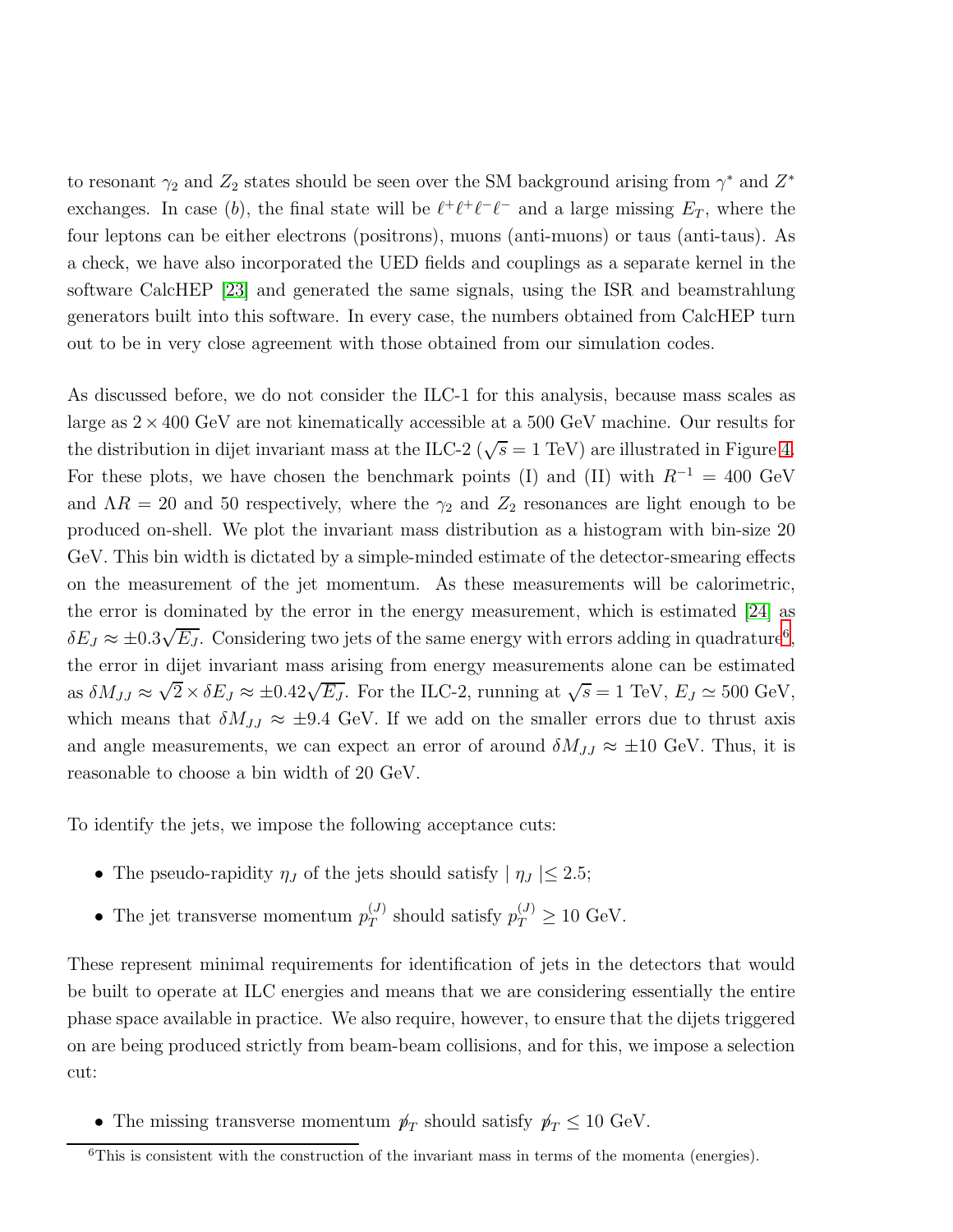The choice of 10 GeV for these selection and acceptance cuts on the jets is consistent with the uncertainty in jet energy described above.

Since this work is essentially of exploratory nature, our event generator works only at the parton level, i.e. we identify the jet thrust axis and the jet energy-momentum with the direction and magnitude of the four-momentum of the parent quark. No simulation of the fragmentation of these quarks is attempted. For an  $e^+e^-$  collider, this is known to be a reasonably good approximation when averaged over a large number of events, though an individual event may occasionally have very different characteristics. The analysis may, therefore, be carried out fairly accurately without using more sophisticated jet simulation algorithms, provided there is enough luminosity to yield a large number of events. The advantage of using a fast parton-level code is that it readily allows exploration of the parameter space beyond the four benchmark points chosen earlier. This advantage makes itself felt in the last section, where we discuss the entire accessible parameter space rather than a few points.



<span id="page-18-0"></span>Figure 4: Illustrating  $\gamma_2$  and  $Z_2$  resonances at the ILC-2, running at  $\sqrt{s} = 1$  TeV. In the upper boxes, the dashed (red) histograms correspond to the SM prediction, while the solid (blue) histograms represent the effect of UED signals for  $R^{-1} = 400 \text{ GeV}$  and  $\Lambda R = 20$  (left) and 50 (right). In the lower boxes, the same cross-sections are normalised by the SM prediction, effectively throwing the new physics effect into relief.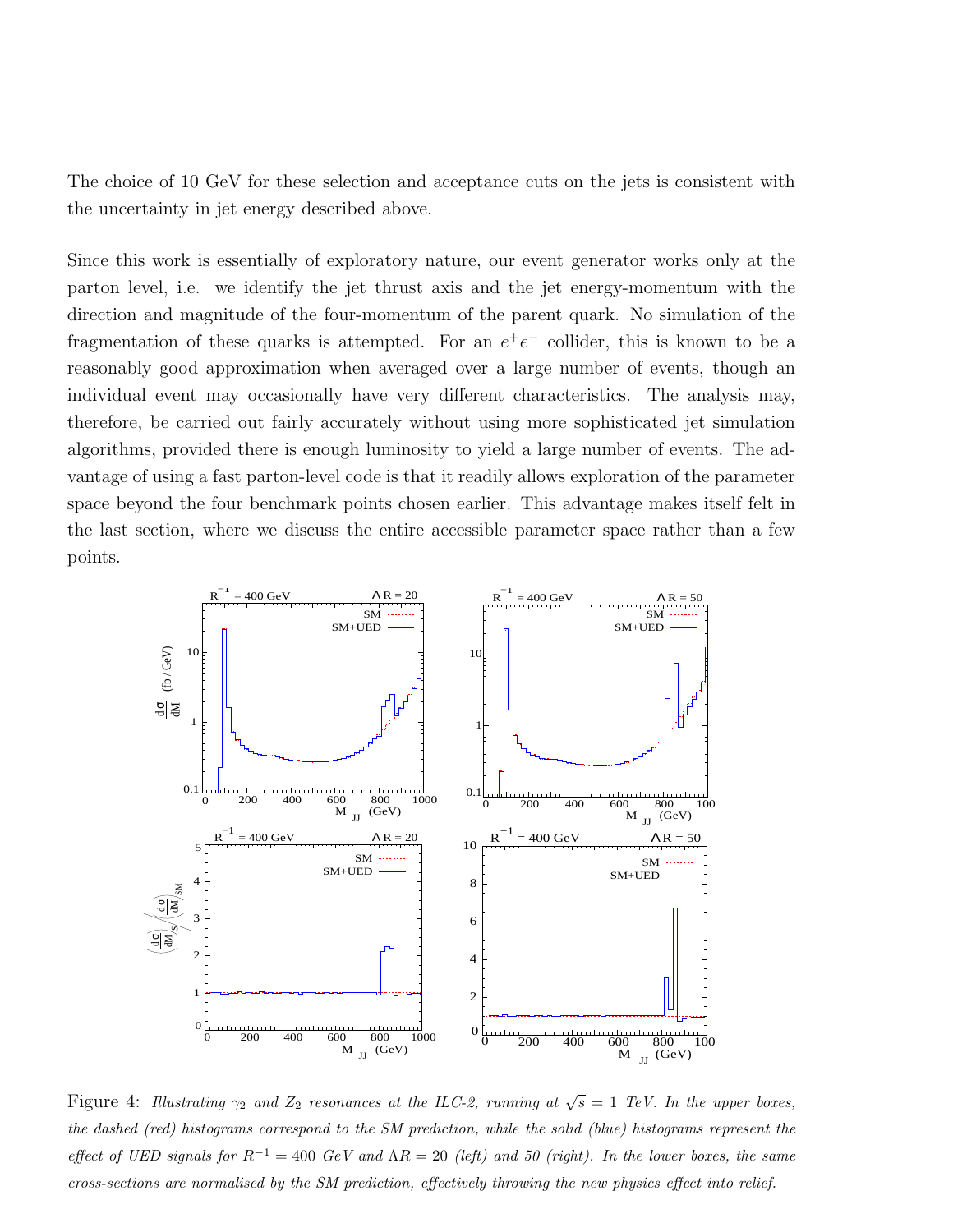Our results for the invariant mass distribution are exhibited in Figure [4.](#page-18-0) The upper and lower boxes on the left show the distribution in invariant mass of the dijet in the final state for the benchmark points (I) and (II), i.e.  $\Lambda R = 20$  and 50, respectively. The solid (blue) histogram shows the effect of the UED signal added to the SM background, while the dashed (red) histogram – just about visible below the peak(s) – represents the SM alone. As expected, the overall shape of the SM histogram reproduces the luminosity curve<sup>[7](#page-19-0)</sup> in Figure [3,](#page-16-0) with the  $x \to 1$  peak corresponding to the machine energy of 1 TeV. Instead of falling off at low  $\sqrt{s}$ values, i.e. low x, however, the curve rises to a sharp peak in the bin  $M_{JJ} = 90 - 110 \text{ GeV}$ , which represents a 'return' to the Z-resonance, similar to what was observed at the LEP-1.5. The resonance is nowhere near as strong as it was at LEP-1.5 because the electron flux, as shown in Figure [3](#page-16-0) is quite low (around 4%) at  $x = M_Z/\sqrt{s} \simeq 0.09$ . At the extreme left end, the cross-section may be seen to drop rather abruptly towards zero — this is not a dynamical effect, but an artefact of the acceptance cuts on the jets.

The (blue) signal histograms in Figure [4,](#page-18-0) i.e. when the effects of  $n = 2$  resonances are included, correspond closely to the SM for most of the range in  $M_{JJ}$ , except for the resonant peak(s) around 800 – 850 GeV, which represent(s) on-shell production of the  $\gamma_2$  and  $Z_2$ modes. If  $\Lambda R = 20$ , the two peaks, which are separated by around 40-50 GeV at the centres (see Table [1\)](#page-10-0), cannot be resolved with a realistic binning in the invariant mass spectrum, but if  $\Lambda R = 50$ , we obtain two distinct bumps. These are highlighted in the lower boxes, which plot the ratio of the signal histogram to the background histogram. The ratio is unity for most of the invariant mass range, except at the resonant peaks, where the excess stands out decisively. Small dips in the signal below the SM background, just observable to the right of the peaks, correspond to interference effects.

The following points may now be noted in the context of these resonances.

1. The  $\gamma_2$  and  $Z_2$  resonances are narrow ( $\Gamma \sim 1 \text{ GeV}$ ) and sharp<sup>[8](#page-19-1)</sup>, corresponding to at least a twofold increase in the cross-section in the relevant bin(s), even when multiplied by the small flux factor. Note that the upper left box in Figure [4](#page-18-0) shows a single smeared-out resonance because the illustrated bump actually contains two unresolved resonances. As a matter of fact, we have checked that a finer binning of 10 GeV, were it experimentally possible, would have been enough to resolve the  $\gamma_2$  and  $Z_2$  peaks clearly even for  $\Lambda R = 20$ . Unfortunately, as we have discussed above, this would not be achievable at the ILC for  $\sqrt{s} = 1$  TeV.

<span id="page-19-0"></span><sup>&</sup>lt;sup>7</sup>Strictly speaking, the convolution of two such luminosity curves – one for the  $e^-$  and one for the  $e^+$ 

<span id="page-19-1"></span><sup>&</sup>lt;sup>8</sup>The actual decay widths for the  $\gamma_2$  (Z<sub>2</sub>) in GeV are 0.23 (0.51), 0.45 (0.98), 0.46 (0.98) and 0.90 (1.91) for the benchmark points I, II, III and IV respectively.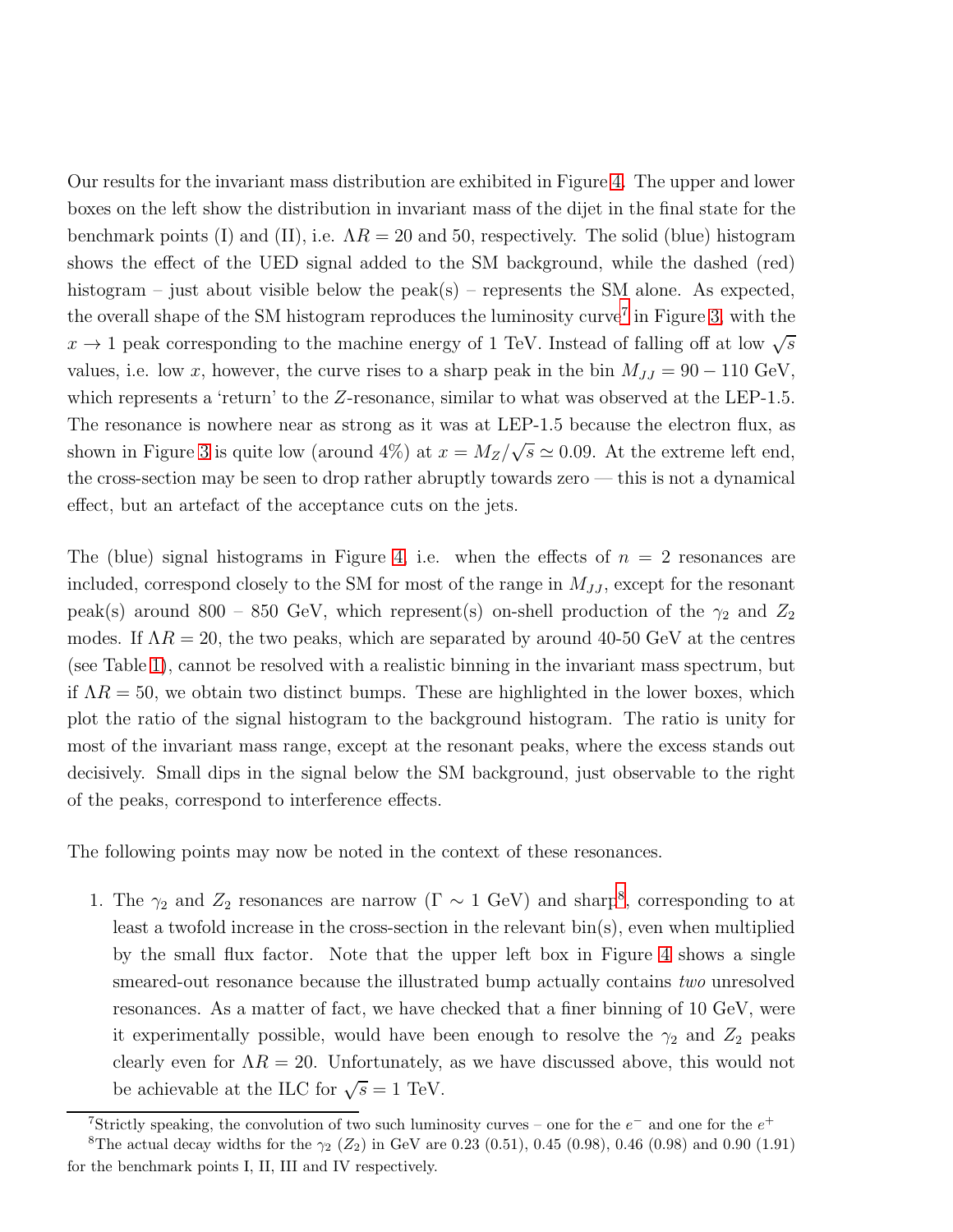- 2. Since the excess appears only in one or two bins and even then the peaks are not very high – the total dijet cross section will show a rather modest deviation from the SM. In order to reduce the SM background, therefore, we may impose some further selection cuts. A glance at Figure [4](#page-18-0) shows that a cut of  $M_{JJ} > 600$  GeV would effectively reduce the SM background, without in the least affecting the resonances appearing in the 800–900 GeV ballpark. Such a cut is called for anyway, since we know that  $R^{-1} > 300$  GeV, i.e. no resonances are expected below  $2 \times 300$  GeV. Similarly, a cut on  $p_T^{\text{jet}} > 100 \text{ GeV}$  would remove all vestiges of the Jacobian peak arising from Z-decay, without significantly affecting the Jacobian peaks from the decays of the much heavier  $\gamma_2$  and  $Z_2$ , even when we take smearing effects (due to spread in beam energy) into account. These selection cuts are not needed to discover resonances, but will be needed for the studies of the next section, where we show how the underlying model can be identified unambiguously.
- 3. Though we have not considered  $e^+e^- \rightarrow \ell^+\ell^-$  processes in this work because of the small branching ratios of the  $\gamma_2$  and  $Z_2$  to leptonic channels, it may still be worth considering these channels, since the lepton momenta can be measured much more accurately, allowing for a finer binning of  $\ell^+\ell^-$  invariant mass, and hence a clear resolution between the two resonant peaks for all values of  $\Lambda R$ . If, indeed, a clear signal of the kind predicted in this work is observed, then the resolution of the single peak into two closely-separated peaks might serve to clinch the issue of whether the underlying model incorporates UED or not. However, as the cross-section is small for  $\ell^+\ell^-$  final states, such a result will be possible only with a large amount of statistics, and it may take all the data accumulated in the full run of the ILC-2 before we can reach any such conclusion. For this reason, we do not make any analysis of the  $\ell^+\ell^$ final states in this work.

We have already remarked that even when the  $\gamma_2$ ,  $Z_2$  resonances in Figure [4](#page-18-0) add up to a single bump, the height of this is rather moderate, as resonances go. The situation is significantly improved if we go from the 1 TeV ILC-2 to the 3 TeV CLIC, where the large design value of Υ would be responsible for creating a much wider energy spread. This is illustrated in Figure [5,](#page-21-0) where the notations and conventions of Figure [4](#page-18-0) are repeated. To avoid losing out too heavily on the low flux at low  $x \approx 2R^{-1}/\sqrt{s}$ , as well as to illustrate the superior kinematic reach of this higher energy machine, the value of  $R^{-1}$  has been chosen as 800 GeV, rather than 400 GeV, for this figure, pushing the resonance energy to the neighbourhood of 1.6-1.7 TeV. The bin-width has been increased to 30 GeV, which is compatible with jets of energy 1.5 TeV each and errors in energy measurement similar to those at the ILC. A comparison of the the two figures will immediately show that at the CLIC, the resonant effect is clearer than at the ILC, the bump rising two to three times higher than the SM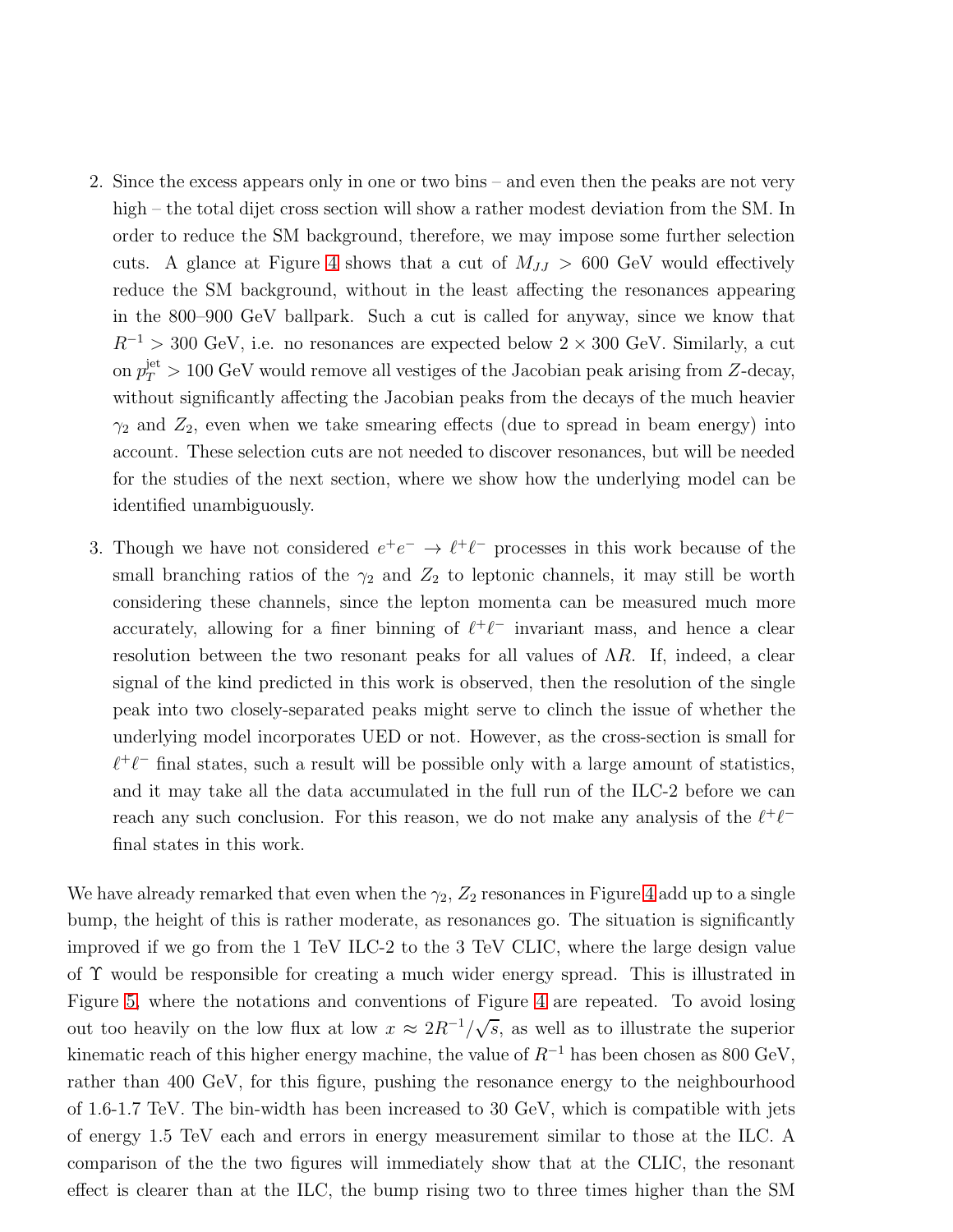

<span id="page-21-0"></span>Figure 5: Illustrating  $\gamma_2$  and  $Z_2$  resonances at the CLIC, running at  $\sqrt{s} = 3$  TeV. All conventions are the same as in Figure [4,](#page-18-0) except that the parameter  $R^{-1}$  is chosen to be 800 GeV and the bins are each 30 GeV wide.

background in the most relevant bin. This greater height is due to a combination of three effects, viz. (*i*) the greater energy spread due to beamstrahlung at the CLIC (see Fig. [3\)](#page-16-0),  $(ii)$  the larger s-channel suppression for the background at the higher energy of the CLIC, and (iii) the greater bin size. It is worth noting that at higher values of  $R^{-1}$ , such as have been chosen for Figure [5,](#page-21-0) the separation between the  $\gamma_2$  and  $Z_2$  peaks is large enough to be clearly distinguishable, in spite of the increased bin size. The fact that the resonance(s) occur in the middle of the available range for  $M_{JJ}$  also shows that the CLIC will have ample energy to scan the entire range of  $R^{-1}$  which is permitted by the dark matter constraint.

We reiterate the fact that a  $Z_1$  pair and a single  $Z_2$  (or  $\gamma_2$ ) are kinematically accessible for the *same* machine energy, indicating that there will always be a *simultaneous* excess over the SM prediction in the cross-sections for  $e^+e^- \to \text{dijets}$ , as well as in  $e^+e^- \to 4\ell + \not{E}_T$ .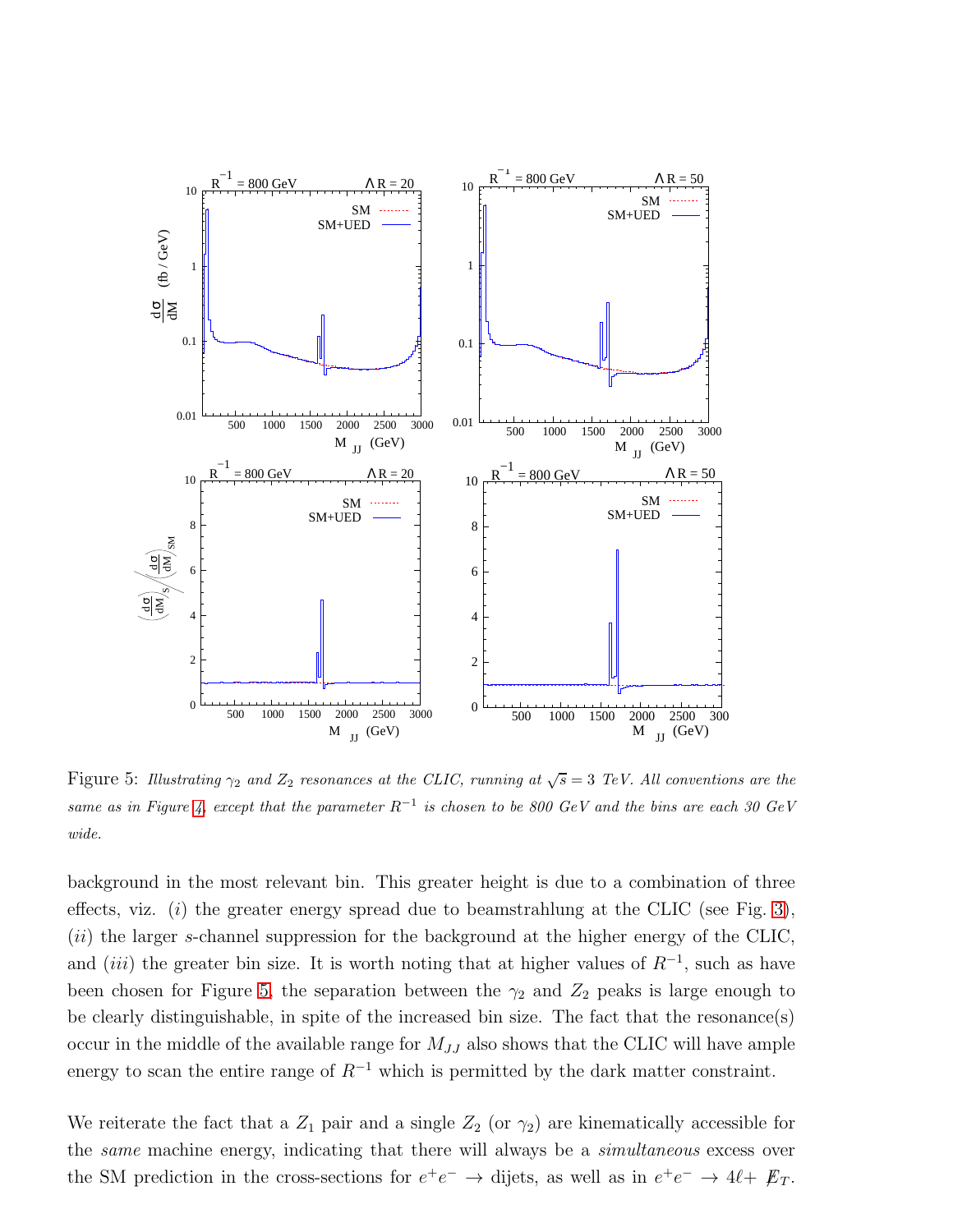The presence of both these excess contributions would constitute a strong signal for new physics of the type considered in this work. Production and decay of  $Z_1$  pairs at an  $e^+e^$ collider has been discussed in the literature [\[25\]](#page-36-7), and hence we do not elaborate on the signal characteristics in this paper. As explained in a previous section, we concentrate on the dominant leptonic decay modes of the  $Z_1$ , viz.

$$
Z_1 \to \ell + \bar{\ell}_1 \to \ell + (\bar{\ell} + \gamma_1) ,
$$

leading to a 4 $\ell + \not\!{E}_T$  signal at the ILC or CLIC. This can take place in two ways:  $Z_1 \rightarrow$  $\ell \bar{\ell}_1 \to \ell(\bar{\ell}\gamma_1)$  and its charge-conjugate process  $Z_1 \to \bar{\ell}\ell_1 \to \bar{\ell}(\ell\gamma_1)$ , both leading to the same final state  $\ell \bar{\ell} + \not{E}_T$ . The branching ratios are the same for all lepton flavours in the massless limit. Since there are six leptons  $(\ell = e, \mu, \tau, \nu_e, \nu_\mu, \nu_\tau)$ , the branching ratio for this process to each individual flavor must be  $\frac{1}{6}$ . These branching ratios require to be convoluted with the detection efficiencies to get a more realistic estimate. As stated before, we are interested only in the charged leptons e,  $\mu$  and  $\tau$ . The efficiency factors may safely be taken [\[24\]](#page-36-6) as 95% for the e and  $\mu$ , and 85% for the  $\tau$ . Armed with this information, we can analyse the different possibilities for a  $4\ell + \not\!\!E_T$  final state as shown in Table [3.](#page-22-0)

| Channel        | $Z_1 \rightarrow$  | $Z_1 \rightarrow$                                 | Final State                                                                                                                     |                                  | B.R. Efficiency Factor                                                                                                               |
|----------------|--------------------|---------------------------------------------------|---------------------------------------------------------------------------------------------------------------------------------|----------------------------------|--------------------------------------------------------------------------------------------------------------------------------------|
| 1              | $e^+e^- + E_T$     | $e^+e^- + E_T$                                    | $e^+e^+e^-e^- + \not\!\!{E_T}$                                                                                                  | $\frac{1}{6} \times \frac{1}{6}$ | $\times (0.95)^4$                                                                                                                    |
| $\overline{2}$ |                    | $e^+e^- + \not{E_T}$ $\mu^+\mu^- + \not{E_T}$     | $e^+e^-\mu^+\mu^- + \not\!\!E_T \quad \frac{1}{6} \times \frac{1}{6}$                                                           |                                  | $\times (0.95)^4$                                                                                                                    |
| 3              | $e^+e^- + E_T$     | $\tau^+\tau^-+E_T$                                |                                                                                                                                 |                                  | $e^+e^-\tau^+\tau^- + \not{E_T}$ $\frac{1}{6} \times \frac{1}{6}$ $\times (0.95)^2 \times (0.85)^2$                                  |
| 3              |                    | $\mu^+\mu^- + \not\!\!E_T$ $e^+e^- + \not\!\!E_T$ | $e^+e^-\mu^+\mu^- + \not\!\!{E_T}$                                                                                              | $\frac{1}{6} \times \frac{1}{6}$ | $\times (0.95)^4$                                                                                                                    |
| 4              |                    |                                                   | $\mu^+\mu^- + \not\!\!E_T$ $\mu^+\mu^- + \not\!\!E_T$ $\mu^+\mu^+\mu^-\mu^- + \not\!\!E_T$ $\frac{1}{6} \times \frac{1}{6}$     |                                  | $\times (0.95)^4$                                                                                                                    |
| 5              |                    |                                                   | $\mu^+\mu^- + \not\!\!E_T$ $\tau^+\tau^- + \not\!\!E_T$ $\mu^+\mu^-\tau^+\tau^- + \not\!\!E_T$ $\frac{1}{6} \times \frac{1}{6}$ |                                  | $\times (0.95)^2 \times (0.85)^2$                                                                                                    |
| 6              |                    |                                                   | $\tau^+ \tau^- + \not\!\!E_T$ $e^+ e^- + \not\!\!E_T$ $e^+ e^- \tau^+ \tau^- + \not\!\!E_T$ $\frac{1}{6} \times \frac{1}{6}$    |                                  | $\times (0.95)^2 \times (0.85)^2$                                                                                                    |
| 7              | $\tau^+\tau^-+E_T$ |                                                   |                                                                                                                                 |                                  | $\mu^+\mu^- + \not\!\!E_T$ $\mu^+\mu^+\tau^-\tau^- + \not\!\!E_T$ $\frac{1}{6} \times \frac{1}{6}$ $\times (0.95)^2 \times (0.85)^2$ |
| 8              |                    |                                                   | $\tau^+ \tau^- + \not\!\!E_T$ $\tau^+ \tau^- + \not\!\!E_T$ $\tau^+ \tau^+ \tau^- \tau^- + \not\!\!E_T$                         | $\frac{1}{6} \times \frac{1}{6}$ | $\times (0.85)^4$                                                                                                                    |

<span id="page-22-0"></span>Table 3: Branching ratio (B.R.) and detector efficiency factors for different channels in  $Z_1$  pair decay.

Multiplying out the factors in every row and adding up all the rows leads to an overall suppression factor of about 0.17, instead of the 25% we would have got if we had taken all the efficiencies to be unity.

Finally, before we move on to a more general discussion, we need to note a couple of technicalities in the calculation of these excess contributions, viz.

• For the dijet cross-section, we should look for an identifiable resonance, such as the ones shown in Figures [4](#page-18-0) and [5.](#page-21-0) If the resonance effect is not apparent on inspection –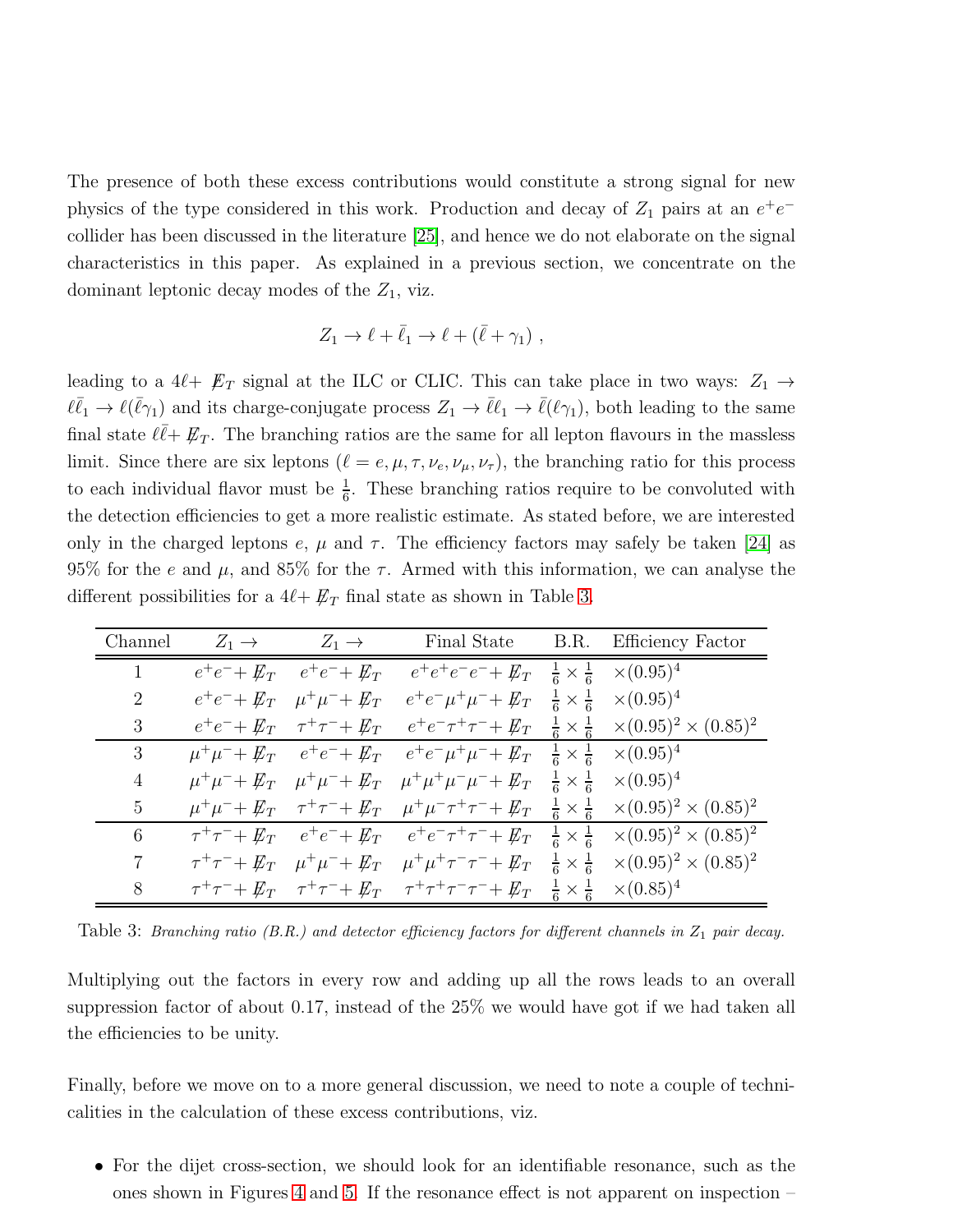as it is in these figures – some numerical criterion may be used instead, such as a  $3\sigma$ deviation from the SM prediction in a pair of adjacent bins. It must be said, however, that within the minimal UED formalism, we will generally have very clear resonances, unless, for some reason, we have to take a very broad bin size.

- For the  $4\ell + \not\!{E}_T$  signal, we should expect the leptons to be relatively soft, since the mass gap between the parent  $Z_1$  and the daughter  $\gamma_1$  is not very large. A glance at Table [1](#page-10-0) shows that at least for the four benchmark points, this splitting is never more than 35 GeV. The analogue of this may not be true for other kinds of new physics which also lead to a  $4\ell + \not{E}_T$  final state. Hence, it is reasonable to impose a selection cut  $p_T^{\ell} \leq 40$  GeV on the lepton transverse momentum at the ILC-2, where the parent  $Z_1$ -s are produced with very low  $p_T$ . At the CLIC, however, we will require to raise this cut, since now the  $Z_1$ -s will themselves carry considerable  $p_T$ . We find that a cut of  $p_T^{\ell} \leq 100 \text{ GeV}$  is optimal at the CLIC, as it will hardly affect the signal in a UED model, but can affect the signal in other new physics models quite dramatically.
- For the  $4\ell + \not{E}_T$  signal, again, one must impose an acceptance cut of  $p_T^{\ell} \geq 5$  GeV (10 GeV) at the ILC (CLIC), since the detectors will obviously not respond to very soft leptons. Unlike the upper cut, this will lead to a significant reduction in the signal cross-section, as the splitting between  $n = 1$  mass states can sometimes be rather low  $({\sim 5-10 \text{ GeV}})$ . However, as this cut is a requirement originating from the hardware constraints, we must perforce live with the corresponding loss in signal events.

The numerical analysis in the following section has been done incorporating these selection criteria. We shall presently see their efficacy as a device to eliminate not merely the Standard Model backgrounds, but also the so-called 'new physics backgrounds' at the ILC.

### 5 Tackling the Inverse Problem

We now address the culminating issue, which may be framed as a question:

Would the observation of a high-mass resonance, or a pair of such resonances, at a high energy  $e^+e^-$  collider tell us clearly that a universal extra dimension exists?

This is a classic example of the so-called 'inverse problem' at any high energy machine, i.e. the process of identifying a new physics effect as due to a specific model and a particular set of value of the model parameters. For the case in hand, the answer to the above question appears to be negative, since it can easily be argued that neither the discovery of resonant peak(s) in the  $e^+e^- \rightarrow JJ$  invariant mass spectrum, nor the observation of an excess in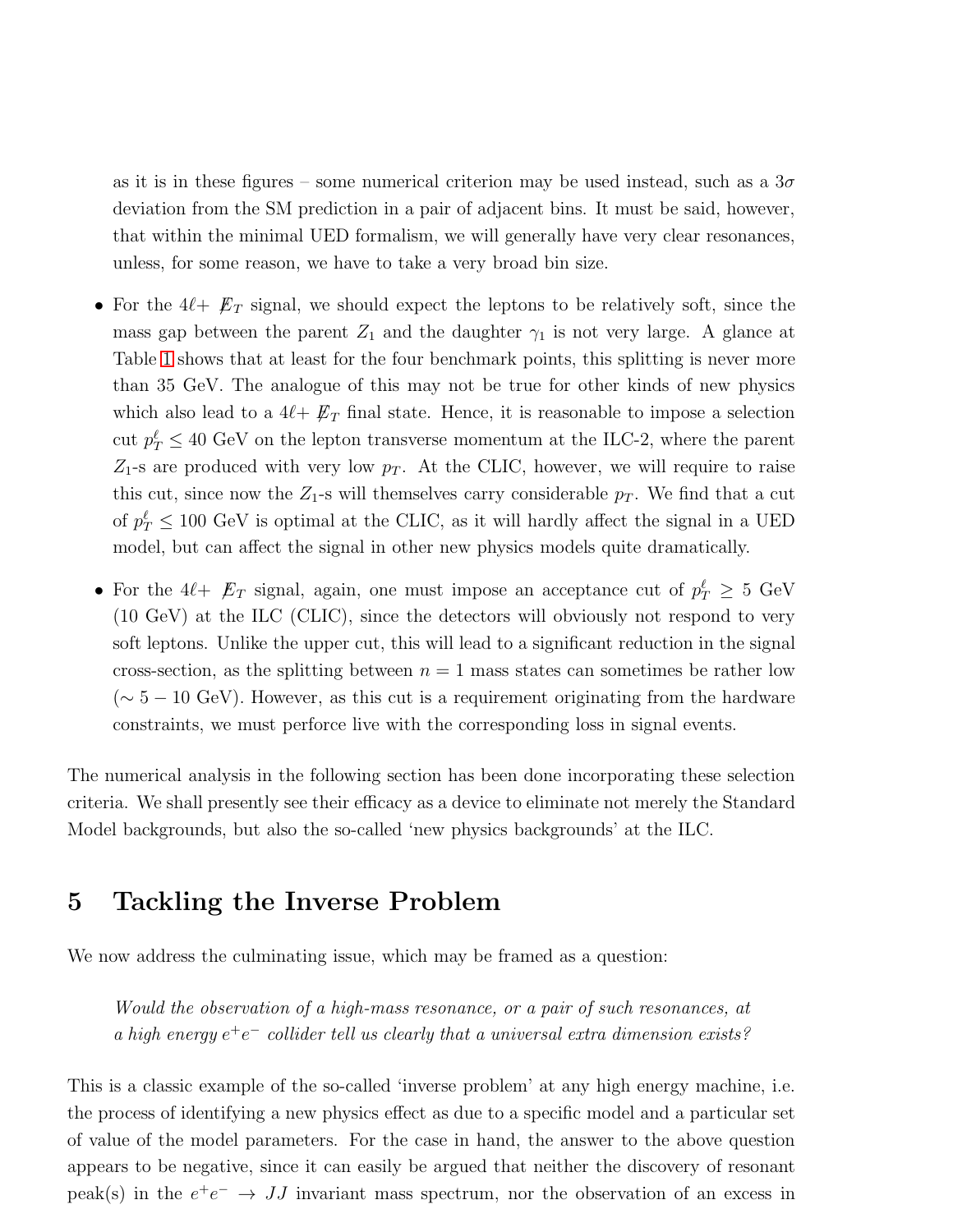$4\ell + \not\!{E}_T$  events, is by itself sufficiently distinctive to be touted as a 'smoking gun' signal of UED. For example, a single bump in the dijet invariant mass spectrum could be interpreted as any one of the following:

- 1. A resonant  $Z'$  boson, predicted in four-dimensional models with extra  $U(1)$  symmetries.
- 2. A heavy sneutrino  $\tilde{\nu}_{\mu}$  or  $\tilde{\nu}_{\tau}$  in a SUSY model with R-parity-violating couplings of both  $LL\bar{E}$ - and  $LQ\bar{D}$ -type.
- 3. A massive graviton  $G_1$ , predicted in the Randall-Sundrum model with a warped extra dimension and two  $D_3$ -branes.

If two resonances are clearly resolvable, the possibility of this signal being due to the massive Kaluza-Klein excitation  $G_1$  of a graviton is more-or-less ruled out. However, one could very well have two nearly-degenerate  $Z', Z''$  bosons in a model with two extra  $U(1)$  symmetries. Similarly, one could have nearly-degenerate sneutrinos,  $\tilde{\nu}_{\mu}$  and  $\tilde{\nu}_{\tau}$  coupling to both  $e^+e^$ pairs as well as quarks with R-parity-violating couplings of similar strength. Of course, it may be possible to identify the spin of the exchanged particle [\[10\]](#page-35-7) by reconstructing the angular distribution of the jets in the centre-of-mass frame, though this would be hampered by the missing longitudinal momentum due to the radiated photon(s). If this difficulty can be overcome and the angular distribution indicates an exchanged particle of spin 1, the sneutrino and graviton options would be eliminated, but we would still have the  $Z'$  option to reckon with.

If we consider the  $4\ell + \not{E}_T$  signal, standing alone, this can also have many new physics sources. The SM background arises primarily from final states with on-shell production of weak gauge bosons, such as  $e^+e^- \to W^+W^-Z \to (\ell^+\nu)(\ell^-\bar{\nu})(\ell^+\ell^-)$ , or from  $e^+e^- \to$  $ZZZ \to (\ell^+\ell^-)(\ell^+\ell^-) (\nu\bar{\nu})$ , where, in principle, each boson can decay into leptons of different flavour. There will also be a large number of sub-dominant diagrams contributing to the same six-lepton final states. As all of these can be accurately predicted in the SM, however, an excess in  $4\ell + \not{E}_T$  events would be readily identified. Once such an excess is identified, however, it could be interpreted as due to any of the following alternatives, apart from a UED model.

1. A pair of heavy  $Z'$  bosons, with an ordinary  $Z$  boson radiated from any of the fermion legs, i.e. the process  $e^+e^- \to Z'Z'Z$ . We would require two of these neutral bosons to decay into  $\ell^+\ell^-$  pairs, while the third decays invisibly to neutrinos. Generally, leptons coming from the decay of a Z' boson would tend to be hard, and would fall foul of the  $p_T^{\ell} \leq 40$  (100) GeV cut imposed at the ILC-2 (CLIC). If we further focus on the fact that the  $\ell^+\ell^-$  invariant mass will peak at the mass of the parent boson – unlike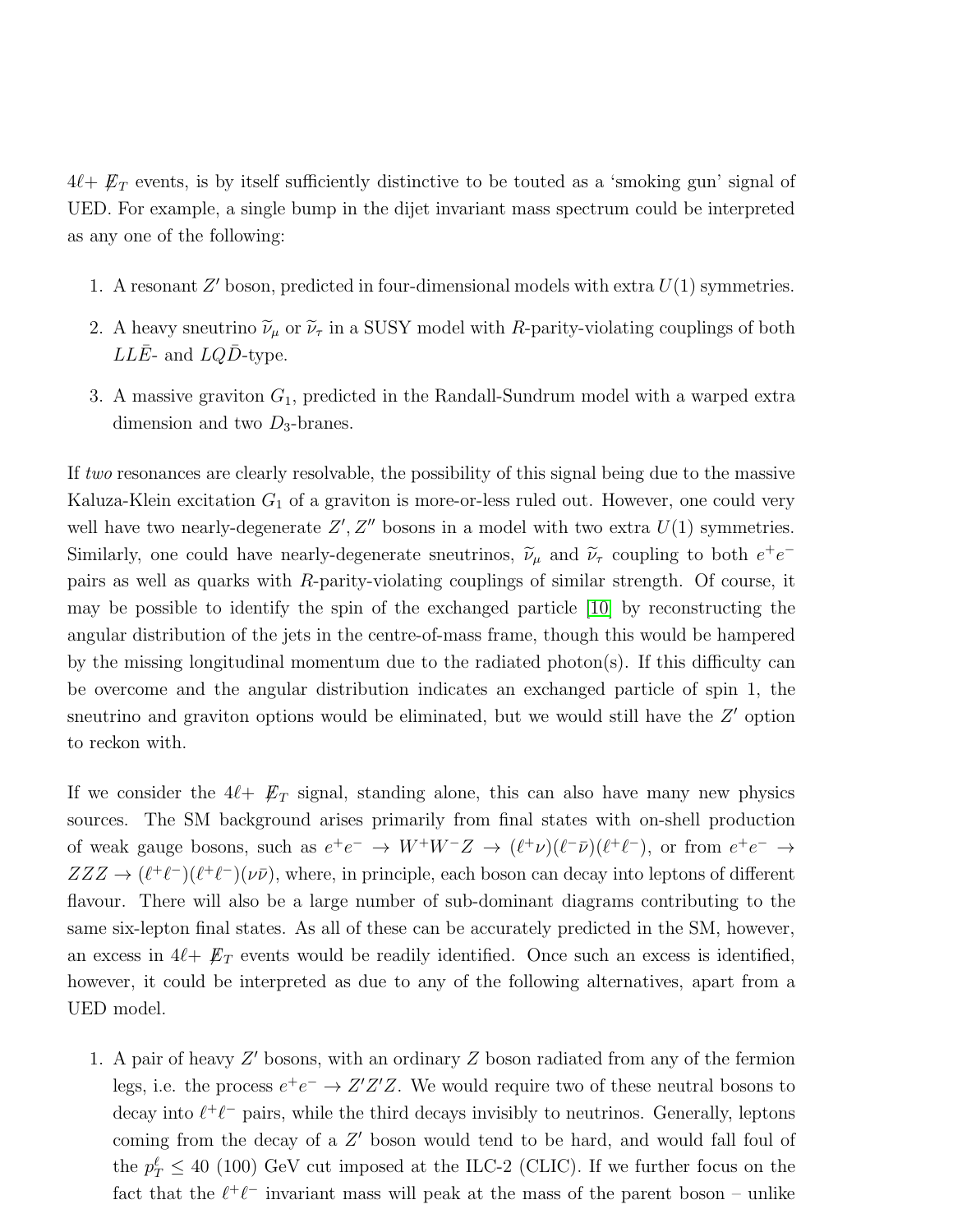the case for a  $Z_1$  decay in the UED model, where the leptons are part of a three-body decay – it may be possible to distinguish this case from the UED case. Obviously, this construction will require a lot of statistics, which may be available only towards the end of the ILC run. A similar possibility is to produce a pair of  $Z'$  bosons in association with a  $\ell^+\ell^-$  pair, i.e.  $e^+e^- \to Z'Z'\ell^+\ell^-$ , which can arise from several diagram topologies, such as, e.g.,  $e^+e^- \to Z'Z'\gamma^*$  or  $e^+e^- \to \ell^+\ell^-$  with two radiated  $Z'$ -s. One of the  $Z'$  bosons would then have to decay to neutrinos, while the remaining one decays to another  $\ell^+\ell^-$  pair (which will exhibit the invariant mass peak). Yet another possibility is  $e^+e^- \rightarrow ZZ' \ell^+ \ell^-$  (for which again there are several diagram topologies) which can be treated similarly.

- 2. Another alternative is to produce a pair of heavy  $W'^{\pm}$  bosons, with an ordinary Z boson radiated from any of the fermion legs, i.e.  $e^+e^- \to W'^+W'^-Z$ . Each W' would decay to  $\ell \nu_{\ell}$ , while the  $Z \to \ell^+ \ell^-$  (all daughter pairs having, in principle, different lepton flavours). Such heavy  $W'$ s are predicted in many theories, such as left-right symmetric models, 3-3-1 gauge models, and so on. As before, the leptons will tend to be hard and lead to elimination of these events by the  $p_T^{\ell}$  cut, and it may again be possible to distinguish this case from the UED one by vetoing the events when an  $\ell^+\ell^-$  invariant mass peaks around  $M_Z$  when enough statistics has been accumulated. An alternative process with  $e^+e^- \to W'^+W'^-\ell^+\ell^-$  can also be envisaged, where, for example, the  $\ell^+\ell^$ pair arises from an off-shell photon radiation. Obviously, in this case, there may be no identifiable peak in the  $\ell^+\ell^-$  invariant mass, as a result of which the signal would closely resemble the  $4\ell + \not{E}_T$  signal from UED in all kinematic characteristics. A large part of this will be removed by the  $p_T^{\ell}$  cut, but there may still be some irreducible part which cannot be distinguished from the UED signal.
- 3. A pair of heavy neutralinos  $\tilde{\chi}_i^0 \tilde{\chi}_j^0$   $(i, j > 1)$ , each of which decays as  $\tilde{\chi}_i^0 \to \ell \ell \to \ell(\ell \tilde{\chi}_1^0)$ , where  $\ell$  denotes a slepton. In a SUSY model where R-parity is conserved, the LSP  $\tilde{\chi}_1^0$  is invisible, so that we would eventually observe four leptons together with missing energy and momentum. If the mass gap between the  $\tilde{\chi}_i^0$   $(i > 1)$  and the  $\tilde{\chi}_1^0$  is not very large, the final state leptons can be expected to be reasonably soft – mimicking the UED signal almost perfectly. This, in fact, is an example of the similarities because of which the UED model was originally nicknamed 'bosonic SUSY'.
- 4. A pair of neutralinos  $\tilde{\chi}_i^0 \tilde{\chi}_j^0$   $(i, j = 1, 4)$ , each of which decays as  $\tilde{\chi}_i^0 \to \ell \ell^* \to \ell(\ell \nu)$  or as  $\tilde{\chi}^0_i \to \nu \tilde{\nu}^* \to \nu(\ell \ell)$  in a SUSY model where R-parity is violated through  $LL\bar{E}$  couplings. A similar possibility would be pair-production of charginos  $\widetilde{\chi}_i^{\pm} \widetilde{\chi}_j^{\mp}$  $j^{\mp}$   $(i, j = 1, 2)$ , where one decays to  $\tilde{\chi}^{\pm}_{i} \to \ell^{\pm} \tilde{\nu}^{*} \to \ell^{\pm} (\ell^{+} \ell^{-})$  and the other as  $\tilde{\chi}^{\pm}_{i} \to \nu \tilde{\ell}^{\pm *} \to \nu (\ell^{\pm} \nu)$ . Other processs, such as production of a pair of sleptons (each decaying to a lepton and missing energy) in association with an  $\ell^+\ell^-$  pair, are sub-dominant. In all these cases, at least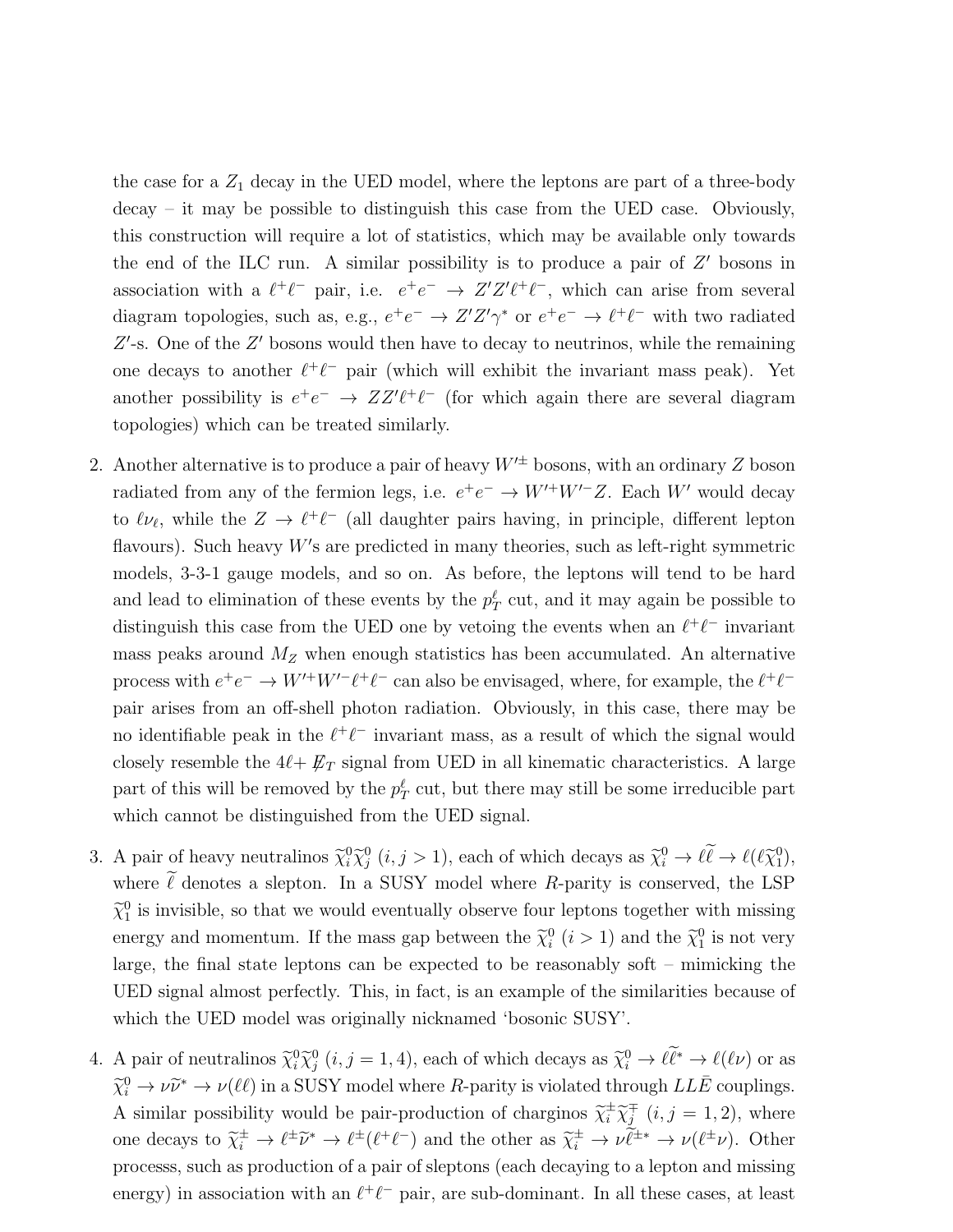one of the final state leptons would tend to be much harder than in the UED case, and the upper cut  $p_T^{\ell} \leq 40$  GeV may be enough to virtually eliminate the R-parityviolating alternatives at the ILC. The  $p_T^{\ell} \leq 100 \text{ GeV}$  cut at the CLIC would still be a useful one, but probably much less efficient in removing this alternative.

5. In a model with large extra dimensions, it is possible to have several underlying SM diagrams (e.g.  $ZZ$  production) ending in a 4 $\ell$  final state in association with a tower of invisible KK gravitons radiated from any leg or vertex, e.g.  $e^+e^- \rightarrow ZZG_n \rightarrow$  $(\ell^+\ell^-)(\ell^+\ell^-) \not\!\! E_T$ . Some of these events will be removed by the  $p_T^{\ell}$  cut, and some can be eliminated by vetoing events where the  $\ell^+\ell^-$  invariant mass peaks at  $M_Z$ , but there would remain a substantial irreducible background which may prove difficult to isolate from the UED signal.

The above list is illustrative, but not exhaustive. There exist possibilities galore, such as production of chargino pairs in association with  $\ell^+\ell^-$ , or processes involving graviton resonances, unparticles, and other exotica. As before, the best scenario would arise when we have accumulated a large number of events and more-or-less eliminated the extra  $W'$ ,  $Z'$  and graviton alternatives, while the  $p_T^{\ell}$  cut has similarly eliminated the R-parity-violating version of SUSY. However, the third of the above alternatives, viz. heavy neutralino production and decay, is irreducible by kinematic means, and must still remain an alternative explanation of an excess in  $4\ell + \not{E}_T$  events.

Signals for UED at the ILC (or CLIC) represent, therefore, a typical case of the inverse problem, since there are several rival models contending for an explanation of each signature. The key to solving this must lie in considering more than one signal cross-section (or distribution) simultaneously [\[26\]](#page-36-8). Recent studies [\[27\]](#page-36-9) of the inverse problem at the LHC suggest that it is convenient to define a 'signature space' of different signals, into which every point in the parameter space of new physics models will map uniquely. The map may not, however, be invertible, since the same signature may arise from different kinds of new physics, or even from different choices of parameters in the same model. Nevertheless, if different models map into different parts of the 'signature space', then the experimental data will pick up the correct model (or class of models) effortlessly. We now demonstrate that such could indeed be the case for the UED — and rival models — in the light of the signals discussed above.

In Figure [6](#page-28-0) we have shown three such plots. The plot on the extreme left shows the UED parameter space discussed in the text. This may be thought of as a two-dimensional section of the multi-dimensional 'theory space' at ILC, which encompasses all new physics models and all their parameters. In the centre and on the right we show the 'signature space' at the ILC-2 and CLIC respectively, i.e. once again a two-dimensional section in the space of all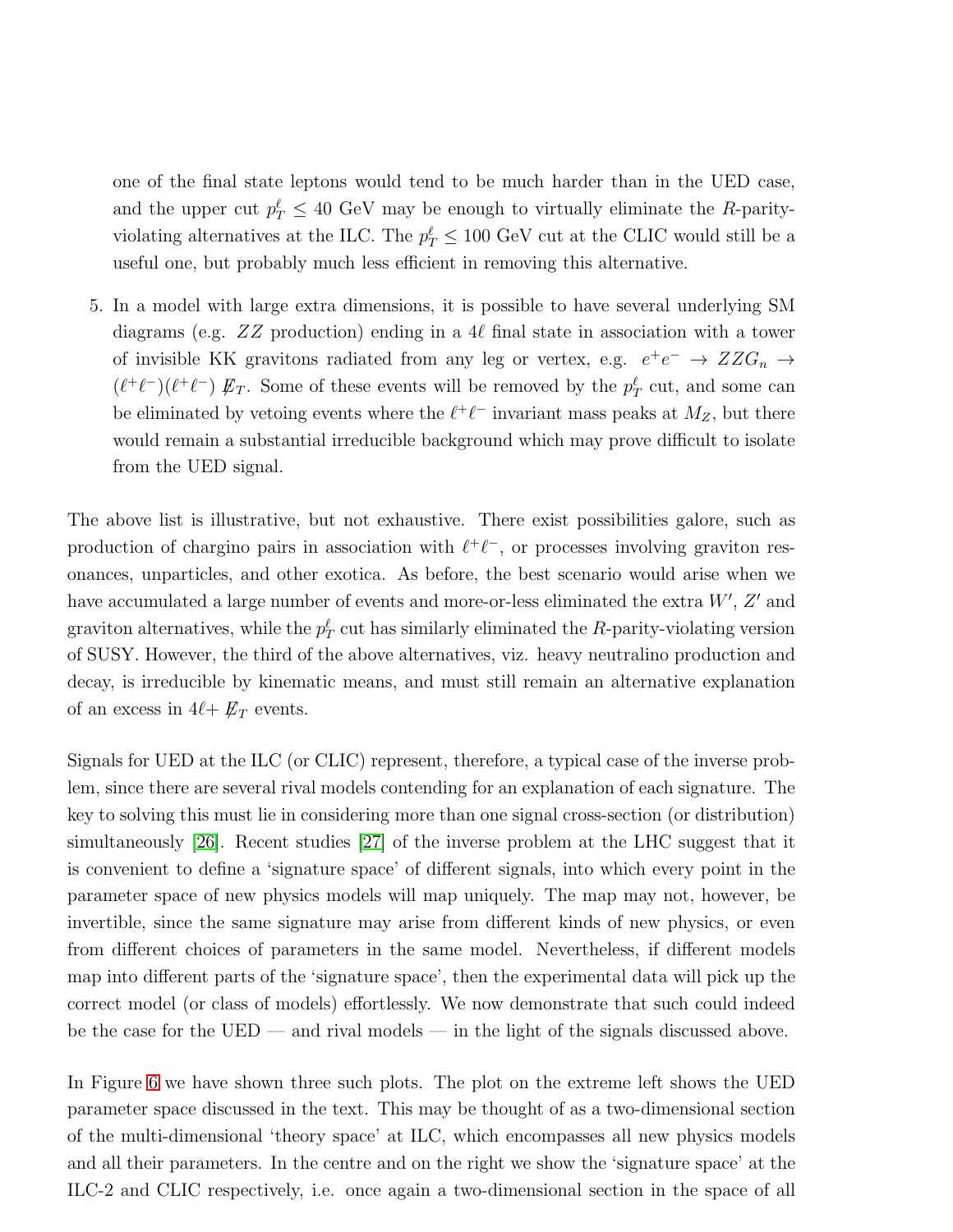possible signals, by plotting our predictions for the excess contributions (above SM) in the dijet and  $4\ell + \not{E}_T$  cross-sections along the two axes in a plane. In order to generate these numbers the following kinematic cuts were used:

- $\bullet$  Dijets:
	- (*i*) Each 'jet' must have transverse momentum  $p_T^{\text{jet}} \geq 100 \text{ GeV}$ .
	- (ii) Each 'jet' must have pseudorapidity  $|\eta_{jet}| \leq 2.5$ .
	- (*iii*) The dijet invariant mass must satisfy  $M_{JJ} \geq 600$  GeV.
	- (iv) The angular separation between the jets must satisfy  $\Delta R_{JJ} \geq 0.7$ .
- $4\ell + E_T$ :
	- (*i*) Each lepton must have transverse momentum 5 GeV  $\leq p_T^{\ell} \leq 40$  GeV at the ILC-2. At the CLIC, the corresponding cuts will be  $10 \text{ GeV} \le p_T^{\ell} \le 100 \text{ GeV}$ .
	- (*ii*) Each lepton must have pseudorapidity  $|\eta_{\ell}| \leq 2.5$ .
	- (*iii*) The angular separation between the leptons must satisfy  $\Delta R_{\ell\ell} \geq 0.2$ .
	- (iv) The missing transverse energy in the system must satisfy  $\not\!\! E_T \geq 100 \text{ GeV}$ .
	- (v) Dileptons of the same flavour in the final state must not have invariant mass  $M_{\ell\ell}$ in the range 80–100 GeV. (This is essentially a veto on leptons coming from the decay of a Z-boson.)

In all three plots in Figure [6,](#page-28-0) the following conventions are used:

- The solid (black) lines represent constant values of  $\Lambda R$ , with  $R^{-1}$  increasing along the direction of the arrows. It may be noted that the arrow direction is reversed when we go from the central box (ILC-2) to the right box (CLIC). The reasons are explained below.
- The dashed (blue) lines represent constant values of  $R^{-1}$ , with  $\Lambda R$  increasing along the direction of the arrows.
- The thick solid (blue) line represents the experimental constraint  $R^{-1} \geq 300 \text{ GeV}$ .
- The vertical (black) line in the box on the extreme left around  $R^{-1} = 500 \text{ GeV}$  (which ends in dashes) represents the kinematic reach of the ILC-2. In the plot in centre, this lies right on the horizontal axis. It is not shown on the CLIC plot, on the right.
- The thick vertical (blue) hatched line in the left box represents the dark matter constraint  $R^{-1} \leq 900$  GeV. This is rendered hatched rather than solid to indicate that there is a theoretical bias in this constraint. There is no such line in the central box because the ILC-2 cannot access this part of the parameter space. On the extreme right this bound appears very close to the axis.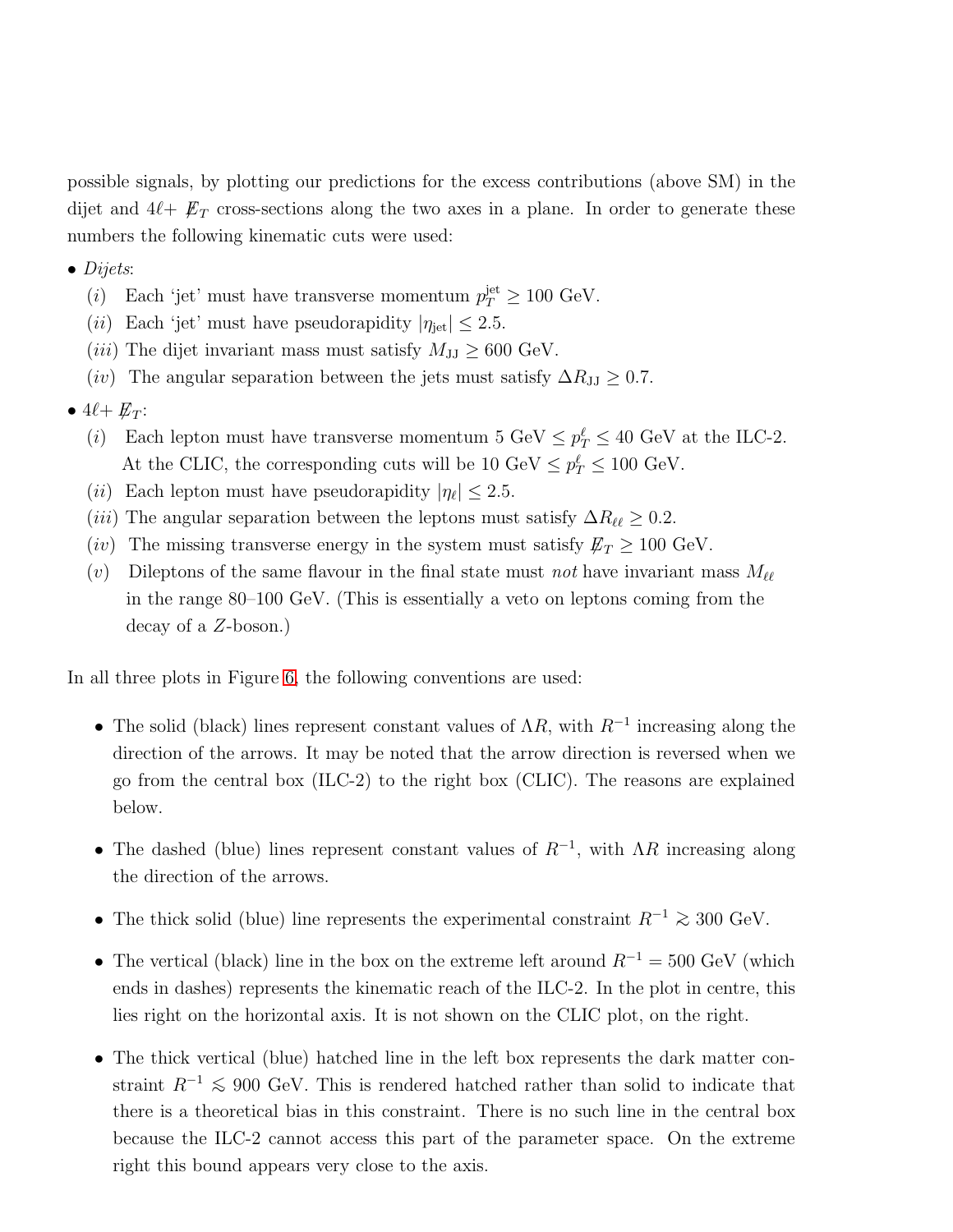- The other (red) hatched lines represent the limits on  $\Lambda R$ , viz.  $\Lambda R \gtrsim 5$  and  $\Lambda R \lesssim 50$ . Once again, the hatching represents the fact that there is a theoretical bias in these constraints – we may recall that these are essentially ballpark values.
- In the (signature space) plots in the centre and on the right, the solid (red) blob at the origin represents the SM prediction, as marked. The size of the blob is a very rough indicator of the error level (at  $1\sigma$ ) if the integrated luminosity reaches around 100 fb<sup>−</sup><sup>1</sup> . We assume this ballpark figure both for the ILC-2 and for the CLIC. This tiny blob indicates that the UED model will predict a sizable excess in both crosssections, irrespective of the parameters chosen.



<span id="page-28-0"></span>Figure 6: Illustrating the correlation of two different cross-sections to obtain a distinctive signature space for UED at the ILC-2 and the CLIC. The parameter space is shown in the box on the extreme left, while the excess (over SM) cross-sections are shown in the central box for the ILC-2 and on the extreme right for the CLIC. Other conventions are explained in the text.

Figure [6](#page-28-0) has several interesting features. Let us first consider the central box, i.e. the ILC-2 plot. We note that this plot is relevant for only the part of the parameter space where 300 GeV  $\langle R^{-1} \rangle$  = 500 GeV, i.e., which is kinematically accessible at the ILC-2. As  $R^{-1}$ increases towards the kinematic limit of 500 GeV, the excess cross-section for  $4\ell + E_T$  falls quite sharply to the SM value (the origin on the plot) while the dijet cross-section keeps growing because the increase in electron flux as  $x \to 1$  is strong enough to mask phase space effects. Of course, once the resonant value is crossed, the dijet cross-section immediately shrinks back almost to the origin, i.e. the SM value. This is not visually apparent in Figure [6](#page-28-0) because that would require a very fine scale on the vertical axis, but we have checked numerically that this is indeed what happens. An indicator of this phenomenon is provided by the 'knee' noticeable in each curve close to the horizontal axis, which represents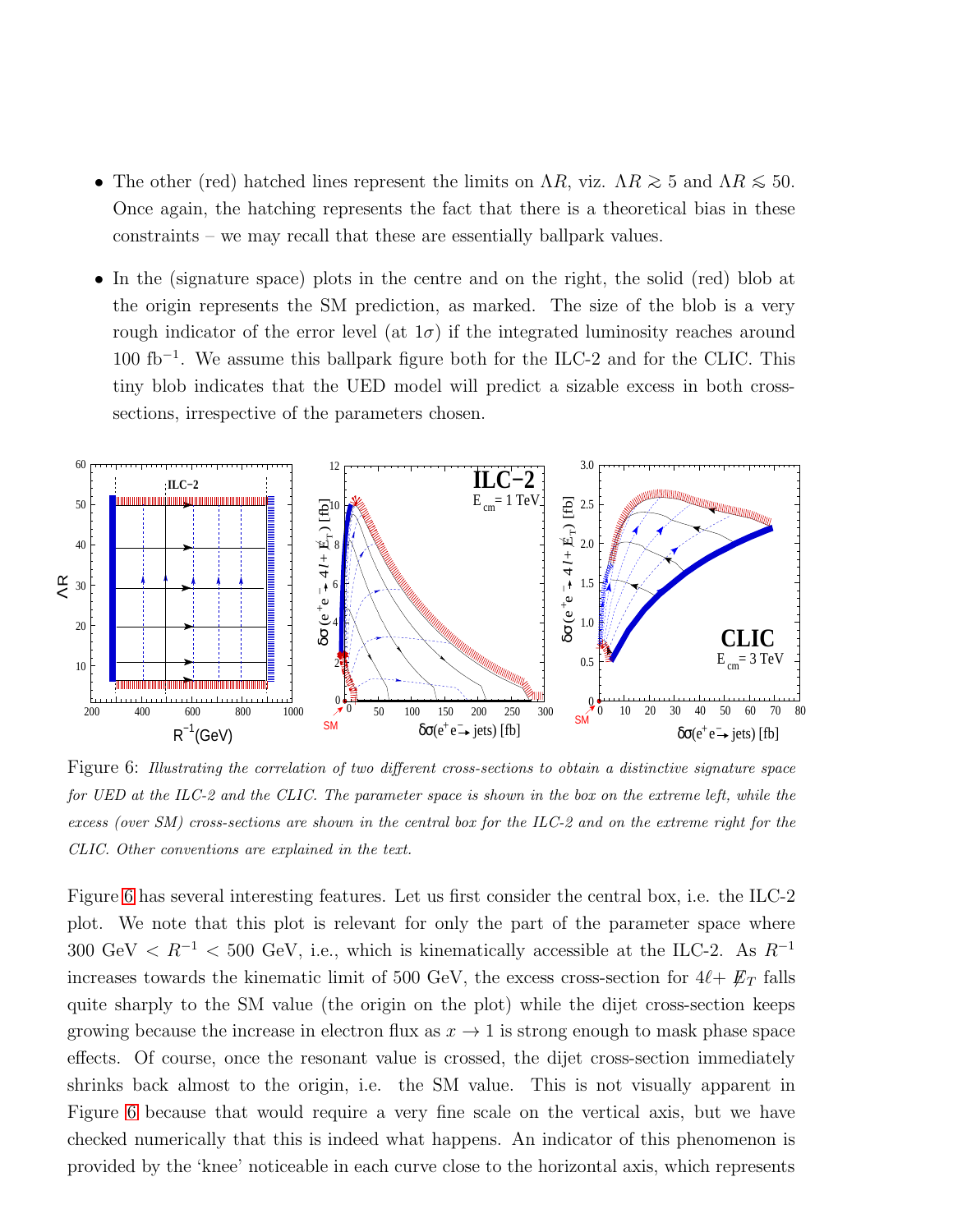a point where the heavier  $Z_2$  resonance is pushed out of the kinematic range of the ILC-2, while the lighter  $\gamma_2$  resonance is still accessible through radiative effects.

The box on the extreme right shows a similar plot at the CLIC, where the most interesting feature is that some of the arrows have reversed sign, indicating a fall in the cross-section as  $R^{-1}$  increases. This is not really a surprise, however. At the CLIC, running at  $\sqrt{s} = 3 \text{ TeV}$ , the allowed range  $R^{-1} = 0.3{\text -}0.9$  TeV, indicates, that the electrons and positrons producing a resonance will typically carry momentum fractions in the ballpark of 0.1 to 0.3, for which Figure 3 tells us that the luminosity function is essentially flat. Since the maximum mass of resonances in this range of  $R^{-1}$  will be less than 2 TeV, and the machine energy is 3 TeV, there will be no dramatic effects due to phase space either. Thus, the resonant cross-section will essentially echo the behaviour of the propagator, which, in the narrow-width approximation can be written as

$$
\frac{1}{(\hat{s} - M_2^2)^2 + M_2^2 \Gamma_2^2} \approx \frac{1}{M_2 \Gamma_2} \delta (\hat{s} - M_2^2) ,
$$

where  $M_2$  stands for the mass of the  $\gamma_2$  or the  $Z_2$ , as the case may be. The delta function is, of course responsible for setting the value of  $x_1x_2$ . Noting that  $M_2 \geq 2R^{-1}$  and that  $\Gamma_2$ increases as  $M_2$  increases, it becomes clear that the resonant cross-section will fall as  $R^{-1}$ increases. It is this effect which is reflected in the direction of the arrows on the solid lines in the CLIC plot. We reiterate that at the ILC-2 this effect, though present, gets masked by the enormous increase in luminosity as  $R^{-1}$  increases over the small range permissible at this machine.

A glance at the rough error estimate on the SM points indicated in Figure [6](#page-28-0) shows that if the value of  $R^{-1}$  is kinematically accessible, a clear signal for new physics may be obtained at the ILC-2 and CLIC, for a wide range of parameters of the UED model. The question one may then ask is whether this signal can be uniquely identified as due to a UED. In the earlier part of this section we have seen a sample of new physics models which could yield similar signals. We now contend that these will have different characteristics when mapped on to the signature space illustrated (for ILC-2 and CLIC) in Figure [6.](#page-28-0) In order to establish this argument, we take up these alternative models one at a time.

• *Extra neutral gauge bosons*: As we have argued above, at the ILC-2 we can easily have a  $4\ell + \mathcal{L}_T$  signal from the production of a pair of Z' bosons in association with a radiated photon  $\gamma^*$  or a Z boson. This would, obviously, happen at the ILC-2 only if  $M_{Z'} < \sqrt{s}/2 \simeq 500$  GeV. The Z' could also form a resonance<sup>[9](#page-29-0)</sup> in the  $e^+e^- \rightarrow JJ$ cross-section, and hence appear as a point in the signature space overlapping with the portion occupied by the UED signal. However, at the ILC-2, the position of the

<span id="page-29-0"></span><sup>&</sup>lt;sup>9</sup>Or even a pair of resonances, if there is a nearly-degenerate  $Z''$ .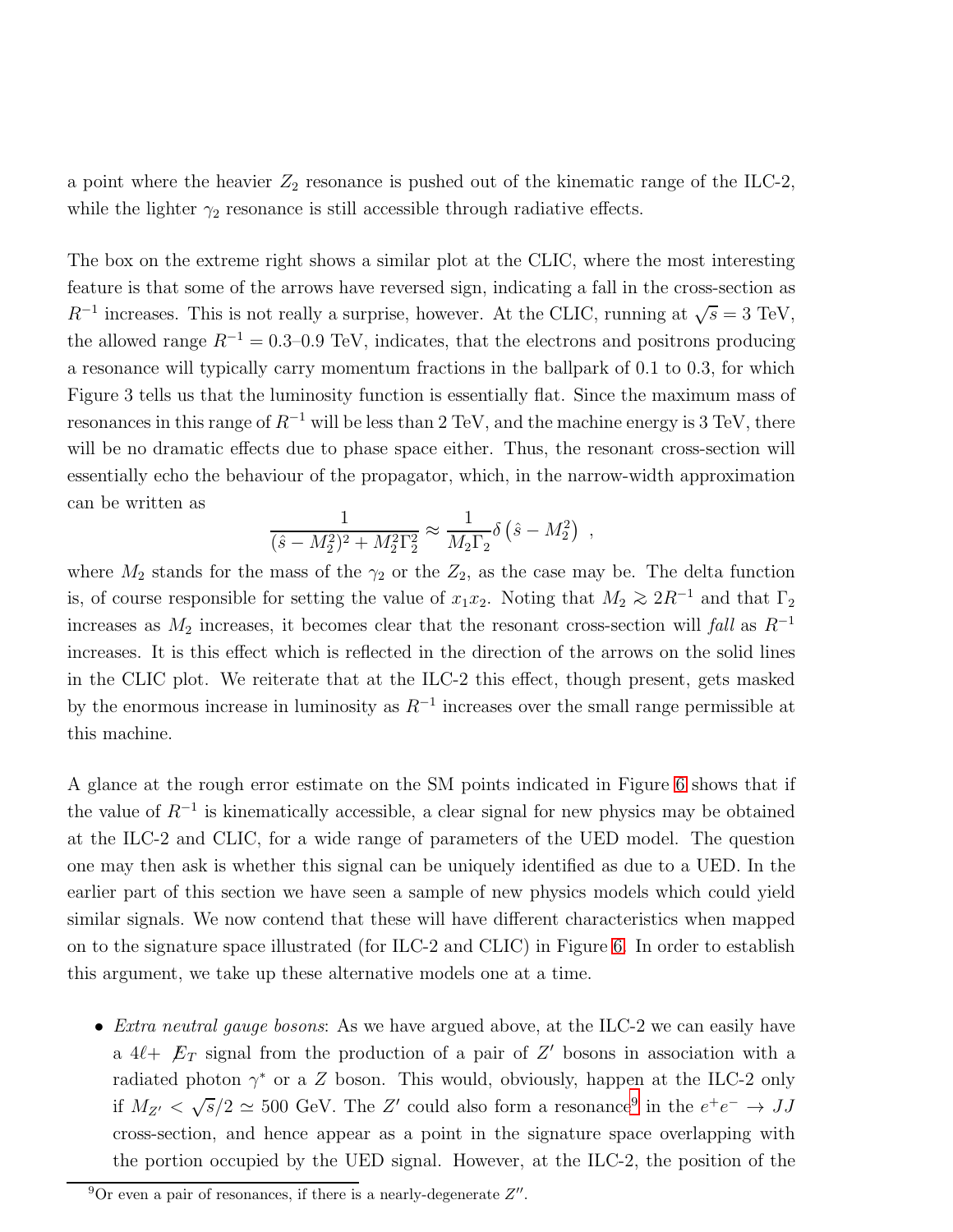resonance in the invariant mass plot shown in Figure [4](#page-18-0) would be a dead giveaway, since any  $n = 2$  resonance in UED will lie approximately at  $\sqrt{s} \approx 2R^{-1} \gtrsim 600 \text{ GeV}$ , whereas the Z' resonance must perforce lie at  $\sqrt{s} = M_{Z'} < 500$  GeV.

A more interesting possibility at the ILC-2 is a single heavy  $Z'$  boson, with  $M_{Z'}$ 500 GeV, which not only creates a resonance in the dijet cross-section, but is also produced in association with a lepton pair and an ordinary Z boson. For example, we can have a standard  $e^+e^- \to \ell^+\ell^-$  process, with both the Z and the Z' radiated off the leptonic legs. Now, if the Z' boson decays invisibly  $(Z' \to \nu\bar{\nu})$ , and the Z decays to a  $\ell^+\ell^-$  pair, there may be a significant number of events with four soft  $(p_T^{\ell} < 40$  GeV) leptons. In this case, however, at least two of the leptons will have an invariant mass peaking at  $M_Z$ , and this configuration would be eliminated by the cuts used to generate Figure [6.](#page-28-0) If, on the other hand, it is the  $Z$  boson which decays invisibly, and the  $Z'$ which gives a dilepton, then there will be a peak in the invariant mass of at least one pair of leptons. This peak should match the resonant peak in the dijet cross-section, thus giving away their common  $Z'$  origin. This can be used to discriminate from the UED model, where there should be no peaking in  $M_{\ell\ell}$ , and where the dijet resonances are roughly twice as heavy as the  $Z_1$ . Pinning down a UED model at the ILC-2 may, therefore, have to wait until enough statistics is accumulated to make an unambiguous statement about the presence or absence of a peak in the invariant mass spectrum of all the possible lepton pairings.

At the CLIC, running at  $\sqrt{s} = 3$  TeV, a Z' pair can be produced so long as  $M_{Z'}$  <  $\sqrt{s}/2 \simeq 1.5$  TeV. This invalidates the argument used above for the ILC-2, since we could very well have a  $Z'$  in the mass range 600 GeV to 1.5 TeV, which can be pairproduced as well as excite a resonance. Moreover, the larger bin-size at the CLIC would make it more likely for a *single* resonant peak to be observed. The signals from a model with a Z' boson could, therefore, mimic the UED signal in every particular, except for one, viz. the fact already pointed out above: that in the  $4\ell + \not{E}_T$ , at least one pair of leptons will show an invariant mass peak corresponding to the Z' boson mass — and this will match the resonant value of dijet invariant mass. Presumably the higher luminosity of the CLIC would make it easy to make an early identification of peaks in the dilepton invariant mass as envisaged here.

• *Extra charged gauge bosons*: We have argued earlier, that the production of a pair of heavy  $W'^{\pm}$  gauge bosons in association with an  $\ell^+\ell^-$  pair can closely mimic the  $4\ell+\not\!\!{E}_T$ signal from UED. However, in this case, no resonance will be seen in the dijet invariant mass, simply because the initial and final states are charge-neutral. The observed point in the signature space shown in Figure [6](#page-28-0) will lie somewhere on the vertical axis, and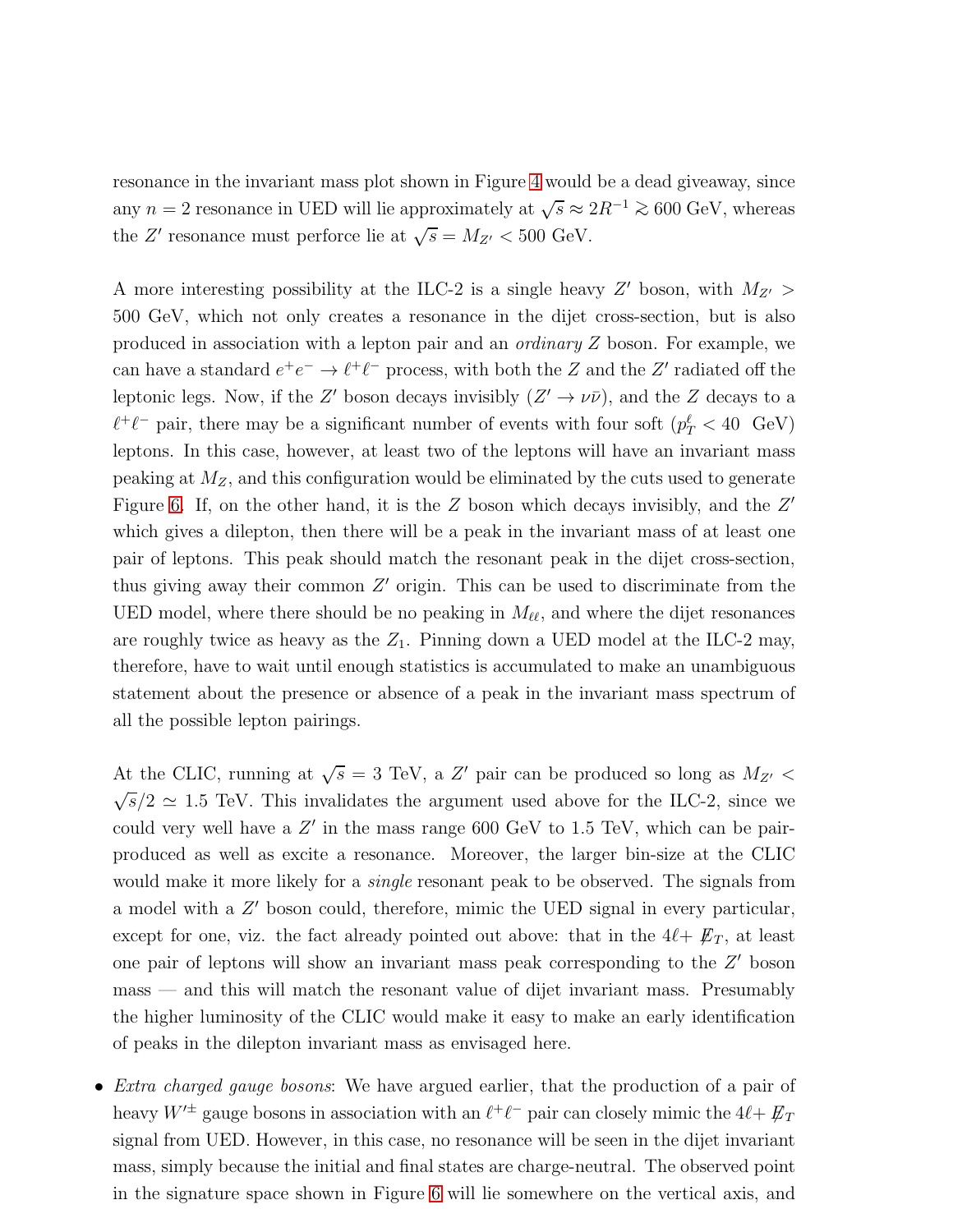hence, be clearly distinct from a UED signal. This will be as true at the CLIC as at the ILC-2.

It is legitimate to ask the question: what will happen if there are both  $Z'$  resonances as well as W' states which can be pair-produced in  $e^+e^-$  collisions? Such combinations of states do exist in, for example, left-right symmetric models. At the ILC-2, existing constraints on such models preclude pair-producion of the extra charged gauge bosons, but at the CLIC, this may be a real possibility. It is true that in most of the existing models the  $W'$  would be more-or-less as heavy as the  $Z'$  (if not heavier) and not about half as massive as is envisaged in this work<sup>[10](#page-31-0)</sup>. However, if we confine ourselves to a signature space of  $4\ell + \not{E}_T$  signals versus dijet signals, any such model will certainly yield nonzero results for both. Fortunately, the leptonic decays of a heavy  $W'$  will tend to produce hard leptons which would again fall foul of the  $p_T^{\ell} < 40$  (100) GeV cut imposed on the  $4\ell + \not{E}_T$  signal at the ILC-2 (CLIC). Ultimately, therefore, this veto on hard leptons will remove a large part of the cross-section and thus it may be expected these models will map to points very close to (but not exactly on) the abscissa in the signature space of Figure [6.](#page-28-0)

• *Massive gravitons*: Let us first consider the case of large extra dimensions [\[28\]](#page-36-10). We have seen that a tower of invisible but massive graviton states can closely mimic the UED model for the  $4\ell + \not\!\!E_T$  signal. However, when we consider the  $e^+e^- \rightarrow JJ$  process, there should be an excess cross-section, but no identifiable resonance(s) — the excess cross-section forming a continuum in invariant mass [\[29\]](#page-37-0). If the technique adopted to identify a resonance is not inspection, but, for example, a  $3\sigma$  deviation from the SM in one or more bins of  $M_{JJ}$ , it should be designed with a veto on an excess cross-section which spreads across several bins. Since, the horizontal axis in Figure [6](#page-28-0) is plotted assuming a resonance, we can assume the excess *resonant*  $e^+e^- \rightarrow JJ$  cross-section to vanish, so that the large extra dimensions model will eventually predict a point lying on the vertical axis.

If we consider a single heavy graviton  $G_1$ , as predicted in the Randall-Sundrum model [\[30\]](#page-37-1), a resonance in the  $e^+e^- \rightarrow JJ$  cross-section is predicted, and this will resemble the UED case when there are overlapping  $\gamma_2$ ,  $Z_2$  peaks. Such a graviton state can also be produced in association with a 4 $\ell$  state, and decay invisibly as  $G_1 \rightarrow \nu \bar{\nu}$ . Equivalently, it can be produced in association with an  $\ell^+\ell^ \not\!\!E_T$  signal and itself decay to another  $\ell^+\ell^-$  pair. In either case we obtain a  $4\ell+\not{E}_T$  signal. Thus, the presence of a massive graviton  $G_1$  will produce an overlap with the UED model in the signature

<span id="page-31-0"></span><sup>&</sup>lt;sup>10</sup>This is not to say that one cannot devise a model in which this feature appears — even if it is done only to play the Devil's advocate.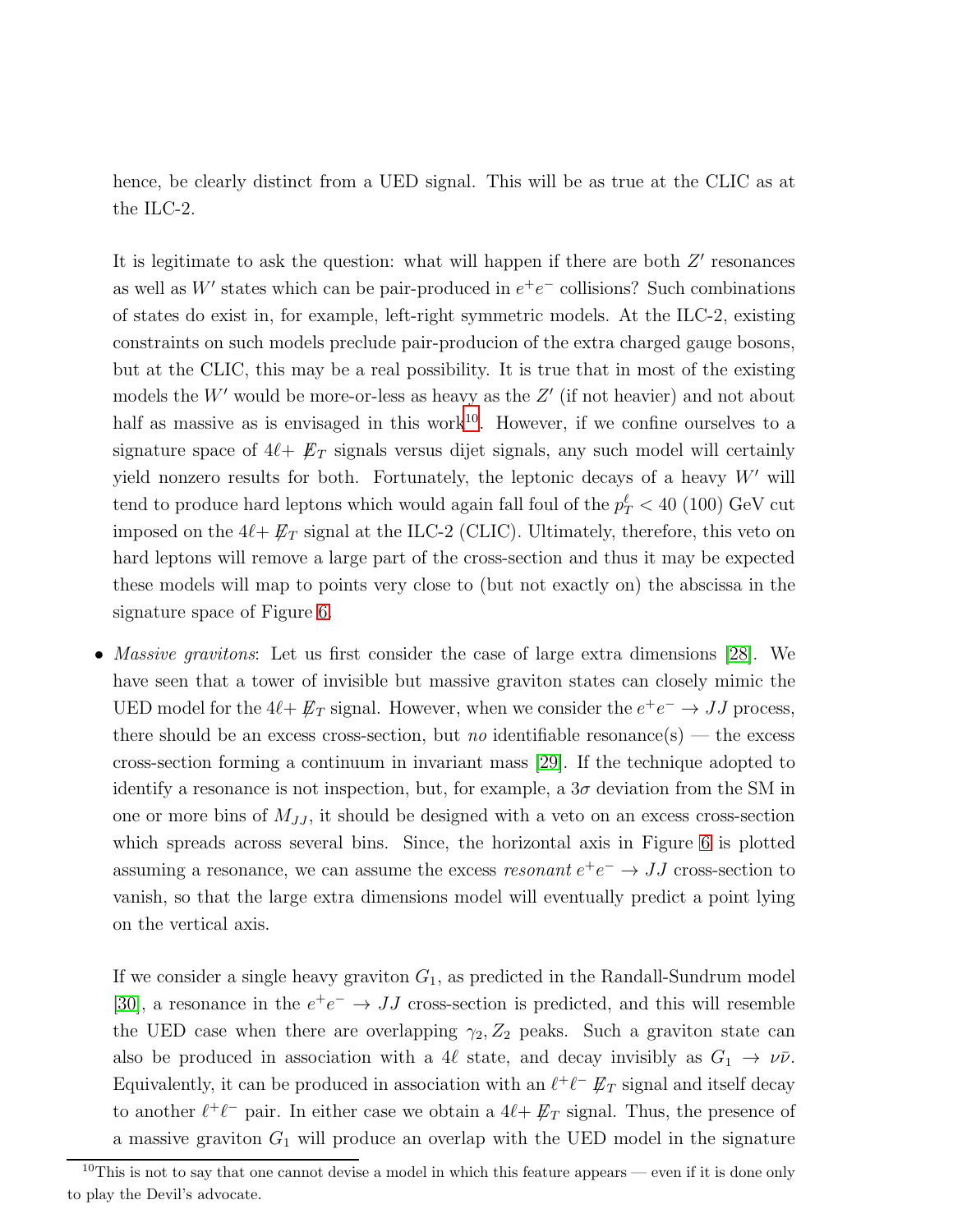space of Figure [6.](#page-28-0) There are now two ways to distinguish it from the UED signal, both requiring a fairly large number of events. A purely kinematic method would be to study the invariant mass distribution of every lepton pair in the  $4\ell + \not{E}_T$  final state. Obviously, for all the events involving a graviton decay  $G_1 \to \ell^+ \ell^-$ , the invariant mass will cluster around  $M_{G_1}$ , which should match with the resonance in  $e^+e^- \to JJ$ . This matching cannot happen in the UED model, where the  $Z_1$  bosons leading to missing energy and momentum are about half as massive as the  $\gamma_2$ ,  $Z_2$  resonances. Another method would be to reconstruct the angular distribution  $d\sigma/d(\cos\theta^*)$  of the dijet states in the centre-of-mass frame and see if they exhibit the characteristics of spin-1 particles, i.e.  $\propto P_1(\cos \theta^*)$ , or spin-2 particles, i.e.  $\propto P_2(\cos \theta^*)$ , where  $P_{1,2}$  denote the Legendre polynomials of order 1 and 2 respectively. This second method will have errors arising from imperfections in jet reconstruction, but will gain vastly in the number of events when compared with the first, purely kinematic, method. Hence it would probably be the method of choice should a signal be seen in the early days of ILC-2, with the other method chipping in as a confirmatory test when enough statistics have accumulated.

• Supersymmetry with and without R-parity conservation: We have argued above that if R-parity is conserved, a  $4\ell + \mathcal{L}_T$  final state can easily arise in SUSY from the production of a pair of heavy neutralinos decaying to the invisible LSP. However, the same conservation principle which renders the LSP invisible also precludes any of the heavy supersymmetric particles from appearing as resonances in  $e^+e^- \to JJ$ . Hence, the predicted point will lie along the vertical axis in the signature space of Figure [6.](#page-28-0)

The distinction becomes somewhat more difficult if R-parity is violated, for then we can have sneutrino resonances in the  $e^+e^- \rightarrow JJ$  cross-section as well as an excess in the  $4\ell + \not{E}_T$  signal due to a pair of decaying neutralino LSPs. Here, as in the case of a massive graviton resonance, we can use a purely kinematic method and/or a dynamical method relying on the fact that the sneutrino is a scalar. The dynamical method is quite simple, since it involves the same construction of  $d\sigma/d(\cos\theta^*)$  for the dijet final state as described above. If the exchanged particle is a scalar, this should be  $\propto P_0(\cos \theta^*)$ , i.e. constant (apart from kinematic effects near  $\cos \theta = \pm 1$  which are due to the acceptance cuts). Any substantial variation in  $d\sigma/d(\cos\theta^*)$  should immediately rule out the sneutrino hypothesis. At the same time, we may note that the kinematic cut  $p_T^{\ell} \leq 40 \text{ GeV}$  can also remove most of the  $4\ell + \not\!\!E_T$  signal at the ILC for an LSP mass of around 100 GeV or more. The corresponding cut,  $p_T^{\ell} \leq 100$  GeV at the CLIC will be less efficient, but would still reduce the LSP decay signal considerably. Assuming this to be the case, the predicted point in the signature space will lie practically on the horizontal axis. At the ILC-2, this will be similar to the UED prediction with  $R^{-1} \leq 500$  GeV, but, of course, when we go to the CLIC, the UED prediction will no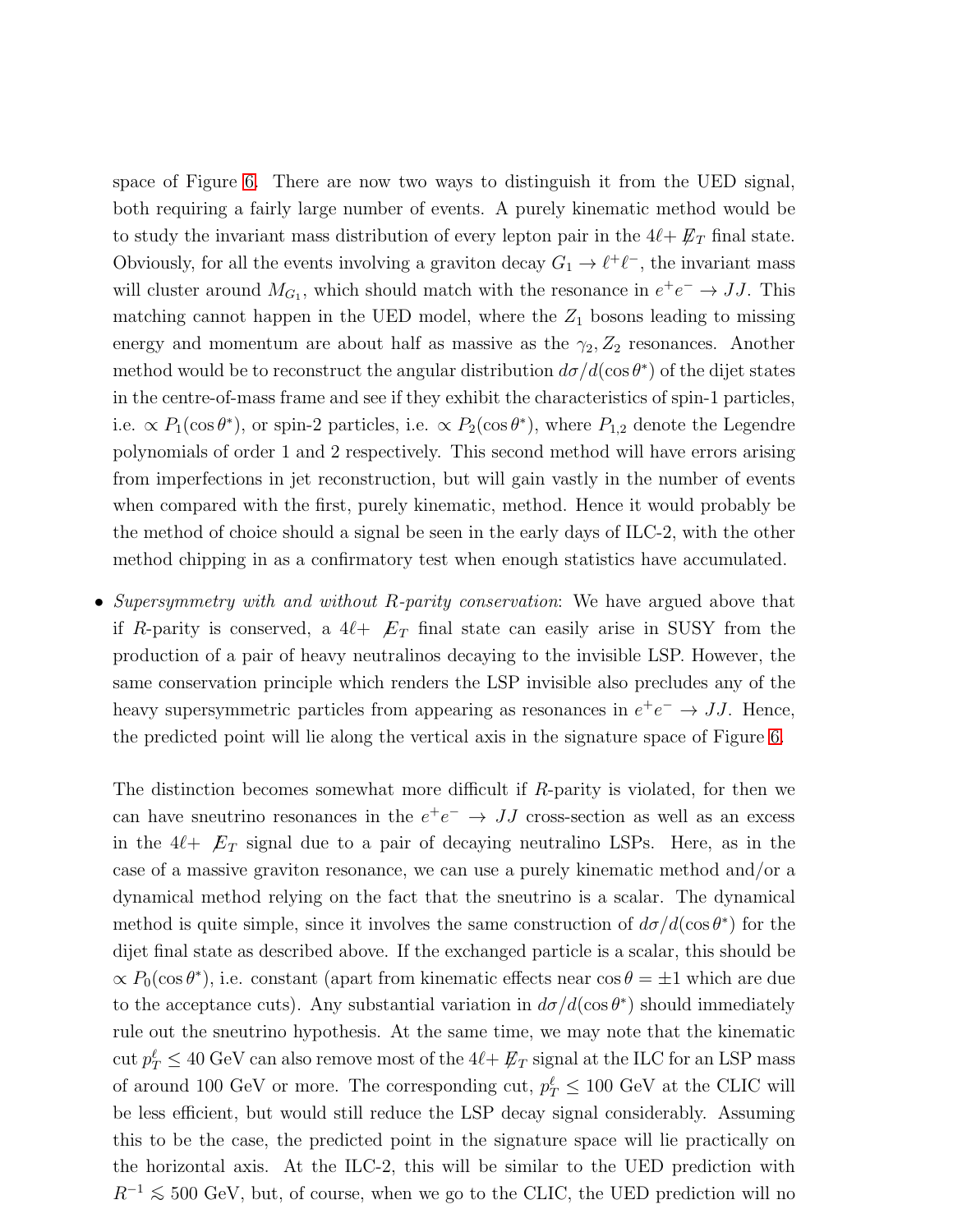longer be on the horizontal axis (as shown in the right-most box in Figure 6), whereas that from R-parity-violating SUSY will continue to be so. One or other of the two methods will suffice to pick out UED from R-parity-violating SUSY.

The above list of models is illustrative, but by no means exhaustive<sup>[11](#page-33-0)</sup>. It may happen that the reality at the TeV scale comprises not just one of the above models, but a combination of two or more of these. For example, if we have a supersymmetric model with an extended gauge sector, i.e. an extra Z' boson, we may expect an excess in the  $4\ell + \not{E}_T$  signal due to the production of a slepton pair in association with a  $Z$  or a  $Z'$  boson which then decays to leptons. At the same time, the  $Z'$  could give rise to resonances in the dijet cross-section. However, some of the tests suggested above could still be used to distinguish this scenario from the UED case. For example, the leptons coming from the Z' decay would not only tend to be hard, unlike those coming from a  $Z_1$  to  $\ell_1$  to  $\gamma_1$  cascade decay, but would also exhibit an invariant mass peak at the  $Z'$  mass which would match with the resonant mass of the dijets. Thus, the arguments presented above serve to illustrate the fact that it is indeed very difficult to create a model which would not have some kinematic or dynamical difference from the UED model so far as its signals at the ILC-2 go, especially when we combine two or more signals, and add on a spin measurement. It follows that if UEDs are indeed the new physics to be discovered at the next generation of accelerators, then it should be possible to make a unique statement to that effect, using some very simple kinematic constructions and physical arguments.

### 6 Summary and Conclusions

We have already stressed in the Introduction that the LHC does not lend itself readily to UED searches. It is likely that UED searches at the LHC would require considerable ingenuity and the collection of a large amount of data before any definitive conclusion can be reached. The strategies discussed in this paper have, therefore, deliberately been kept independent of the possible discovery of UED-s or some other form of new physics at the LHC — partly because it would be mere speculation to talk of a post-LHC scenario at the present juncture, and partly because we feel that the ILC (or CLIC) should be considered as an independent experiment in its own right.

In this work, we have focussed on the efficacy of radiation from the colliding beams in an  $e^+e^-$ 

<span id="page-33-0"></span><sup>&</sup>lt;sup>11</sup>There are already many other suggested models in the literature, such as little Higgs models with  $T$ parity, unparticles, etc., which could also, in principle, have been included in the argument. Indeed, it would be foolhardy to try and make an exhaustive list, for that would not only be underestimating human ingenuity, but also be making the hubristic assumption that Nature cannot have any more surprises for us.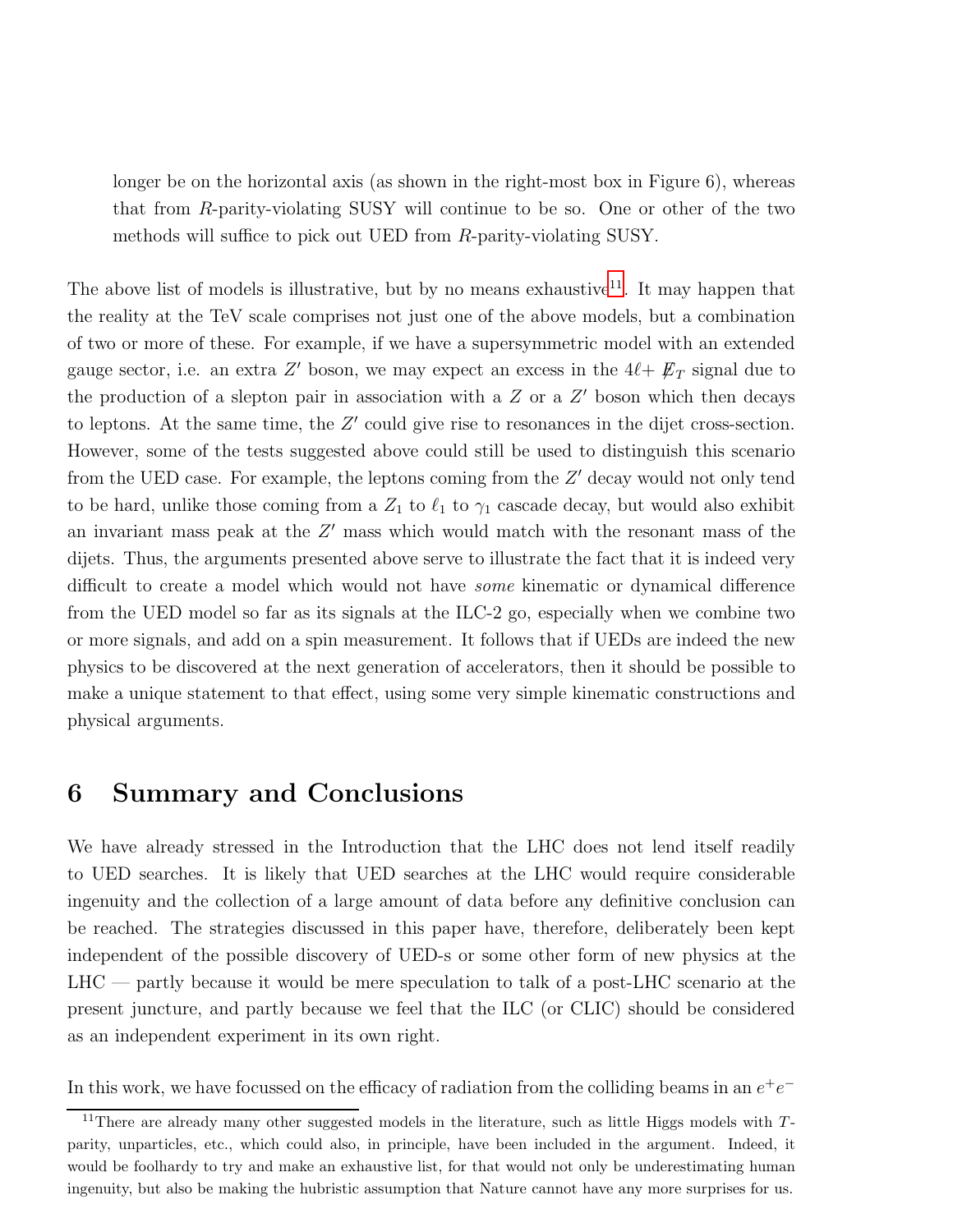collider in producing an energy spread and shown that this leads to enhanced cross-sections for resonant processes involving  $n = 2$  KK excitations of the photon and the Z-boson in a model with universal extra dimensions. For a few benchmark points, we have shown that one can get sharply-defined resonances in the invariant mass of final-state dijets. Focussing on these, and combining with the pair production of  $Z_1$  resonances (followed by leptonic decays of the  $Z_1$ -s), we have shown how to create a two-dimensional 'signature space' and use it to distinguish UED signals from that of other, competing models for new physics. As we have seen, there is no 'smoking gun' signal which can be uniquely identified as due to UEDs, but the simple two-dimensional signature space of Figure [6,](#page-28-0) with at most, a spin measurement added, would be more-or-less sufficient to identify an underlying UED model uniquely.

A clear UED signal, corresponding to a point in the signature space well away from any of the axes would immediately tell us the values of the parameters  $R^{-1}$  and  $\Lambda R$ , as corresponding to a unique point in the grid of Figure [6.](#page-28-0) It is, indeed, quite a remarkable feature of the UED model that almost complete disambiguation can be achieved with so simple an analysis, especially when we compare it with the intricate and computation-intensive methods which have been employed to study SUSY and string-inspired models [\[27\]](#page-36-9). While our analysis admittedly lacks sophistication in the reconstruction of jets, we contend that for a fairly high number of events, the predictions of a more elaborate simulation at an  $e^+e^-$  collider would closely resemble the ones presented in this paper. Moreover, we have chosen two final states, viz., dijets and 4 $\ell$  plus missing  $p_T$ , for which data will certainly be collected and stored at any high energy  $e^+e^-$  machine. The search for and identification of UED-s can, therefore, be carried out without any extra cost, as it were, in data storage or even manpower, using the techniques described in this paper. Our analysis thus has the twin virtues of economy and simplicity. On that positive note, we end the discussion.

Acknowledgments: The authors would like to thank the organisers of LCWS-06 (Bangalore, 2006) and WHEPP-X (Chennai, 2008) where some of this work was done. We acknowledge partial financial support from the University Grants Commission, India (BB), the Department of Science and Technology, Government of India (AK), the Board of Research in Nuclear Science, Government of India (AK) and, finally, the Academy of Finland (SKR).

## <span id="page-34-0"></span>References

- <span id="page-34-1"></span>[1] For a fascinating account of the early history of extra dimensions, see, for example, L. O'Raifeartaigh and N. Straumann, [arXiv:hep-ph/9810524.](http://arxiv.org/abs/hep-ph/9810524)
- [2] T. Appelquist, H. C. Cheng and B. A. Dobrescu, Phys. Rev. D 64 (2001) 035002.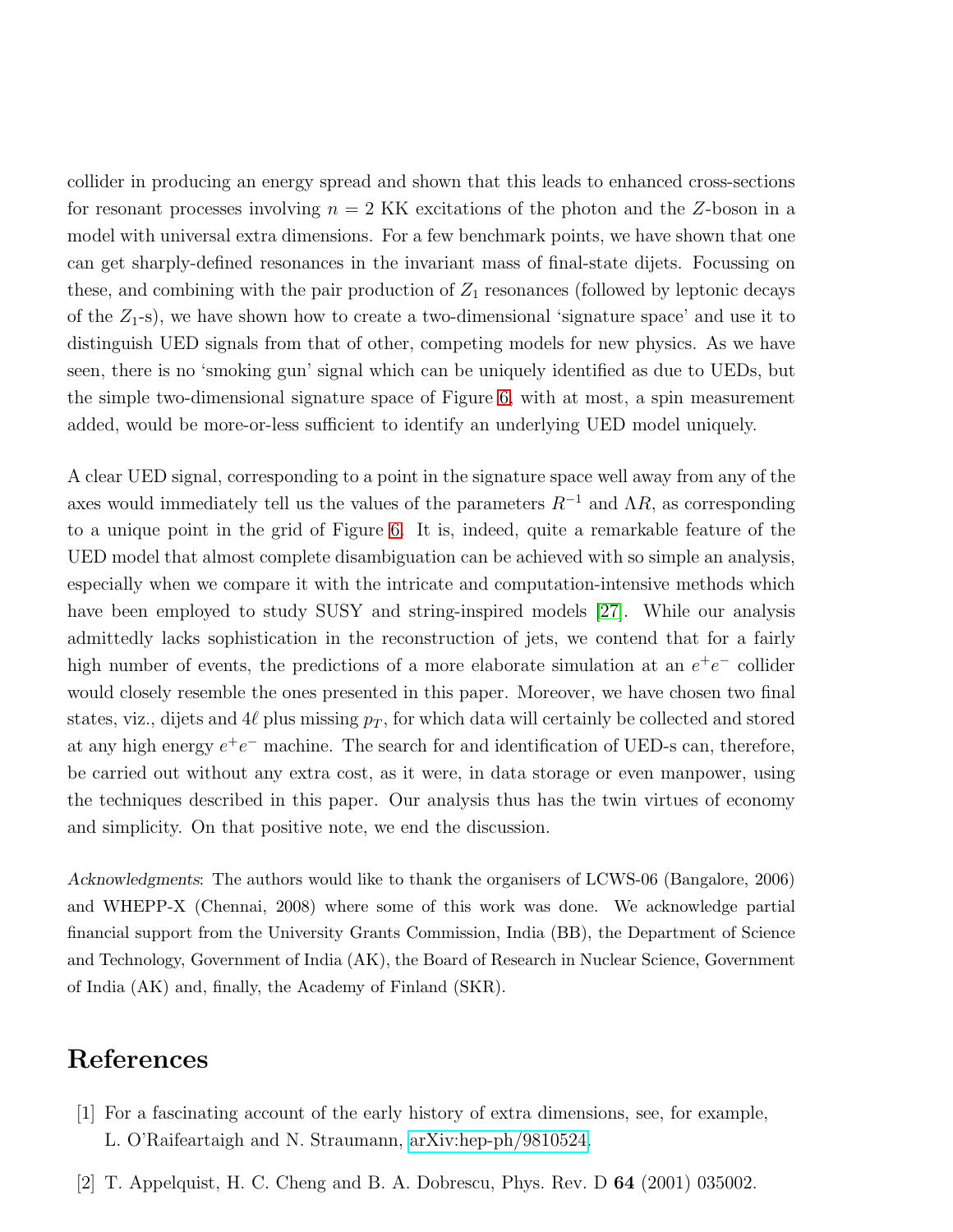- <span id="page-35-1"></span><span id="page-35-0"></span>[3] See, for example, T. Appelquist, A. Chodos and P.G.O. Freund, Modern Kaluza-Klein Theories (Addison-Wesley, 1987).
- <span id="page-35-2"></span>[4] H. C. Cheng, K. T. Matchev and M. Schmaltz, Phys. Rev. D 66 (2002) 036005.
- <span id="page-35-3"></span>[5] H. C. Cheng, K. T. Matchev and M. Schmaltz, Phys. Rev. D 66 (2002) 056006.
- <span id="page-35-4"></span>[6] A. J. Barr, Phys. Lett. B **596** (2004) 205; J. M. Smillie and B. R. Webber, JHEP 0510 (2005) 069.
- <span id="page-35-5"></span>[7] A. Datta, K. Kong and K. T. Matchev, Phys. Rev. D 72 (2005) 096006 [Erratum-ibid. D 72 (2005) 119901].
- <span id="page-35-6"></span>[8] B. Bhattacherjee et al., in preparation.
- <span id="page-35-7"></span>[9] B. Bhattacherjee and A. Kundu, Phys. Lett. B 627 (2005) 137.
- <span id="page-35-8"></span>[10] R. M. Godbole, S. K. Rai and S. Raychaudhuri, Eur. Phys. J. C 50 (2007) 979.
- [11] G. Servant and T. M. P. Tait, Nucl. Phys. B 650 (2003) 391; M. Kakizaki, S. Matsumoto, Y. Sato and M. Senami, Nucl. Phys. B 735 (2006) 84; M. Kakizaki, S. Matsumoto and M. Senami, Phys. Rev. D 74 (2006) 023504; D. Hooper and S. Profumo, Phys. Rept. 453 (2007) 29, and references therein.
- <span id="page-35-9"></span>[12] K. Agashe, N. G. Deshpande and G. H. Wu, Phys. Lett. B 514 (2001) 309; D. Chakraverty, K. Huitu and A. Kundu, Phys. Lett. B 558 (2003) 173; J. F. Oliver, J. Papavassiliou and A. Santamaria, Phys. Rev. D 67 (2003) 056002; A. J. Buras, M. Spranger and A. Weiler, Nucl. Phys. B 660 (2003) 225; A. J. Buras, A. Poschenrieder, M. Spranger and A. Weiler, Nucl. Phys. B 678 (2004) 455.
- <span id="page-35-11"></span><span id="page-35-10"></span>[13] U. Haisch and A. Weiler, Phys. Rev. D 76 (2007) 034014.
- [14] I. Gogoladze and C. Macesanu, Phys. Rev. D 74 (2006) 093012; T. Flacke, D. Hooper and J. March-Russell, Phys. Rev. D 73 (2006) 095002 [Erratumibid. D 74 (2006) 019902].
- <span id="page-35-13"></span><span id="page-35-12"></span>[15] H. Georgi, A. K. Grant and G. Hailu, Phys. Lett. B 506 (2001) 207.
- <span id="page-35-14"></span>[16] M. Puchwein and Z. Kunszt, Annals Phys. 311 (2004) 288.
- [17] I. Antoniadis, Phys. Lett. B 246 (1990) 377; C. Macesanu, C. D. McMullen and S. Nandi, Phys. Rev. D 66 (2002) 015009; C. Macesanu, C. D. McMullen and S. Nandi, Phys. Lett. B 546 (2002) 253;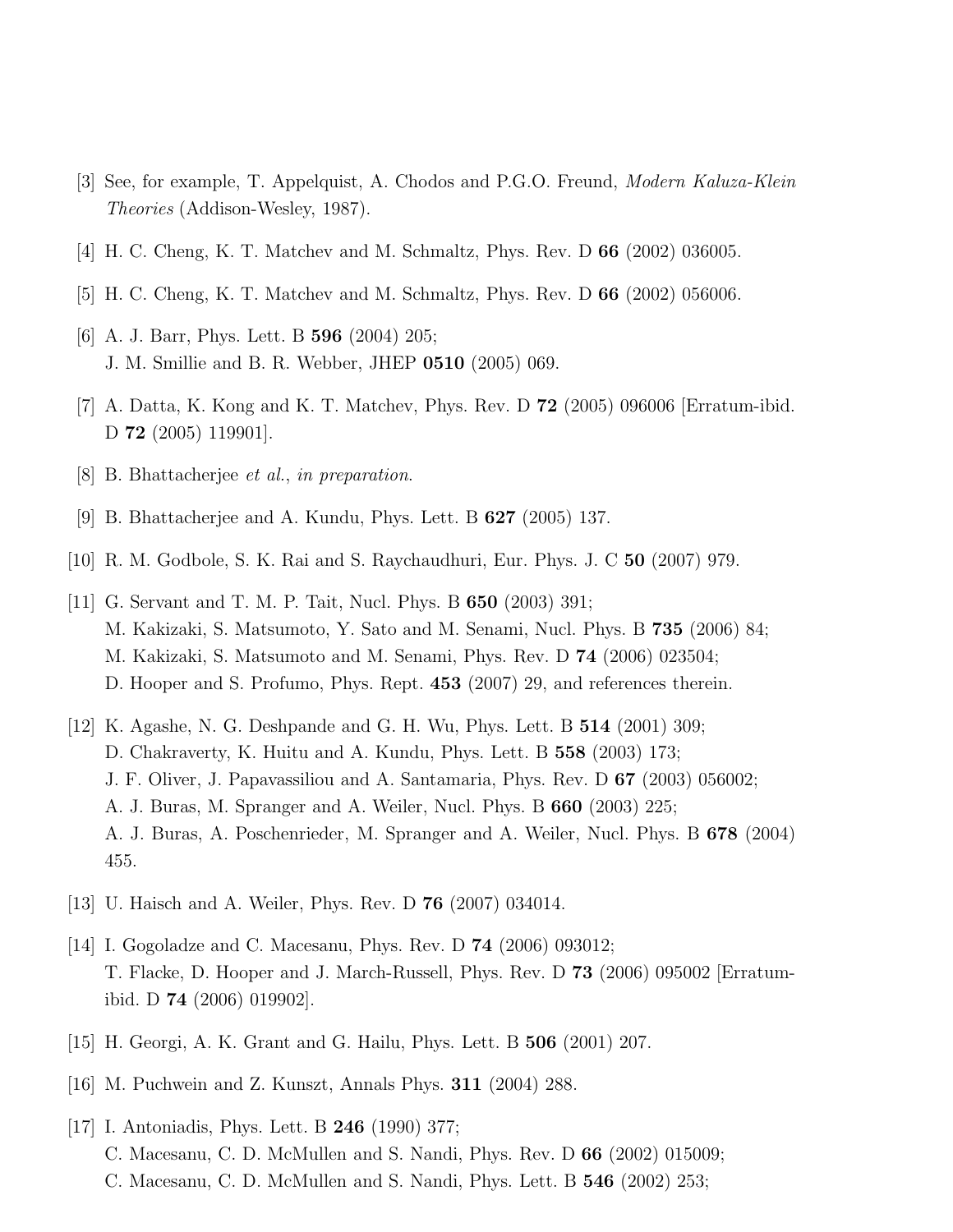H. C. Cheng, Int. J. Mod. Phys. A 18 (2003) 2779; A. Muck, A. Pilaftsis and R. Ruckl, Nucl. Phys. B 687 (2004) 55.

- <span id="page-36-0"></span>[18] G. Bhattacharyya, P. Dey, A. Kundu and A. Raychaudhuri, Phys. Lett. B 628 (2005) 141; M. Battaglia, A. Datta, A. De Roeck, K. Kong and K. T. Matchev, JHEP 0507 (2005) 033.
- <span id="page-36-1"></span>[19] B. Bhattacherjee and A. Kundu, J. Phys. G 32 (2006) 2123; B. Bhattacherjee and A. Kundu, Phys. Lett. B 653 (2007) 300; S. K. Rai, Pramana 69 (2007) 815; B. Bhattacherjee, Pramana 69 (2007) 855; A. Datta and S. K. Rai, Int. J. Mod. Phys. A 23 (2008) 519; S. K. Rai, Int. J. Mod. Phys. A 23 (2008) 823.
- <span id="page-36-3"></span><span id="page-36-2"></span>[20] See, for example, E. Accomando et al. [CLIC Physics Working Group], [arXiv:hep-ph/0412251.](http://arxiv.org/abs/hep-ph/0412251)
- <span id="page-36-4"></span>[21] M. Drees and R. M. Godbole, Z. Phys. C 59 (1993) 591.
- <span id="page-36-5"></span>[22] K. Yokoya and P. Chen, Lect. Notes Phys. 400 (1992) 415.
- <span id="page-36-6"></span>[23] A. Pukhov, [arXiv:hep-ph/0412191.](http://arxiv.org/abs/hep-ph/0412191)
- [24] J. Brau et al., ILC Reference Design Report, Vol. 1, SLAC Report SLAC-R-857 (2007); A. Djouadi, J. Lykken, K. Monig, Y. Okada, M. J. Oreglia and S. Yamashita, [arXiv:0709.1893](http://arxiv.org/abs/0709.1893) [hep-ph].
- <span id="page-36-8"></span><span id="page-36-7"></span>[25] T. G. Rizzo, Phys. Rev. D 64 (2001) 095010.
- [26] S. Kumar Rai and S. Raychaudhuri, JHEP 0310 (2003) 020; S. Dutta, P. Konar, B. Mukhopadhyaya and S. Raychaudhuri, Phys. Rev. D 68 (2003) 095005.
- <span id="page-36-9"></span>[27] N. Arkani-Hamed, G. L. Kane, J. Thaler and L. T. Wang, JHEP 0608 (2006) 070; G. L. Kane, P. Kumar and J. Shao, J. Phys. G 34 (2007) 1993; C. F. Berger, J. S. Gainer, J. L. Hewett, T. G. Rizzo and B. Lillie, [arXiv:0711.1374](http://arxiv.org/abs/0711.1374) [hep-ph].
- <span id="page-36-10"></span>[28] N. Arkani-Hamed, S. Dimopoulos and G. R. Dvali, Phys. Lett. B 429 (1998) 263; I. Antoniadis, N. Arkani-Hamed, S. Dimopoulos and G. R. Dvali, Phys. Lett. B 436 (1998) 257; N. Arkani-Hamed, S. Dimopoulos and G. R. Dvali, Phys. Rev. D 59 (1999) 086004.